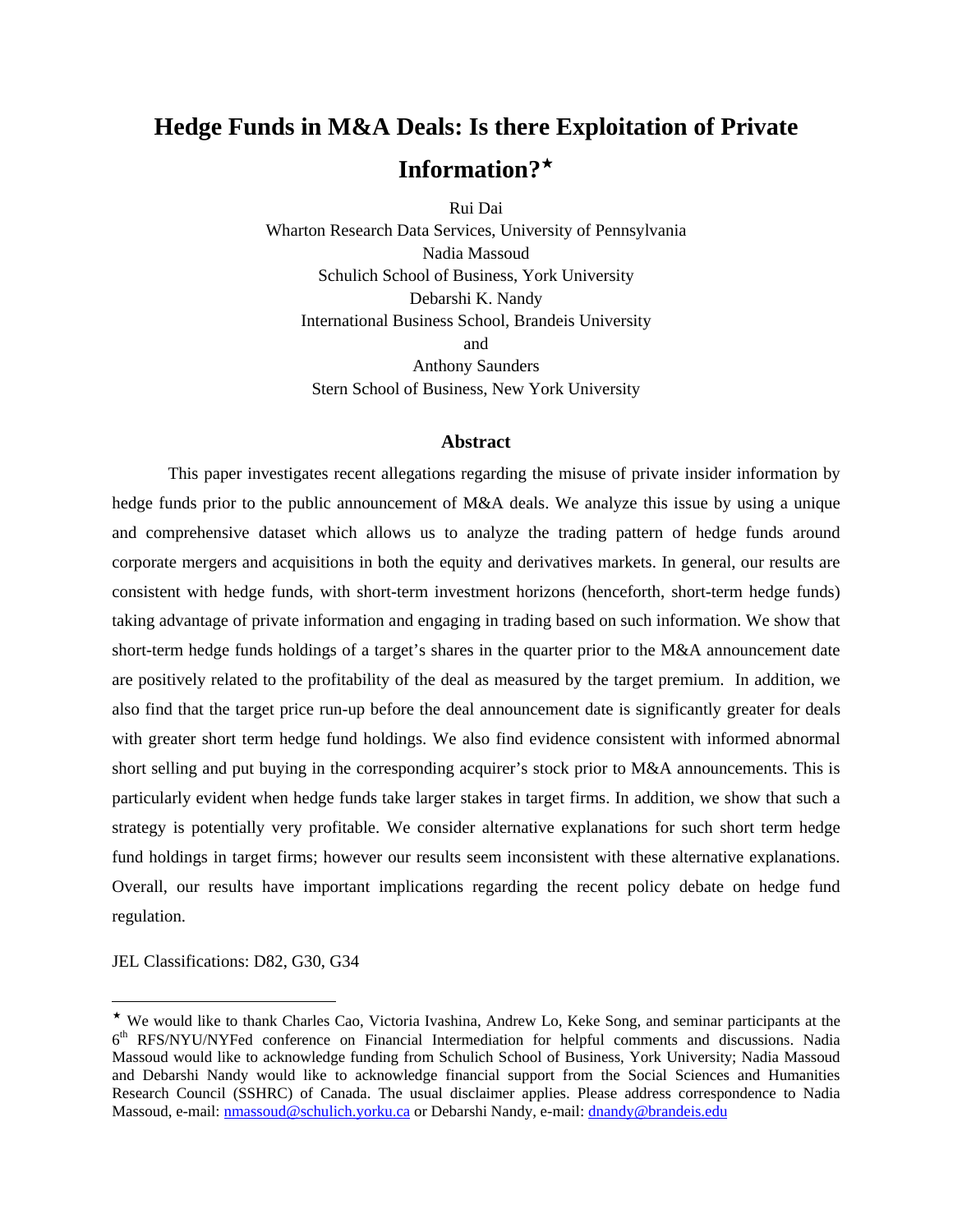## **Hedge Funds in M&A Deals: Is there Exploitation of Private**

## **Information?**

## **Abstract**

This paper investigates recent allegations regarding the misuse of private insider information by hedge funds prior to the public announcement of M&A deals. We analyze this issue by using a unique and comprehensive dataset which allows us to analyze the trading pattern of hedge funds around corporate mergers and acquisitions in both the equity and derivatives markets. In general, our results are consistent with hedge funds, with short-term investment horizons (henceforth, short-term hedge funds) taking advantage of private information and engaging in trading based on such information. We show that short-term hedge funds holdings of a target's shares in the quarter prior to the M&A announcement date are positively related to the profitability of the deal as measured by the target premium. In addition, we also find that the target price run-up before the deal announcement date is significantly greater for deals with greater short term hedge fund holdings. We also find evidence consistent with informed abnormal short selling and put buying in the corresponding acquirer's stock prior to M&A announcements. This is particularly evident when hedge funds take larger stakes in target firms. In addition, we show that such a strategy is potentially very profitable. We consider alternative explanations for such short term hedge fund holdings in target firms; however our results seem inconsistent with these alternative explanations. Overall, our results have important implications regarding the recent policy debate on hedge fund regulation.

Keywords: Hedge funds, short term hedge funds, merger and acquisition, short-selling, long target holdings.

JEL Classifications: D82, G30, G34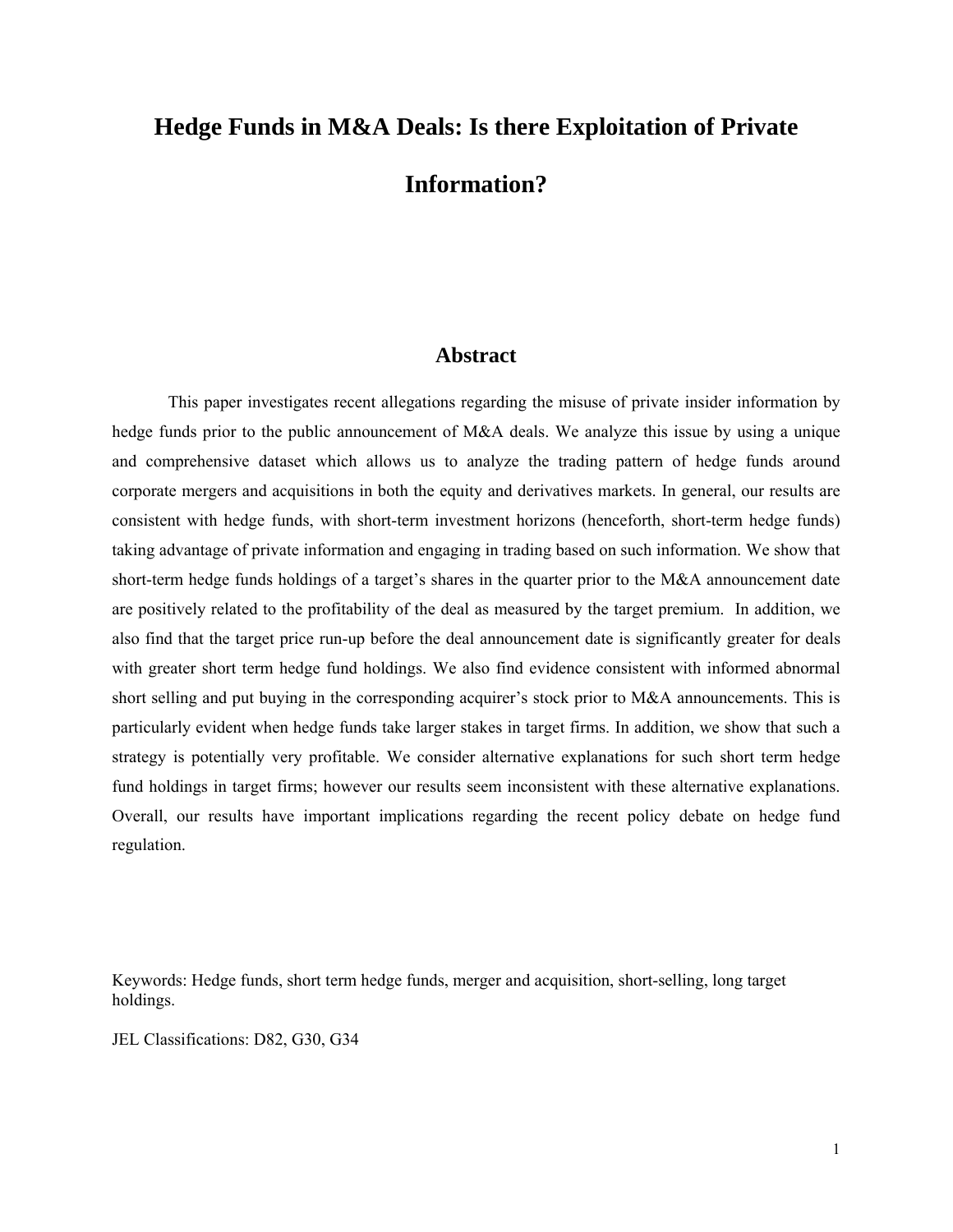## **1. Introduction**

Recently, there has been a marked increase in allegations and prosecutions regarding the misuse of material non-public information in mergers and acquisitions (M&As) which has attracted the attention of regulatory authorities and researchers. For example, over the last couple of years it was revealed in the *Wall Street Journal* that the SEC has been investigating potential insider information leakages prior to the public announcement of takeover deals. As part of their investigation, the SEC sent subpoenas to more than 30 hedge funds, some of which were related to trading in Schering-Plough Corp. stock prior to its takeover by Merck & Co. in 2009, while others were related to MedImmune Inc.'s takeover by AstraZeneca PLC in 2007.<sup>1</sup> Additionally, in two other recent cases involving the Galleon and Jefferies hedge funds, the SEC arrested over a dozen people for leaking and trading on private insider information concerning M&A deals.<sup>2</sup> Indeed, in May 2011, Raj Rajaratnam, founder of the \$7 billion Galleon hedge fund was found guilty of 14 counts of securities fraud, many related to M&A activity.<sup>3</sup> However, so far, the question as to whether (and which) hedge funds are generally involved in such activities has not been established or examined systematically in the finance literature. The high turnover of their portfolios, their undiversified investment strategies, and the absence of reporting requirements make hedge fund illicit trading less conspicuous to market regulators; while the absence of

<sup>1</sup> See *Wall Street Journal*, November 20, 2010, "U.S. in Vast Insider Trading Probe", by Pulliam, Rothfeld, Strasburg, and Zuckerman.

 $2^2$  According to the SEC, prosecutors brought a civil suit in New York (No. 09-cv-01043) of insider-trading against seven defendants, including Ramesh Chakrapani an M&A managing director at Blackstone and Joseph Contorinis a portfolio manager at Jefferies Group hedge fund. This case of unlawful insider trading from Nov. 2005 through Dec 2006 produced more than \$8 million in illegal profits. Details of this case are available at http://www.sec.gov/ litigation/complaints/2009/comp20884.pdf.

<sup>&</sup>lt;sup>3</sup> See *Wall Street Journal*, May 12, 2011, "Fund Titan Found Guilty", by Rothfeld, Pulliam, and Bray.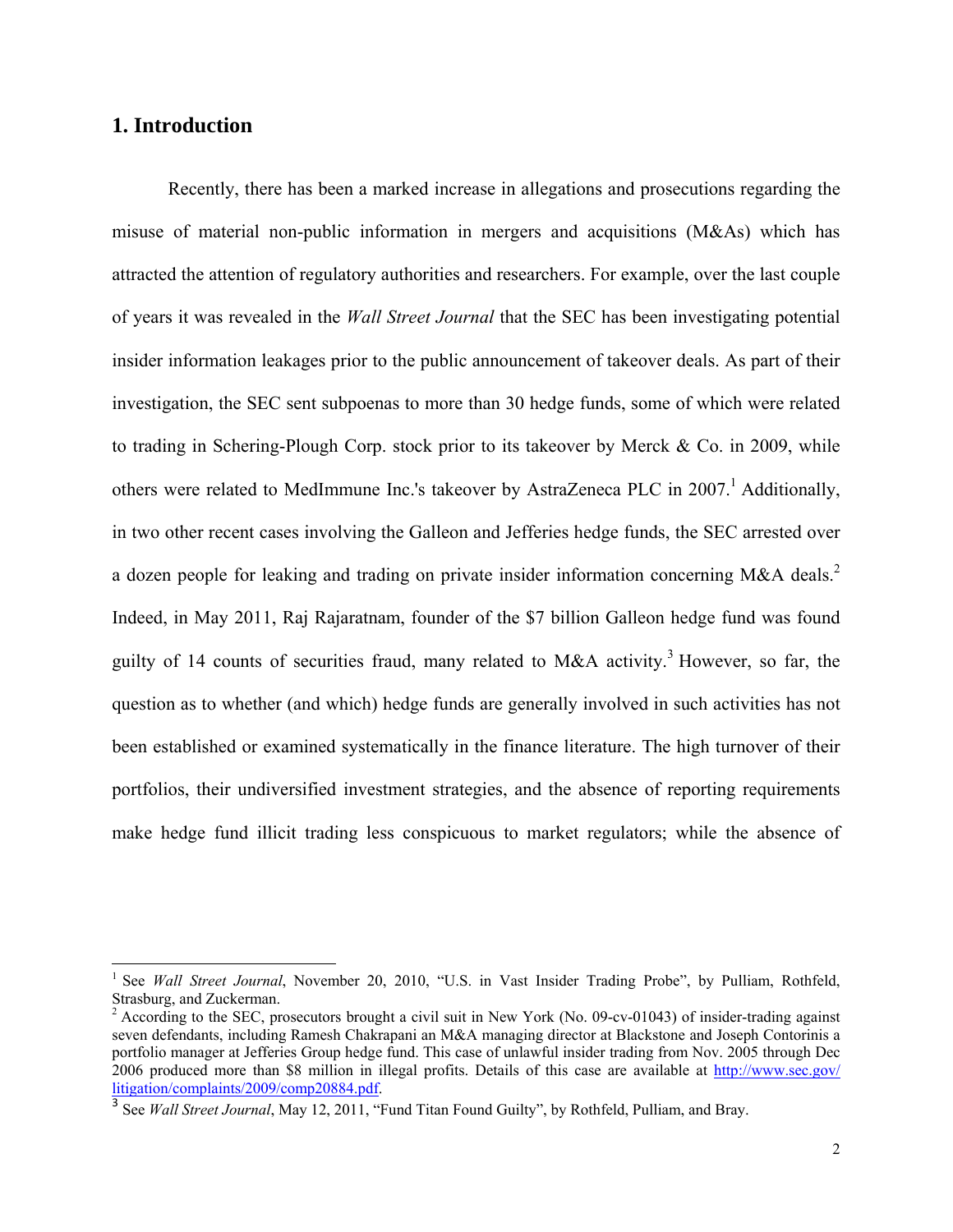regulatory disclosures and intensive use of short selling and derivative trading strategies impede insightful investigation.<sup>4</sup>

In this paper, we address the issue of hedge fund trading on inside information around M&A announcements, by using a unique and comprehensive hedge fund dataset which allows us to analyze the trading patterns of hedge funds around corporate M&As in both equity and derivatives markets. Specifically, we investigate the extent to which hedge funds take both long positions in a target's stock and short positions in an acquirer's stock (as well as buying puts in the acquirer's stock) over relatively short periods prior to M&A announcements.

It has been shown in the prior literature that trading on private insider information not only leads to considerable profits around mergers and acquisitions but also imposes externality costs such as higher target premiums or lower probability of deal completion.<sup>5</sup> For example, in the weeks after a board meeting of First Federal Bancshares Inc. (FFBI), to consider offers from potential acquirers, its stock price jumped from \$18 to an 18-month high of \$24. First Federal's merger proxy said "[i]t was the board of directors' belief that the increase in the price of the stock most likely reflected speculation of a merger and not an actual increase in the intrinsic value of FFBI."

<sup>&</sup>lt;sup>4</sup> Echoing similar sentiments, in his testimony before the Subcommittee on Securities, Insurance, and Investment of the U.S. Senate Committee on Banking, Housing, and Urban Affairs, on July 15, 2009, Andrew J. Donohue**,**  Director of the Division of Investment Management, U.S. Securities and Exchange Commission, said "…..the securities laws have not kept pace with the growth and market significance of hedge funds and other private funds and, as a result, the Commission has very limited oversight authority over these vehicles. Sponsors of private funds – typically investment advisers – are able to organize their affairs in such a way as to avoid registration under the federal securities laws." Available at: http://www.sec.gov/news/testimony/2009/ts071509ajd.htm

 $3$  According to a study of global M&A over 1994-2007 (Moeller and Omiros, 2009), only 49% of leaked deals are completed, whereas 72% of non-leaked deals are completed; leaked deals take 70% longer to complete than nonleaked deals. Further, the premium eventually paid to target shareholders in leaked deals, is approximately 13% lower than for non-leaked deals.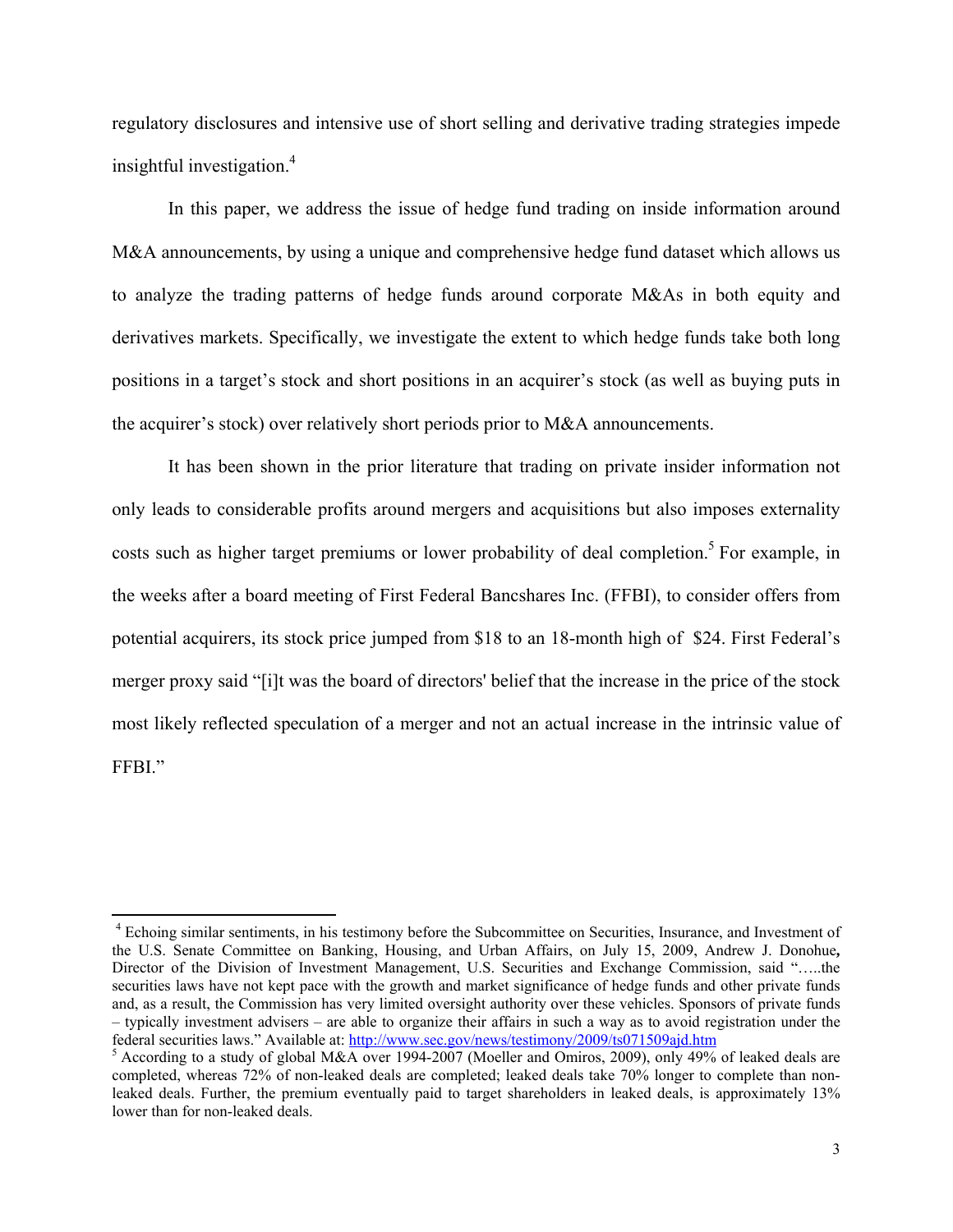Given the magnitude of trading around takeovers, there is reason to believe that the primary informed traders are not individuals.<sup>6</sup> Among money managers, hedge funds constantly receive the most public scrutiny whenever suspicious trading price spikes are observed, partly because of their incentive fee structures and partly because of their opaque but aggressive investment strategies which makes it easier for them to avoid being detected by regulators.<sup>7</sup>

To investigate whether hedge funds are involved in trading on private information, prior to M&As, we focus on those hedge funds that acquire a long position in a target firm shortly before the public announcement of a proposed takeover. Specifically, we analyze hedge funds that had no equity stake in the target firm over the prior year, but acquired a significant holding in the firm within one quarter prior to the merger (henceforth short-term hedge fund). We hypothesize that such short-term pre-announcement entry of a hedge fund as a target shareholder is associated with its potential access to material non-public insider information about the likelihood of a merger.

Our strategy of identifying short-term hedge funds is partly motivated by the recent conviction of Galleon hedge fund founder Raj Rajaratnam on multiple cases of securities fraud. For example, in one case it was alleged that Rajaratnam received private insider information from a friend relating to the premium that would be paid to Hilton (the target) shareholders in the impending takeover by the Blackstone Group (which was publicly announced on July 3, 2007). The prosecution successfully argued that in this instance Rajaratnam proceeded to trade based on that information prior to the announcement, by taking a long position of 400,000 shares in Hilton

<sup>&</sup>lt;sup>6</sup> An article in the *Economist* on May 12, 2007 reports "[i]n the 17 biggest takeovers of the past year in America, options trading jumped to more than three times normal levels, on average, in the three days before the deal was made public…". Additionally, according to a 2006 study of Measuredmarkets.com for *Bloomberg*, the aberrant trading patterns (potentially insider trading) prior to the announcement of deals are 41% for US and 63% for Canadian takeovers.

<sup>&</sup>lt;sup>7</sup> Stephen Luparello, NASD's senior executive vice president for regulatory operations, say "[m]ore sophisticated players have more tools… [w]hen it comes to catching insider trading, it makes it harder and harder because they can be working in the options, they can be working in the equities, [and] they can be doing a swap over the counter."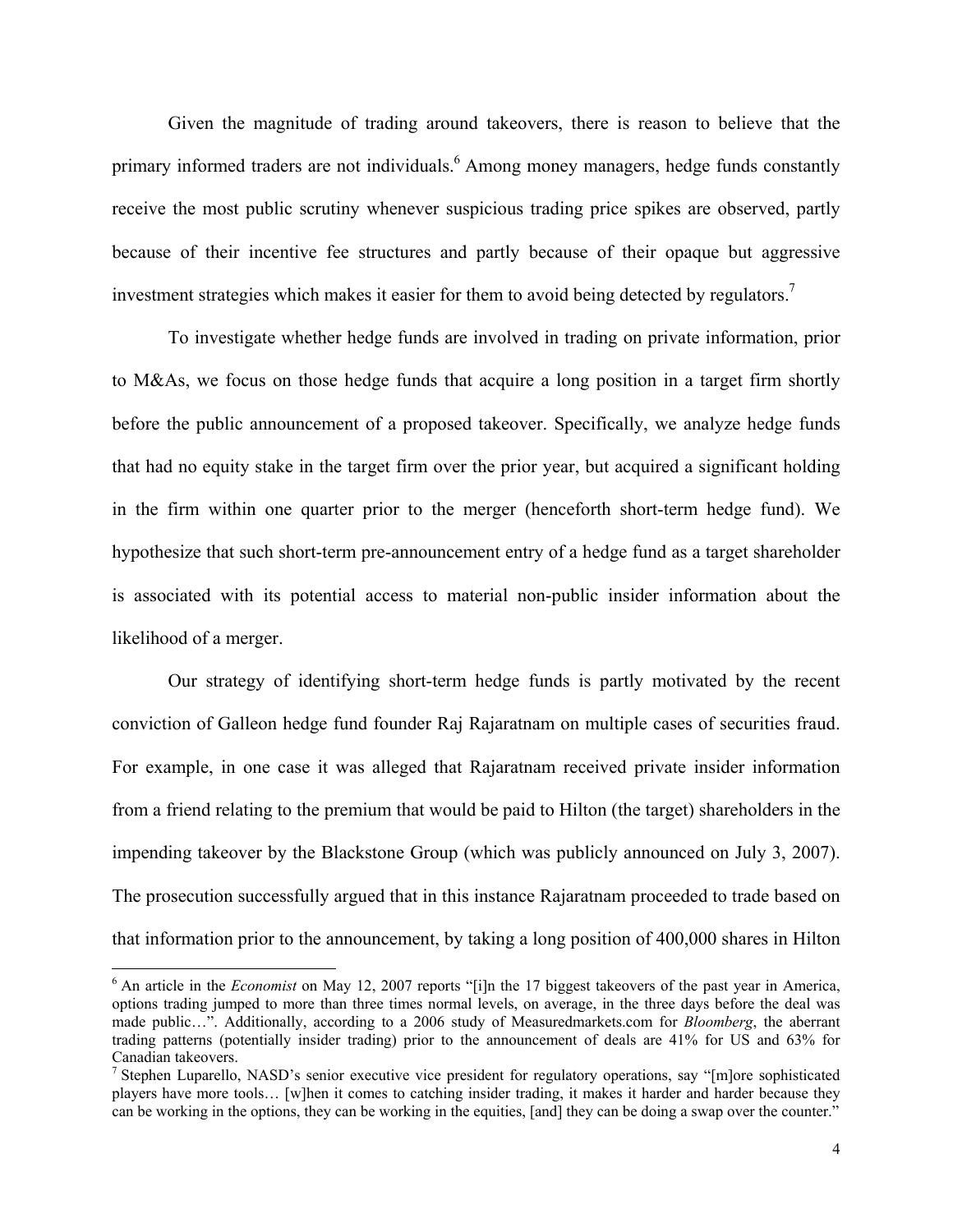through Galleon Tech funds, whose stated purpose was to make investments in the technology sector.<sup>8</sup> However, Galleon Tech Fund did not ever own any position in Hilton prior to this period immediately before the public announcement of the deal.

While in general, it may be difficult to identify which hedge funds routinely acquire private information about M&A deals, anecdotal evidence suggests that short-term hedge funds obtain such information through private connections in the industry. In the recent insider-trading charges initiated by the FBI "[o]ne focus of the criminal investigation is examining whether nonpublic information was passed along by independent analysts and consultants who work for companies that provide "expert network" services to hedge funds..."<sup>9</sup> Similarly, in the Galleon case described above, the insider information came to Rajaratnam via a friend who had in turn obtained it from her cousin's roommate who was working as an analyst at Moody's rating agency while it was evaluating Hilton's debt in connection with the upcoming takeover deal.<sup>10</sup> If short-term hedge funds do indeed obtain such insider information, then we should be able to investigate the potential usage of this information to generate abnormal profits, not only by their long positions held in a target's shares but also from short selling an acquirer's shares in stock deals just prior to the public announcement of M&A deals.

In this paper we focus only on short-term hedge fund holdings rather than long-term hedge fund holdings in a target's shares since short-term hedge fund holdings are more likely to

<sup>&</sup>lt;sup>8</sup> Galleon Tech funds ultimately sold their Hilton shares after the July 3 announcement for a profit of over \$4 million. <sup>9</sup> *Wall Street Journal*, November 20, 2010, "U.S. in Vast Insider Trading Probe", by Pulliam, Rothfeld, Strasburg, and Zuckerman.

 $10$  Lhabitan (2006) suggests that the relationship between investment bankers and hedge fund has witnessed interesting developments in recent years. Recently, providing prime brokerage service to hedge funds has been considered important business to investment banks who compete aggressively to obtain additional hedge funds as their clients. In addition, anecdotal evidence suggests that hedge funds and investment bankers maintain close relationship other than business. This supply-driven and personal relationship between hedge funds and investment bankers, makes one suspect whether material non-public information concerning M&A deals at investment banks are fire-walled properly from their hedge fund clients.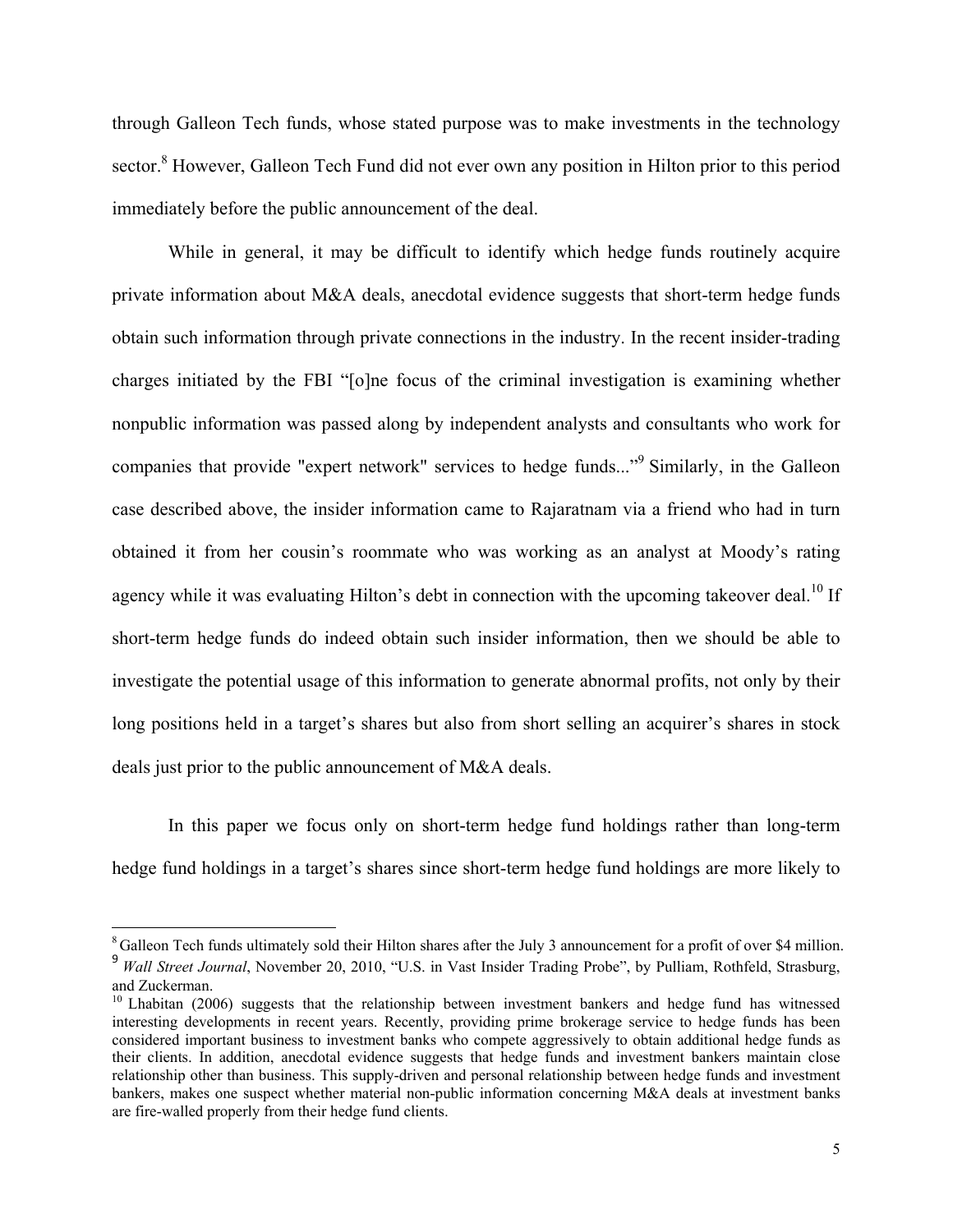be associated with the leakage of insider information about M&A deals rather than shareholder activism, active monitoring or cherry-picking of investment strategies which have been shown to be associated with *long-term* holdings by institutional investors. Specifically, using M&A decisions, Chen, Harford, and Li (2007) argue that institutional investors benefit from short-term trading only if they have superior information concerning firm specific events, while independent long-term institutions actively monitor and benefit from their effort. Moreover, Bodnaruk, Massa, and Simonov (2009), suggest that financial advisors affiliated with investment banks are privy to insider information in takeovers by showing that their preannouncement stakes in targets are positively related to the probability of a successful bid and to the target's premium. $11$ 

Overall, our results are consistent with short term hedge funds trading on private insider information. Our results can be summarized as follows: First, we find that short-term hedge funds' holdings of target shares in the quarter prior to the public announcement of the M&A are positively related to the target's premium and negatively related to deal characteristics such as completion status. In addition, we also find that the target's price run-up, prior to a deal's public announcement date, is significantly greater for deals with greater short term hedge fund holdings. Second, we find evidence consistent with informed abnormal short selling and put buying in the corresponding acquirer's stock prior to the public announcement of the M&A, particularly when

<sup>&</sup>lt;sup>11</sup> Other related papers include Christophe, Ferri, and Angel (2004), who provide empirical evidence of informed trading prior to earnings announcements. They find evidence of abnormal short-selling that is significantly associated with negative post-announcement stock returns following earnings announcements. Also, Cao, Chen, and Griffin (2005) find evidence of informed trading in options market. They show that takeover targets with the largest preannouncement call-imbalance tend to experience the highest returns at announcement. At the same time, Gaspar, Massa, and Matos (2005) show that target firms with short-term shareholders are more likely to receive an acquisition bid with lower premiums. Yan and Zhang (2009) suggest that short-term institutions are better informed by documenting that future stock returns are driven by short-term institutional investors. Finally, Poteshman (2006) provides evidence of informed trading in advance of terrorist attacks by showing an unusually high level of put buying prior to September 11, 2001.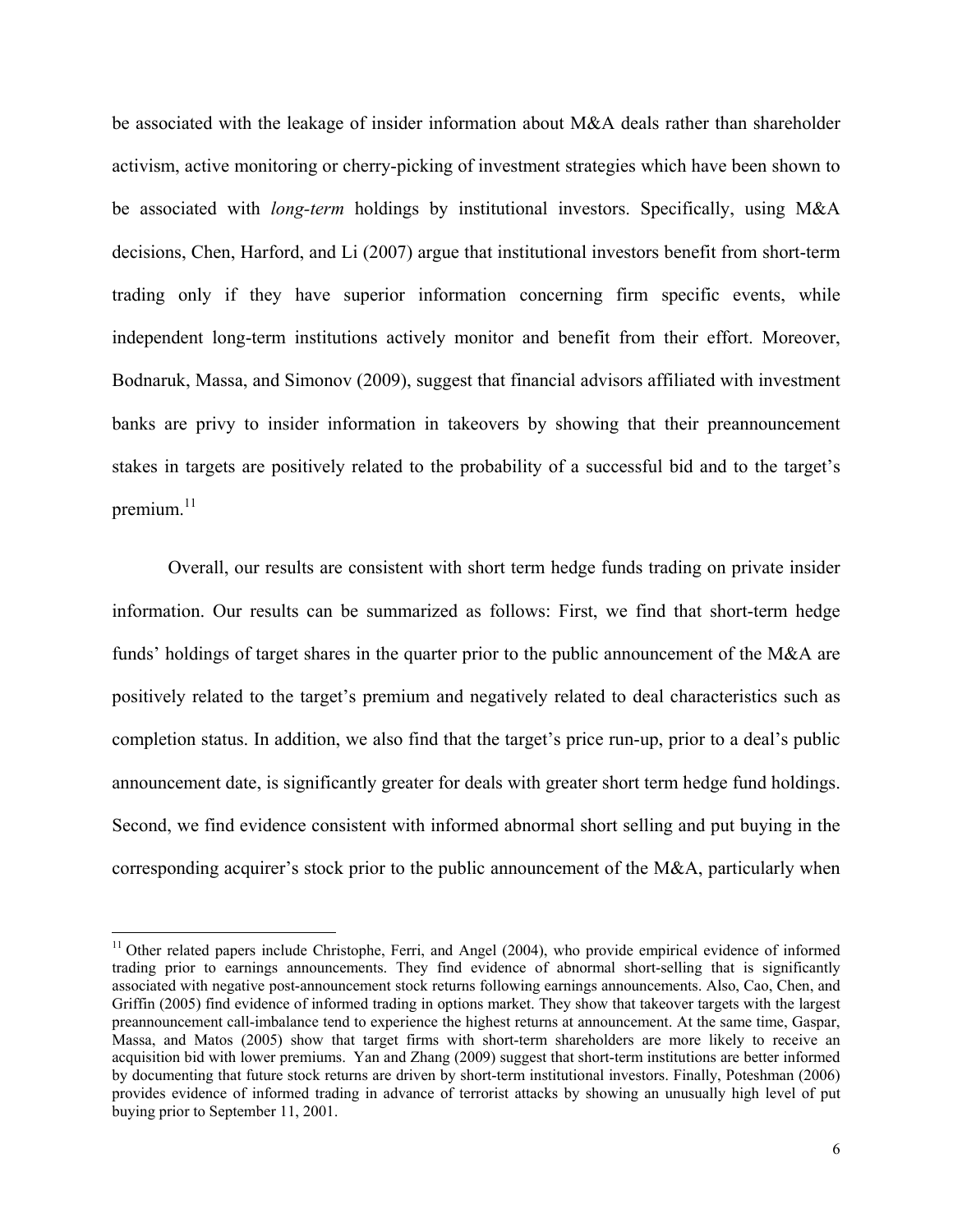short term hedge funds take larger stakes in target firms. In addition, we show that such a strategy is potentially very profitable.

To rule out alternative explanations, we conduct our analysis in three distinct stages. In each stage we attempt to eliminate an alternative explanation or provide some evidence about the potential nature of information for short-term hedge fund trading prior to the public announcement of M&A deals. In the first stage, we investigate whether the pre-announcement entry of short term hedge funds around takeovers is based on publicly available information such as a firm's financial reports and market information. We do this by conducting tests using propensity score matching based on historical firm characteristics so as to match actual targets to potential targets with similar characteristics. This analysis helps to rule out the alternative explanation that short-term hedge fund trading patterns are based on historical publicly available firm characteristics and information.<sup>12</sup>

In the second stage of our tests we investigate whether short-term hedge funds possess superior skill or abilities to process publicly available information that leads them to being better able to identify a potential target prior to the public announcement of M&A deals. We investigate the trading pattern and profitability of short-term non-hedge fund institutional investors and compare them to short-term hedge funds trading pattern and profitability. We find that the short-term hedge funds hold a larger share in targets that have a higher premium and also in targets that have higher short-selling in the corresponding acquirer's stock. Moreover, the

 $12$  Our paper is also related to the risk arbitrage literature, in which investors take long positions in the target stock and may take short positions in the acquirer's stock in non-cash deals. See, for example, Mitchell and Pulvino (2001), Baker and Savasoglu (2002), and Hsieh and Walking (2005) who document that such strategies tend to generate substantial excess returns. The primary distinction between this form of merger arbitrage and trading based on private insider information has to do with the timing of the long and short positions. In most merger arbitrages, the positions in the target and acquirer are entered into on the day of the public announcement, while in the case of informed trading these positions are taken significantly prior to the announcement of the deal and before any preannouncements run up (run down) in target (acquirer) stock price has occurred.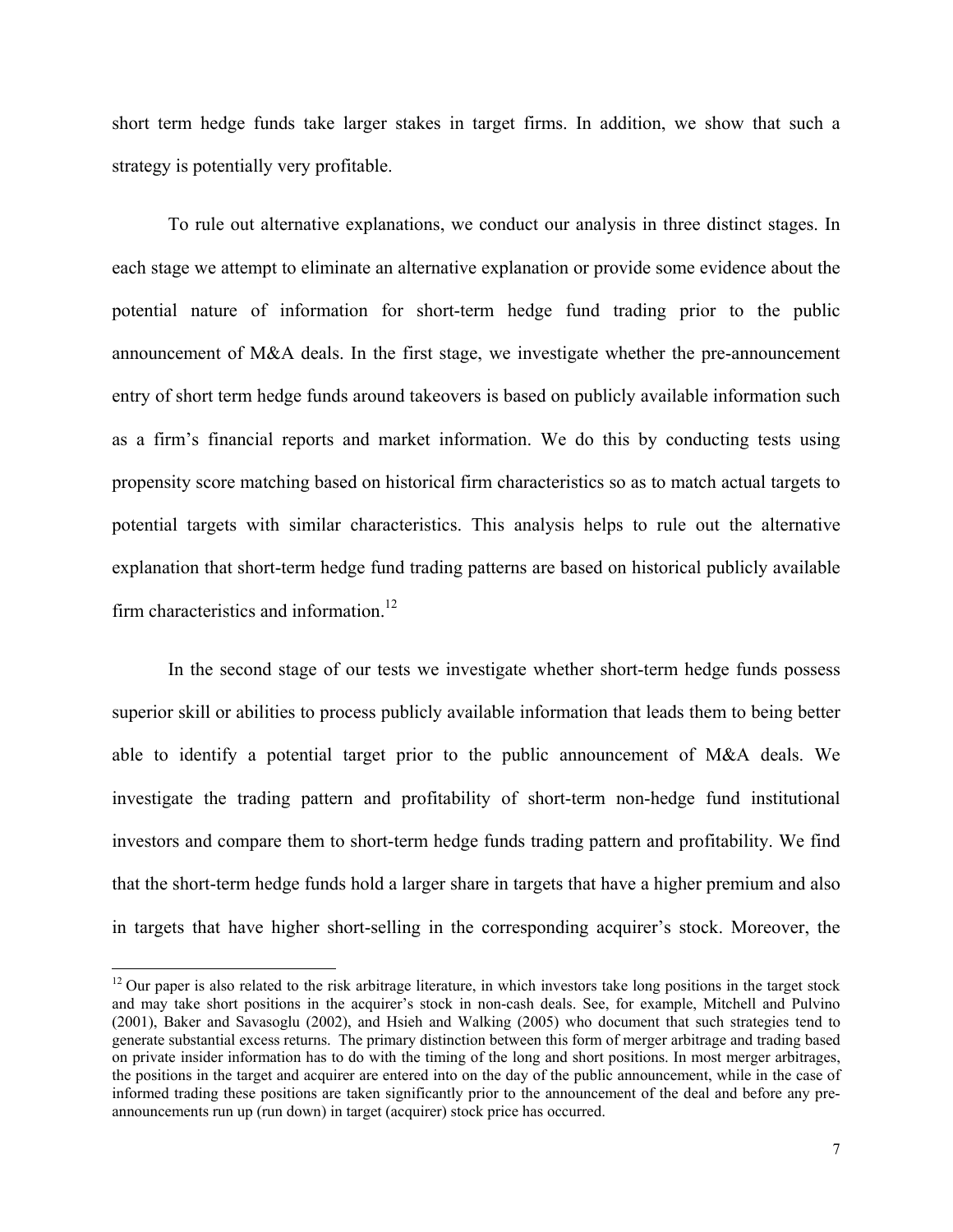price run-up of the target's stock, prior to the public announcement of the M&A, is significantly greater when short-term hedge funds hold a large share. Since these results may be indicative of short-term hedge funds having superior ability or skills compared to other institutional investors, we compare their past performance. Interestingly, we find that those short-term hedge funds that were associated with deals with the highest level of short-selling and with higher premiums or higher run-ups, did not out-perform their peers associated with deals having lower levels of short-selling and run-ups, in terms of past portfolio returns, as might be expected had they possessed superior skills.

Finally, in the third stage of our analysis, we employ multivariate tests to investigate whether the trading patterns of short-term hedge funds are consistent with trading on material nonpublic information. We utilize an approach from the prior literature (see, for example, Christophe, Ferri and Angel, 2004), by which we investigate the relationship between the preannouncement short-selling of the acquirer shares and its post-announcement stock price change. If short-term hedge funds are able to predict perfectly the acquirer's stock price reaction to the M&A announcement, particularly for stock deals, then it is more likely that their trading patterns as short sellers in the equity market and in the option market, are more likely to be based on private information. Consistent with this, we find substantial evidence indicative of informed abnormal short-selling and put buying in acquirer's stock prior to a takeover announcement and especially when short-term hedge funds hold larger stakes in target firms. However, we do not find similar evidence for short-term non-hedge fund institutional investors. Overall, our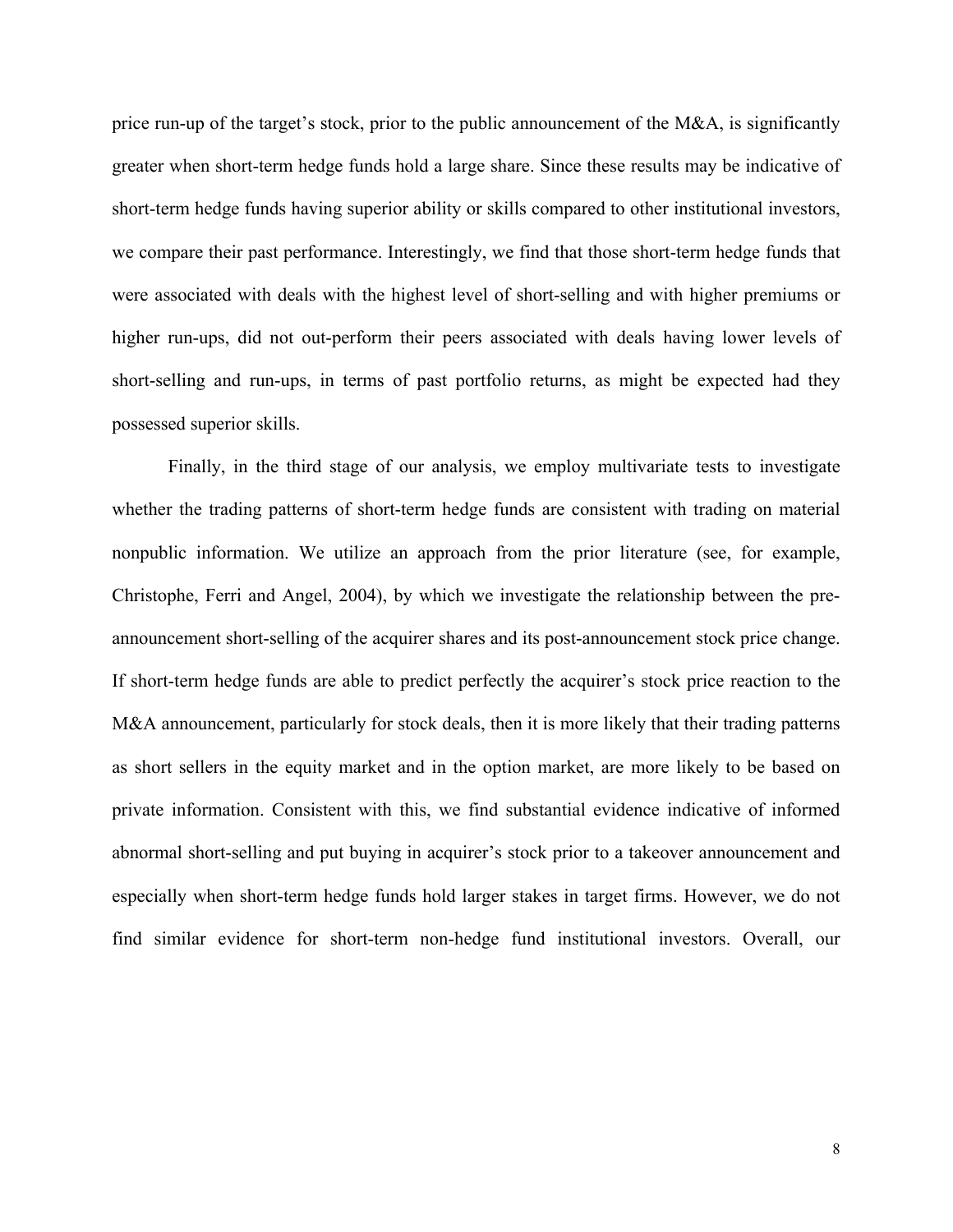empirical findings have strong implications for the recent regulatory focus of the SEC on issues concerning potential insider trading by hedge funds prior to mergers and acquisitions.<sup>13</sup> The remainder of this paper is organized as follows. In Section 2, we describe our data. In section 3, we outline and discuss our empirical strategy. In Section 4 we present our methodology and empirical results. Finally, Section 5 concludes.

## **2. Data Description**

We consider all mergers deals (both completed and withdrawn) between January 1, 2000, and December 31, 2007 as identified by the Securities Data Corporation (SDC) M&A database. We apply the following filters commonly used in the prior M&A literature (see Betton, Eckbo, and Thorburn, 2008, Gaspar, Massa, and Matos, 2005). We keep all offers where the acquirer seeks to own 100% of a target's shares, while excluding divestitures, spin-offs, repurchases, selftenders, and transactions whose value represents less than 1% of the acquirer's or target's stock market capitalization 46 trading days prior to the announcement, so as to ensure that the takeover has a reasonable probability of an impact on the stock prices of the firms involved in the deal. We then group each M&A deal into either a stock, cash, or mixed payment category according to its contract terms. We require that both acquirer and target firms be available on CRSP and Compustat, and that they be listed on NYSE, Amex, or Nasdaq. The above data screens leave us with 1,271 deals. For all deals, we manually check the announcement date of the M&A deal from news articles by searching through *Lexis Nexis*. Next, we obtain analyst coverage from I/B/E/S, option trading data from OptionMetrics, institutional holdings data from 13F

<sup>&</sup>lt;sup>13</sup> Elisse B. Walter, *Testimony Concerning Securities Law Enforcement in the Current Financial Crisis Before the United States House of Representatives Committee on Financial Services*, March 20, 2009, available at: http://www.sec.gov/news/testimony/2009/ts032009ebw.htm#P134\_41627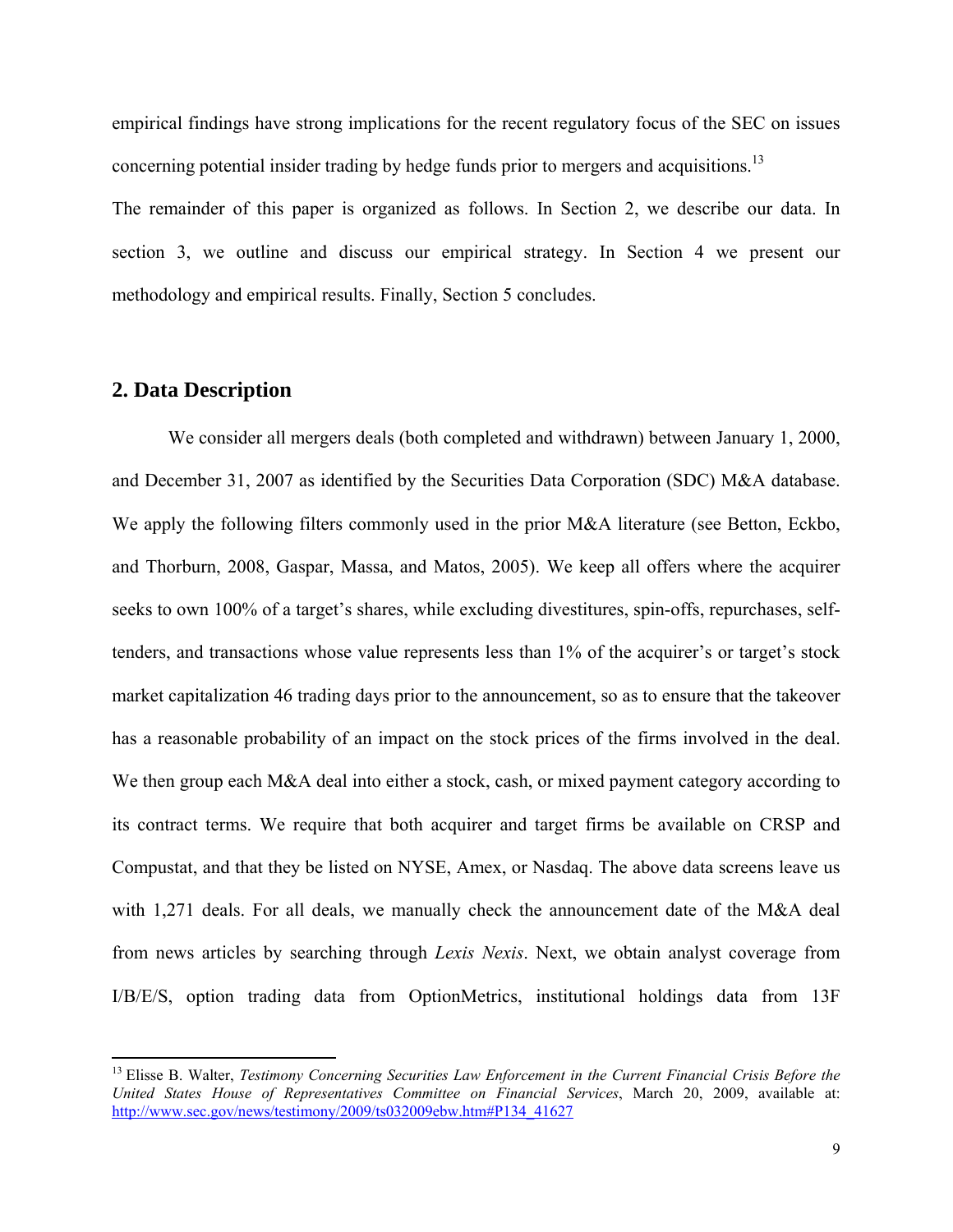CDA/Spectrum, and collect short selling data made available in the RegSHO period (January 2, 2005 to July 6, 2007).

To identify a hedge fund's long positions in an M&A transaction, we first identify hedge funds and hedge fund advisors. To do this, we construct a comprehensive database of hedge funds by combining seven databases used in the prior literature. Second, we collect information on hedge funds' long holding positions from three types of SEC ownership disclosure filings, 13D, 13F and 13G. We obtain the forms directly underlying these SEC filings since they provide greater detail about the identity of a firm's shareholders.<sup>14</sup> Finally, we integrate stock ownership data from these three different SEC filings into one dataset. Our data is organized quarterly due to the reporting nature of Form 13F. However, since 13D and 13G are not quarterly filings but rather filed as and when required, we define the quarter before the announcement as well as the days in the actual announcement quarter prior to the announcement day as quarter (-1); the days after the announcement day in the announcement quarter as quarter (0); and the remaining quarters as following the calendar quarters relative to the announcement date. For example, a merger on July  $17<sup>th</sup>$  2007 would have the days April 1st 2007 to July 16, 2007 in quarter -1. In addition, similar to our definition of a short-term hedge fund, we also define a short-term investor as a financial institution or individual who does not maintain a long-term relationship but takes a long (buy) position in the target firm shortly before the public announcement of the M&A deal. Specifically, we define an investor as a short-term investor if the following two criteria are satisfied. (1) the investor reports a positive holding in the target in either 13F and/or SC13D/G filing in quarter [-1], and (2) the investor reports no holdings in the target in each

<sup>&</sup>lt;sup>14</sup> We identify the identity of shareholders of the target firm (those holding the common stock) by using the 8-digit CUSIP numbers provided in the detailed 13F filings and merging it with that from CRSP.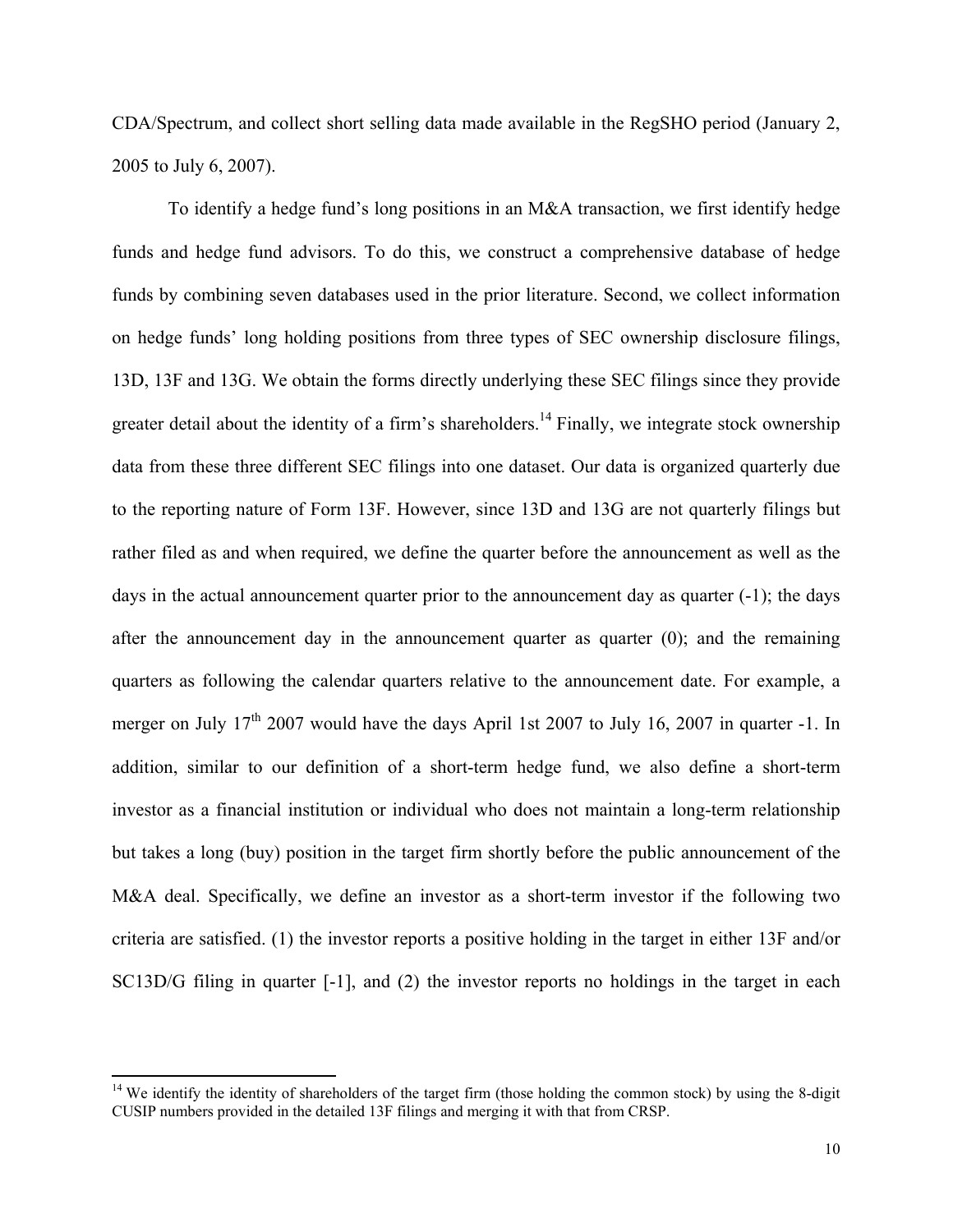quarter from quarter  $[-4]$  to quarter  $[-2]$ .<sup>15</sup> Detailed descriptions of these steps are provided in Appendix A to the paper. We report the distribution of these data in Table I and Figure I.

#### [Insert Table I and Figure I]

Table I reports the number of beneficial owners of firms involved in M&A deals annually in our sample. Between 2000 and 2007, there are 716 M&A transactions with at least one institutional owner for the target and/or acquirer's shares between the period four quarters prior to two quarters after the M&A announcement. As can be seen from Figure I, there is a strong upward time trend of hedge fund beneficial ownership in our sample, especially in target firms. Conversely, the number of other institutional beneficial owners remains relatively unchanged during the sample period, consistent with prior evidence (Greenwood and Schor, 2009).

#### [Insert Table II]

Table II presents descriptive statistics of institutional holdings for our sample of 1,271 M&A transactions in the four quarters before and the two quarters after the announcement of the M&A deals. The first two columns of Table II provide the mean and median values for hedge fund and other institutional investor's ownership, respectively.<sup>16</sup> Column 3 presents the difference and a test of significance between the hedge fund and other institutional investor samples. More importantly, we also report the percentage change in aggregated ownership positions for each quarter relative to the holdings in the  $4<sup>th</sup>$  quarter prior to the announcement, for both types of investor. Panel A of Table II shows that hedge funds in general tend to increase their stake more in target firms relative to non-hedge fund institutions. In particular, in quarter (-

<sup>&</sup>lt;sup>15</sup> Since Bodnaruk, Massa, and Simonov (2007) argue that investment banks possess private information and their stakes are related to target premium, to avoid the mixed effect from hedge funds affiliated to investment banks and to focus our study on the role played by short-term hedge funds, we remove several hedge funds from our sample, that are identified by our hedge fund database and are also identified as an investment bank by SDC in the 3 years before each M&A deal. This filter would exclude hedge funds associated with financial conglomerates such as JP Morgan, for example.

<sup>&</sup>lt;sup>16</sup> Other institutional investors include commercial and investment banks, mutual funds, pension funds, insurance companies, and university endowments etc.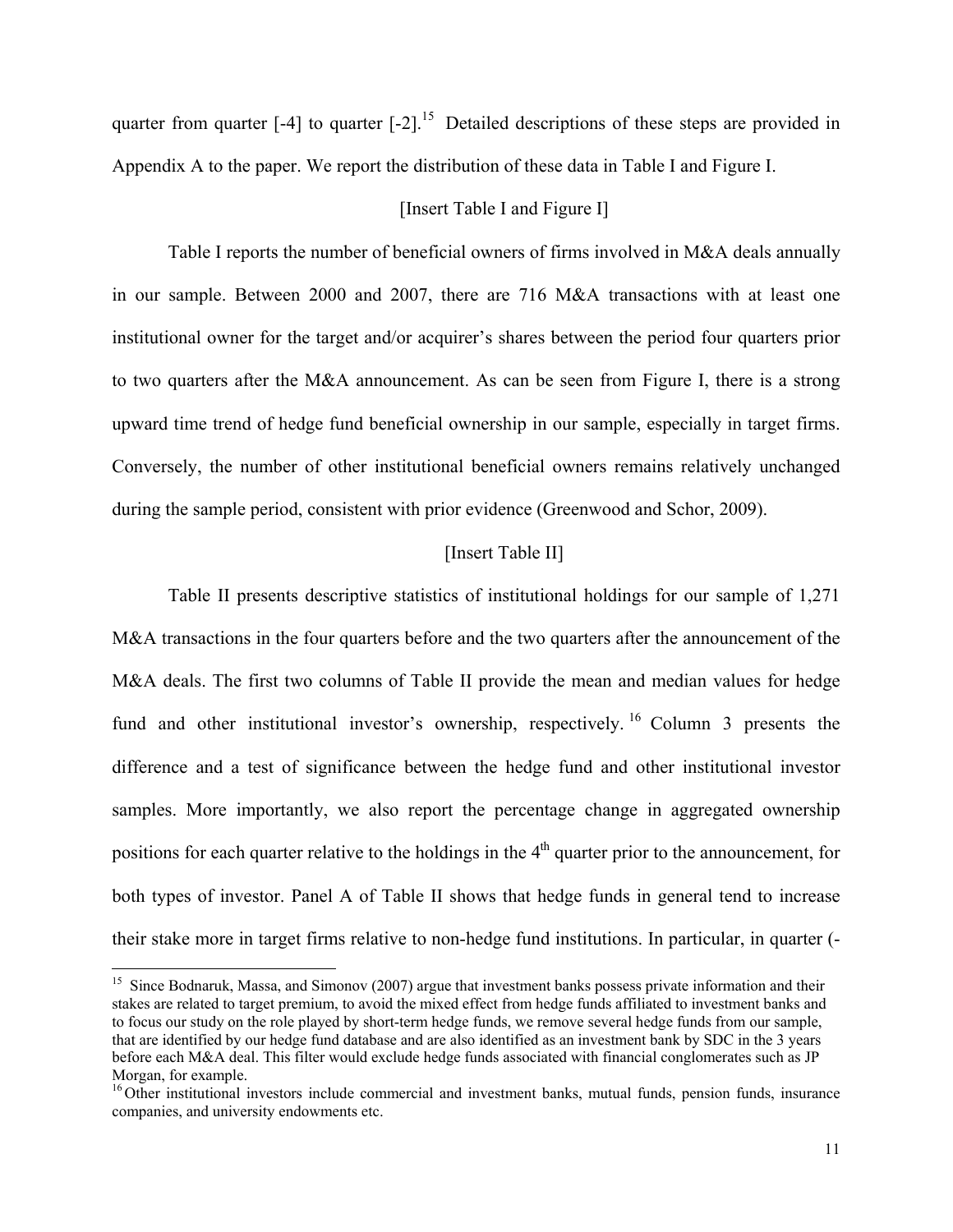1) the increase in mean hedge fund holding relative to quarter (-4) is 37.88% while it is 18.4% for other institutional holders.

We collect our short sales data from the New York Stock Exchange (NYSE) TAQ database and the websites of the other major US Exchanges that are Self-Regulatory Organizations (SRO's), namely, the American Stock Exchange (AMEX), the National Association of Securities Dealers Automated Quotations (NASDQ), the National Stock Exchange (NSX), Archipelago (ARCA), the Boston Stock Exchange (BSE), the Chicago Stock Exchange (CHX), the National Association of Securities Dealers (NASD) and the Philadelphia Stock Exchange (PHLX). On June 23, 2004, the SEC adopted Regulation SHO (REGSHO) under the Securities Exchange Act of 1934. Under the initial requirements of *REGSHO*, all SROs were obligated to make tick-by-tick short sales data available to the public after January 1, 2005. This short sales data include information on ticker name, short sale volume, short sale price, transaction time and date, exchange listing, and trade type (whether exempt market maker trades or not). These data are available from the first effective compliance day January 2, 2005 to July 6, 2007 after which date the mandatory public disclosure of short sales data was discontinued.

We start by aggregating the raw data at the transaction level to a daily level by ticker symbol, trading date, and the stock exchange on which the stock is traded (some stocks might be traded on more than one exchange). During this aggregation process we exclude exempt market maker trades as such trades are not information driven. We then merge this daily short sale database with CRSP daily price data by ticker and date, and verify our merged results by comparing the daily average short prices with CRSP stock prices. We then keep the short sales data for stocks listed on the NYSE, AMEX and NASDAQ and generate aggregated daily non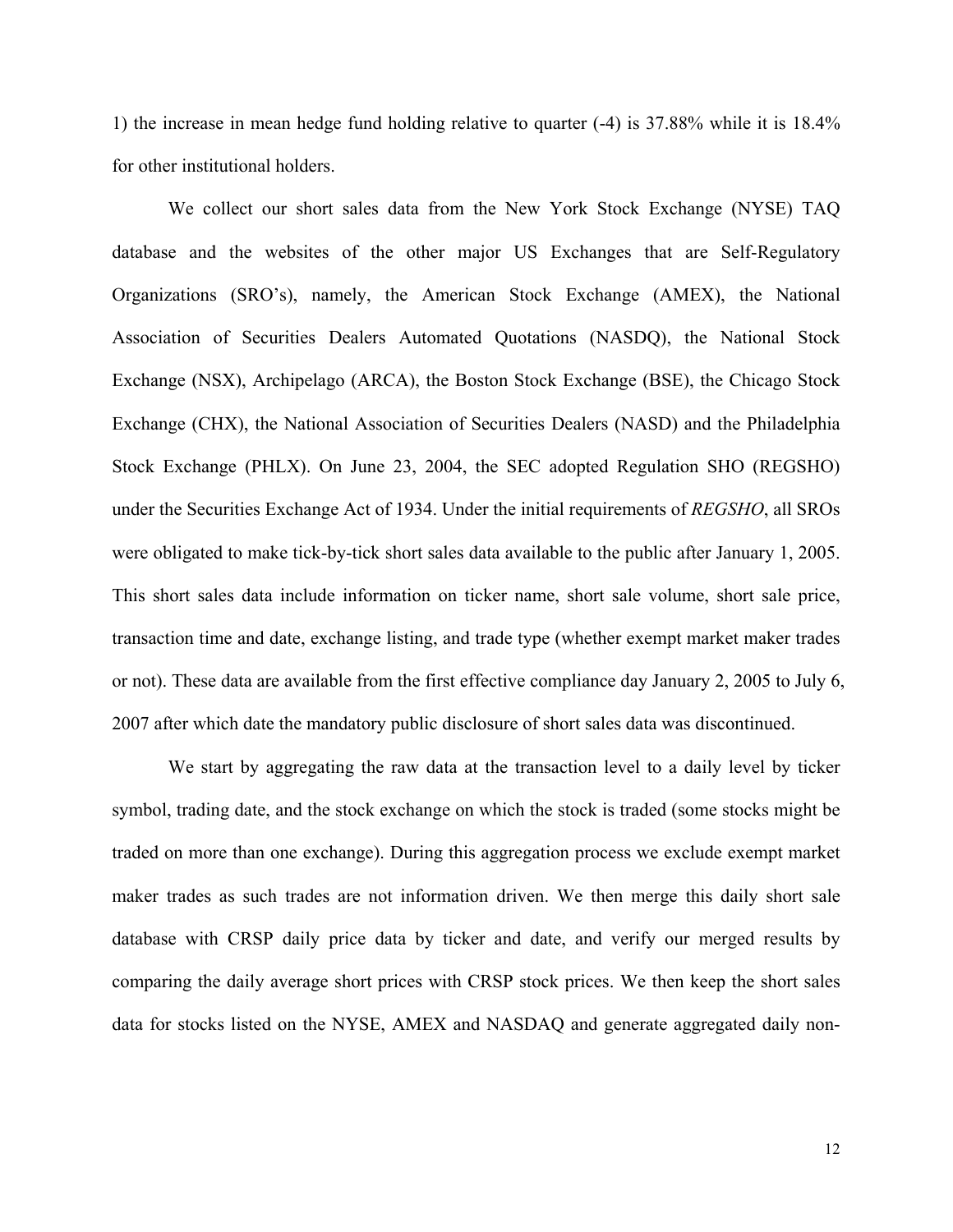exempted short sale volumes for each stock.<sup>17</sup> This leaves us with a short sale sample consisting of 3,117 NYSE stocks, 1,353 AMEX stocks, and 3,915 NASDAQ stocks.

## **3. Discussion of Empirical Strategy**

In this section, we discuss our approach to uncover whether the short term hedge fund trading patterns, prior to the public announcement of M&A deals, are consistent with trading based on private information. In general, one can classify trading based on the source of information into three categories: (i) available public information, (ii) superior ability or skill to process public information and (iii) private information. Our empirical strategy seeks to investigate each category separately and therefore provides us with the opportunity to address several alternative explanations of our main results.

In the first stage of our analysis we test whether short-term hedge fund trading patterns prior to M&A deal announcements are driven mainly by public information. Our main focus is on observable target characteristics such as historical accounting information and market information. We compare the trading pattern of short-term hedge fund stock holdings in targets prior to the announcement of M&A deals with that in similar matched firms (potential targets). If our results show that short-term hedge fund trading patterns are significantly different among the two comparable groups (based on public information), then this rules out the possibility that short-term hedge funds trade primarily on available public information prior to the announcement of M&A deals.

In the second stage of our analysis we investigate whether short-term hedge funds have superior ability or skill in processing public information. First, we investigate the trading pattern

<sup>&</sup>lt;sup>17</sup> Non-exempted short sales exclude short sales made by the market maker.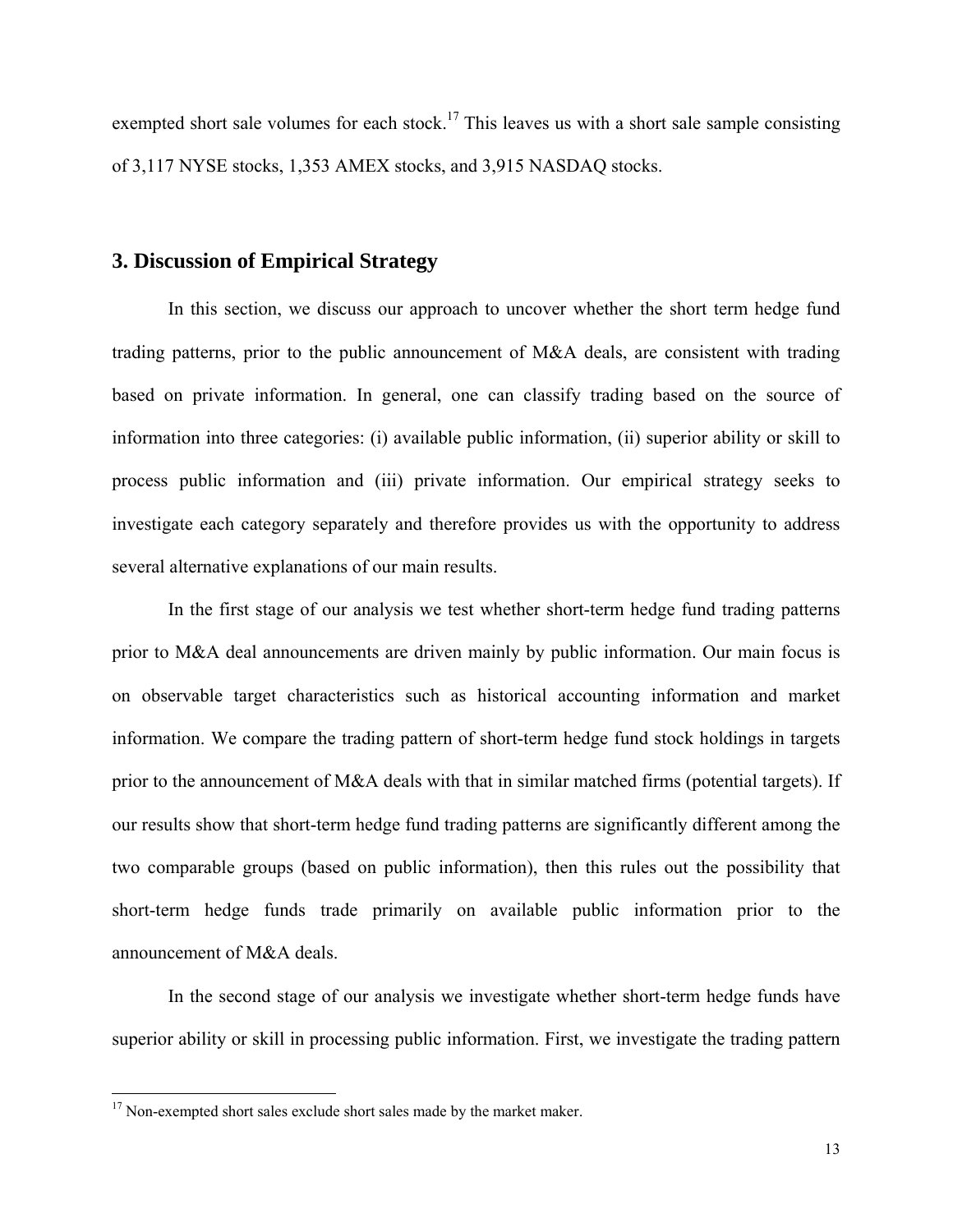and profitability of short-term non hedge fund institutional investors as well as different groups of short-term hedge funds. Second, we investigate whether short term hedge fund holdings are positively related to the target's premium and the run-up in a target's price prior to the public announcement of a deal, which has been shown by the existing literature to be linked to trading based on private information (see for example Schwert, 1996 and Bodnaruk, Massa, and Simonov, 2009). Finally, we analyze whether those short-term hedge funds that were associated with higher premium deals and deals with higher short-selling in the acquirer's stock just prior to M&A deal announcements, have on average superior ability or skill. Such superior skill could then explain their higher returns around M&A announcements. However, if these short-term hedge funds did not out-perform their peers in terms of past portfolio returns, then it is less likely that their trading patterns and profitability prior to the public announcement of M&A deals, was associated with superior skill or ability to process public information.

In the third stage of our analysis, we investigate whether the trading patterns of shortterm hedge funds is consistent with trading on material nonpublic information. We borrow an approach from the prior literature (see, for example, Christophe, Ferri and Angel, 2004), by which we investigate the relationship between the pre-announcement short-selling of the acquirer's shares and its post-announcement stock price change. If there is a significantly negative relationship between abnormal short-selling in the days prior to the M&A announcement and the immediate post-announcement change in stock prices, then it is consistent with the notion that a significant portion of the short-sellers are informed traders (Christophe, Ferri and Angel, 2004). Thus, if short-term hedge funds are able to perfectly predict the acquirer's stock price reaction to the M&A announcement, particularly for stock deals, then it is more likely that their trading patterns are linked to private information.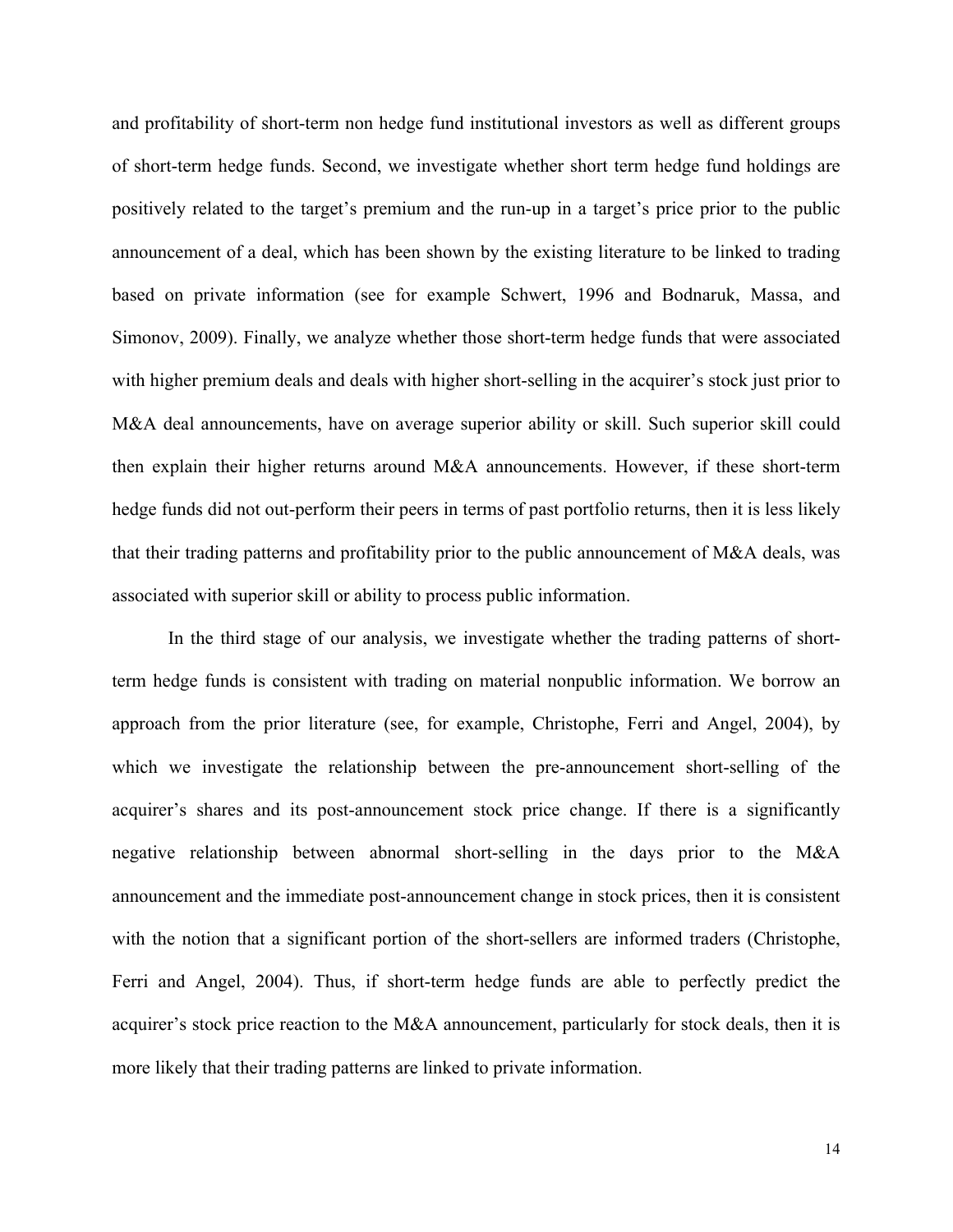The empirical tests underlying the three stages of our analysis discussed above, allows us to ascertain whether the trading patterns of short-term hedge funds are consistent with trading on private insider information. To conduct the different tests, we examine the magnitude of shortterm hedge fund involvement in M&A deals relative to other institutional investors by investigating the ownership stake in the target firms prior to the public announcement of M&A deals. We present our results in the next sub-section using alternate empirical methodologies based on propensity score matching, univariate portfolio analysis, and multivariate regressions.

## **4. Methodology and Results**

 In this section we present our empirical results according to the three stages of our analysis as discussed above.

# **4.1 Stage One: Propensity Score Matching for Target Firms based on Observable Publicly available Information**

In the first stage of our analysis, we investigate whether short-term hedge funds adjust their ownership in target firms primarily based on public information regarding firm fundamentals. We do this by employing propensity score matching. The propensity score matching algorithm allows us to examine short-term hedge fund holdings of the treatment (actual target) firms, in comparison to their holdings in a matched control group of firms (similar firms but not takeover targets). These tests are implemented in four steps. In the first step, we use a logit regression where the binary dependent variable is one for takeover targets and zero for firms that are neither acquirers nor targets in any M&A deal during our sample period. This also allows us to identify the fundamental characteristics that make a firm more likely to be a potential takeover target. Following the standard M&A literature, see for example Schwert (2000), we include a number of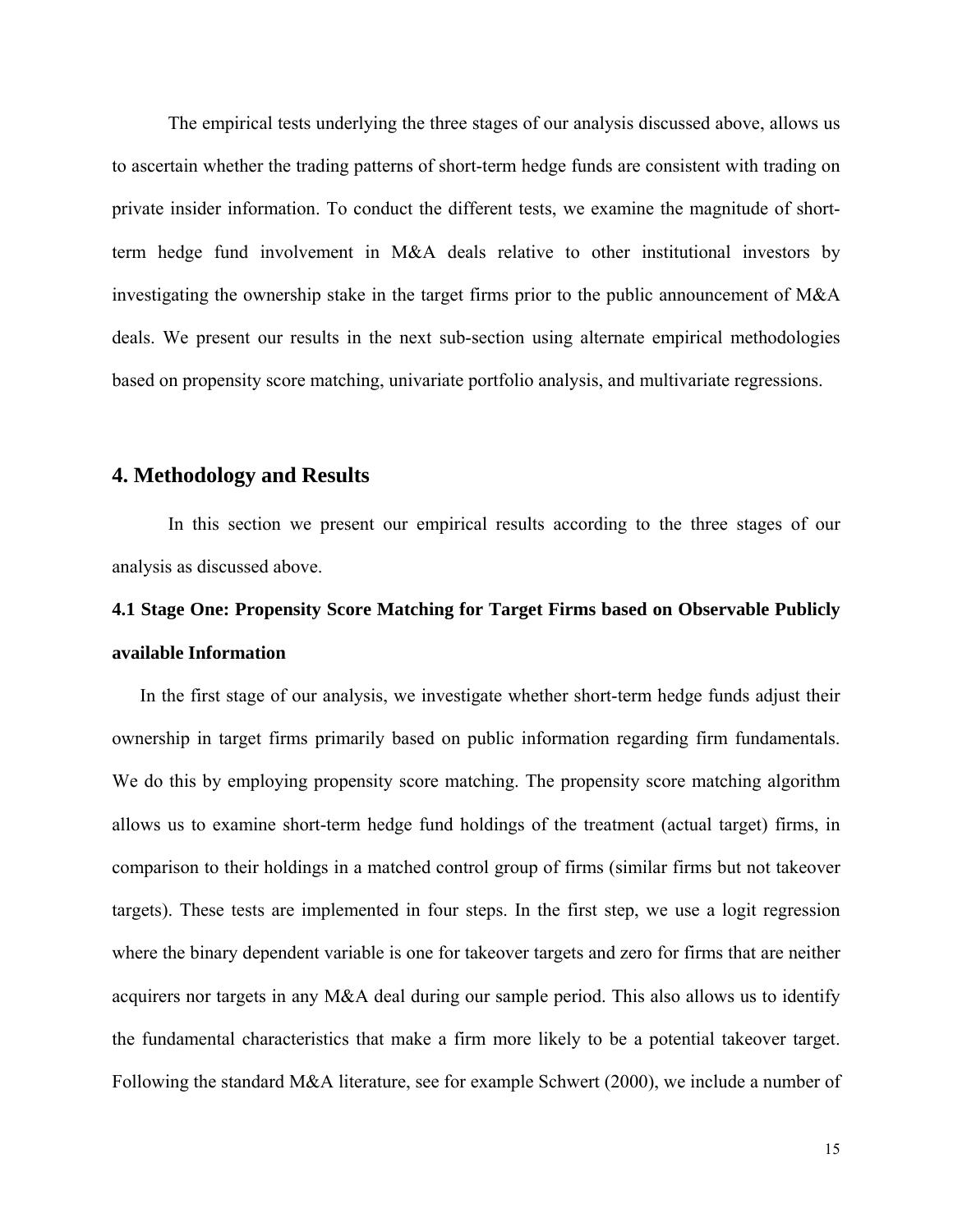market and accounting variables as measures of firm fundamentals, such as sales growth, ROE, etc. In addition, we include the firm's aggregate level of institutional ownership from CDA/Spectrum 13F and Amihud's illiquidity ratio as additional control variables to proxy for firm specific information asymmetry.<sup>18</sup> In the second step, we calculate each firm's propensity score based on the probability that a firm with given fundamental characteristics will become a target. In the third step, firms are matched using Leuven and Sianesi's (2003) propensity score matching procedure to the nearest neighborhood within a 0.1 caliper. Specifically, we match the actual and potential target within the same Fama-French 49 industry category and year, and then compute the differences in the control variables between the treatment and control firms to establish the quality of our matches. In the final step, we employ univariate tests to compare the hedge fund and short-term hedge fund long positions in the actual and matched potential targets around M&A dates.

## [Insert Table III]

Panel A of Table III reports the regression results from three logit models. Given the consistent results across these models, we choose Model (3), with highest pseudo R-square, to conduct the propensity score analysis and match the actual and potential targets. We report the quality of our matches in Panel B of Table III. The results of these tests show no significant difference among the market and accounting performance measures between matched pairs of treatment and control firms. Panel C of Table III shows that hedge funds tend to take larger stakes in actual targets compared to their matched control firms in all four quarters prior to the announcement. We analyze our main key variable, short-term hedge fund holdings in Panel D of Table III. The results in Panel D shows that short-term hedge funds hold significantly greater

 $18$  A greater extent of institutional ownership of the firm's shares and lower stock illiquidity signals a lower degree of firm specific information asymmetry.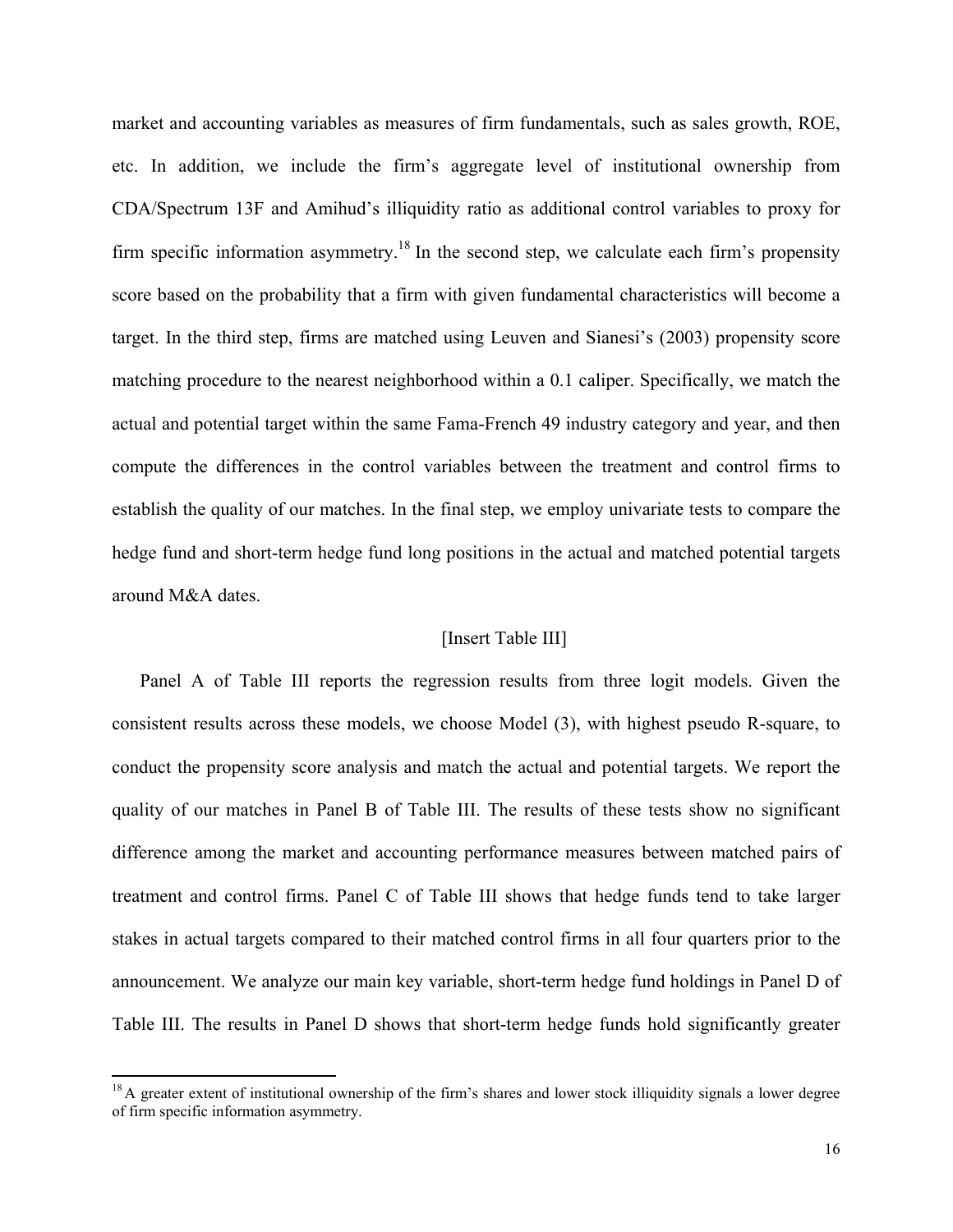long positions in the actual target's shares in quarter(-1) relative to matched firms. This test therefore rules out the potential explanation that short-term hedge funds are able to identify target firms prior to the public announcements of M&A deals, purely based on historical market and accounting fundamentals.

#### **4.2 Stage Two: Do Short-term Hedge Funds Have Superior Ability or Private Information?**

In this stage, we investigate whether the trading patterns of short-term hedge funds are based on their superior ability to process public information or their possession of private insider information. We conduct a variety of tests to investigate the trading patterns of short-term hedge funds and the profitability of these trades prior to the public announcement of M&A deals. In some of these tests we compare their performance to different groups of other short-term investors. We first present our univariate tests followed by our multivariate analysis.

#### **4.2.1 Univariate Analysis of Short-term Hedge Fund positions in Target firms**

In this section we investigate whether short-term hedge funds could potentially construct a profitable strategy either due to their superior investment skills or by trading on private information. In Figure III, we present a graph depicting the Fama-French four-factor adjusted cumulative abnormal returns around M&A announcements of firms with high short-term hedge fund holdings versus firms with low short-term hedge fund holdings. We classify a firm in a deal as a firm with high (low) short term hedge fund holdings, if the short-term hedge fund ownership in the target firm is above (below) the 67th (33rd) percentile of the distribution of short-term hedge fund holdings in target firms in our sample.

#### [Insert Figure III]

Figure III suggests that target firms with high short-term hedge fund holdings also have high premiums relative to targets with low short-term hedge fund holdings. Conversely,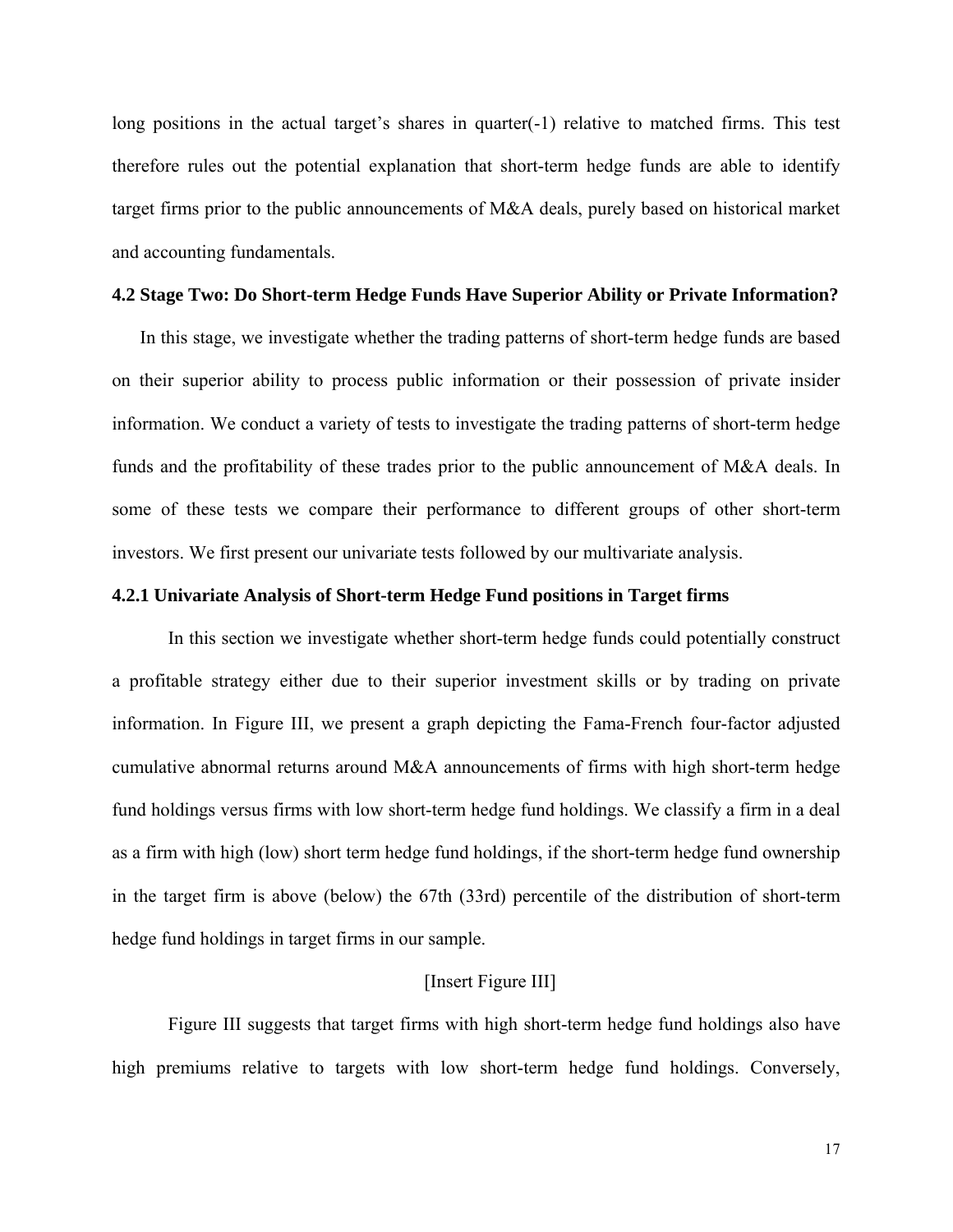acquirers that have large short-term hedge fund holdings in their corresponding targets significantly underperform acquirers that have low short-term hedge fund holdings in their targets. This preliminary evidence seems consistent with short-term hedge funds trading based on private information (Bodnaruk, Massa, and Simonov, 2009). Additionally, as can be seen from the graph, for the high short-term hedge fund holding group there is a significant run-up of the target's stock price prior to the deal announcement date, in comparison to that for the low group, which is indicative of information leakage. $^{19}$ 

#### *A. Measuring Potential Profitability from Target Premiums*

First, we evaluate the accuracy and profitability of short-term hedge funds investment strategies based on the characteristics of the deals they participate in. Based on Schwert's (2000) definition of target premium, and following Bodnaruk, Massa, and Simonov (2009), we measure the target premium as the Fama-French four-factor return of the target's stock from three months (63 trading days) prior to the deal announcement to two months (42 trading days) after the deal announcement or the resolution date, whichever comes first, i.e.:

*premium* = 
$$
\sum_{-63}^{\min(42, \text{Resolution Date})} (R_{it} - \alpha_i - \mathbf{X}\beta)
$$

where  $R_{\mu}$  is the continuously compounded return on target firm *i* on trading day *t* relative to the takeover announcement date and **X** is a vector of the Fama-French four factors, MKT, SMB, HML, and UMD on trading day *t*. The coefficients are estimated on the 255 trading days ending

 $19$  Interestingly, this run-up in the target's stock price is similar to that in several M&A deals currently under SEC investigation, such as Schering-Plough Corp's stock prior to its takeover by Merck & Co. in 2009, and MedImmune Inc.'s stock prior to its takeover by AstraZeneca PLC in 2007. See *Wall Street Journal*, November 20, 2010, "U.S. in Vast Insider Trading Probe", by Pulliam, Rothfeld, Strasburg, and Zuckerman.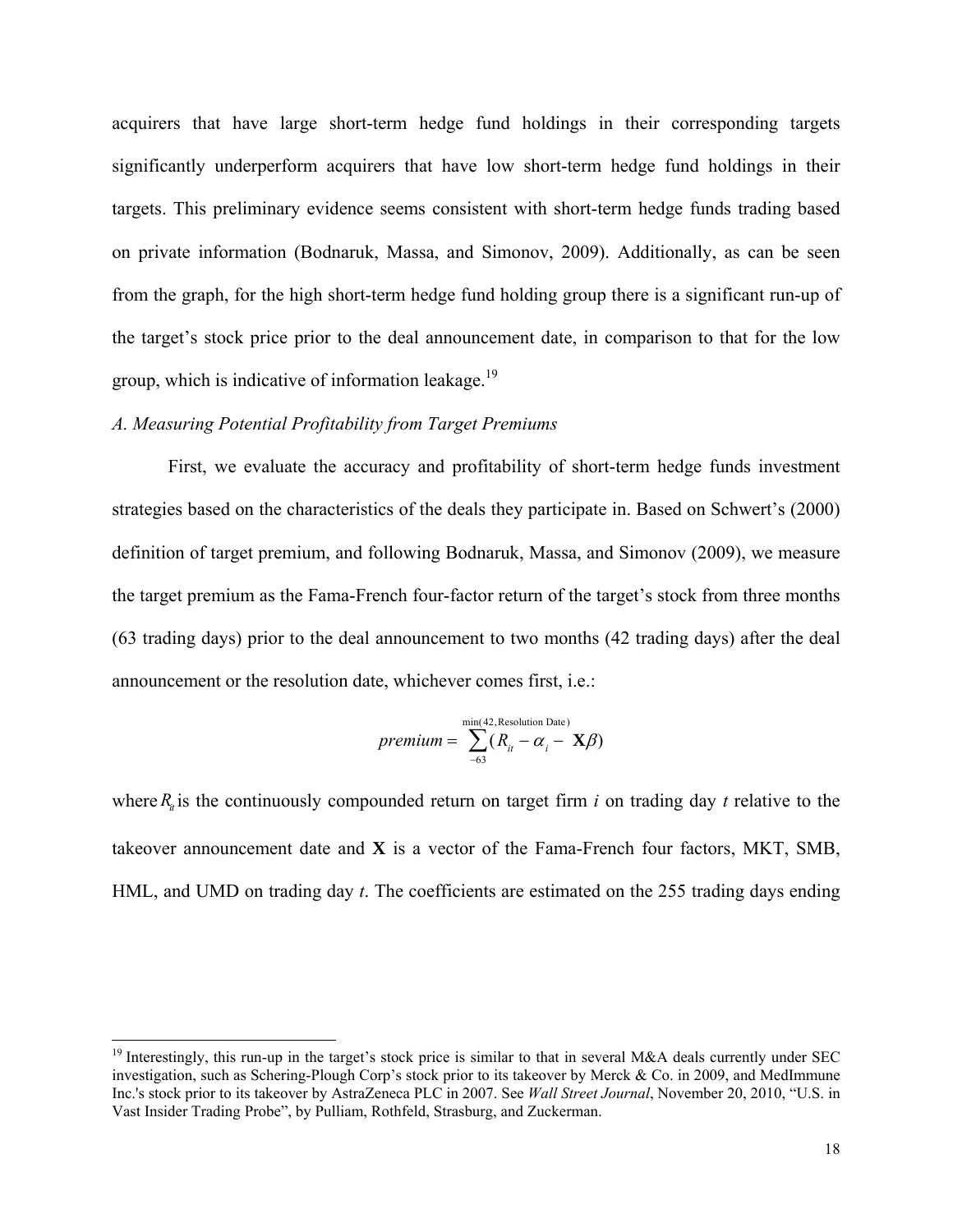at day –64. We also separate the Fama-French four factor returns into the previous month's "runup" (-22,-1) and following 2-month  $(0, 42)$  "markup".<sup>20</sup>

#### *B. Measuring Potential Profitability from Short-Selling and Put Buying on Acquirer Shares*

In addition to buying a target's shares in high premium deals, another component of a potentially profitable strategy for short-term hedge funds in a stock deal, is to short-sell the share or buy the puts of the acquirer *prior* to the public announcement of the deal. It is well known that in stock deals the acquirer's stock on average falls around the time of the M&A announcement (see, e.g., Boone and Mulherin, 2007). Figure IV indicates the average abnormal short-selling and abnormal put-buying prior to the M&A announcement for acquiring firms in stock deals, where "abnormal" is defined below. Similar to Figure III these results are also categorized by high and low short-term hedge fund holdings in corresponding target firms.

To further examine potential insider trading, we investigate the abnormal short selling and abnormal put buying of acquirer stock in the 5-day and 10-day windows prior to the public announcement of the deal. Following Christophe, Ferri, and Angel (2004), we define abnormal short-selling as the difference between the average daily short selling in the acquirer's shares for the five (ten) trading days prior to the M&A announcement date and the average daily short selling in acquirers' shares during a non-event window prior to the merger. This average short selling, *AVESS*, is measured over 255 trading days ending at day –64 (i.e., -318 to -64). We

<sup>&</sup>lt;sup>20</sup> The Fama-French four factor model appropriately controls for both firm size and market momentum factors that have been shown by previous papers to systematically affect market premium. Among others, Gompers and Metrick (2001), shows that institutional investors tend to invest in large liquid firms. On the other hand, Moeller, Schlingemann, and Stulz (2004) documented that announcement return of small firms is significantly better than that of large firms in takeovers. Furthermore, Rosen (2006) provides empirical evidence that takeover returns is positively related to market momentum, particularly that mergers announced during hot stock markets tend to get a better reaction from the market than those announced in a cold market.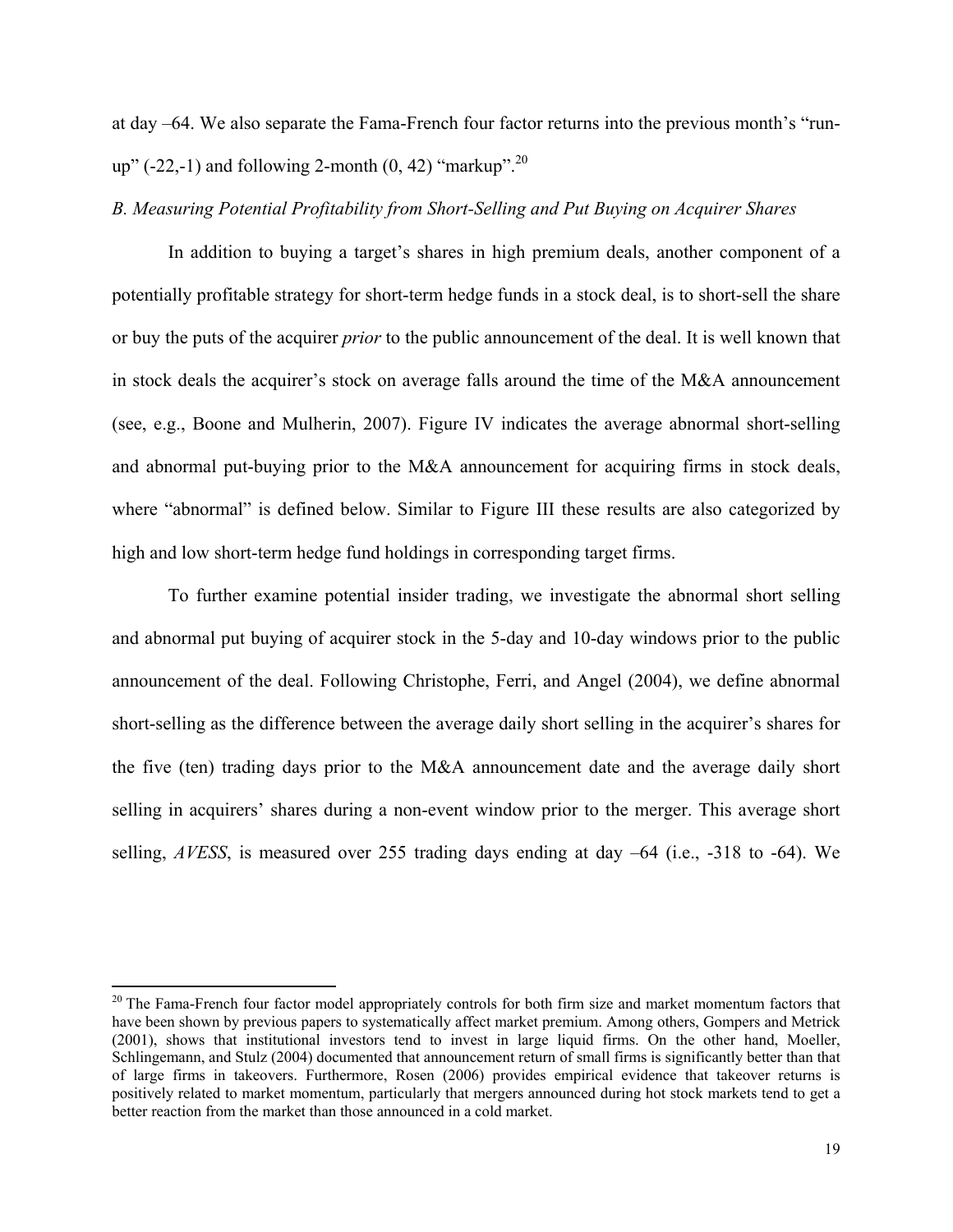require short selling records for a minimum of 63 days during this window.<sup>21</sup> For example, the abnormal short-selling *ABSS* (-5,-1) of one stock during the five days prior to announcement is

$$
ABSS(-5,-1) = \frac{SS(-5,-1)}{AVESS} - 1
$$
, where  $SS(-5,-1)$  is the average daily number of shares that are short sold during the five days prior to the announcement.

To investigate short-term hedge fund's potential trading on insider information using put options, we investigate their daily net long put option holdings. We calculate the net long put option volume for each type of put option for the underlying stock on each trade date by subtracting the long (short) put open interest on that trade date from the long (short) put open interest on the previous trade date. Following Poteshman's (2006) methodology, we define *ABLongPut*(-5,-1), for example, as the average of the -5 to -1 day abnormal net long put volume, which is measured as

$$
ABLongPut_{t} = \frac{\sum_{j=1}^{N_{i,t}} NVOL_{i,j,t}^{LongPut} - (1/255) \sum_{k=64}^{318} \left( \sum_{j=1}^{N_{i,t}} NVOL_{i,j,t-k}^{LongPut} \right)}{std \cdot \left( \sum_{j=1}^{N_{i,t}} NVOL_{i,j,t-k}^{longPut}, k=64,65,...318 \right)}
$$

where  $NVOL_{i,j,t}^{LongPut}$  is the daily net long volume on the *j*<sup>th</sup> type put option on underlying security *i* on trade date *t*.

## [Insert Figure IV]

Panel A of Figure IV shows that, when short-term hedge funds hold higher long positions in targets, the shares of the corresponding acquirers are more likely to be abnormally short sold *prior* to the M&A announcement than the shares of acquirers corresponding to targets in which

 $21$  For deals with less than 63 days of short selling data prior to day -64 the average short selling is measured over the 255 trading days after day 0. We consider this alternative window to keep the sample size relatively stable. We also used alternative windows, finding qualitatively similar results.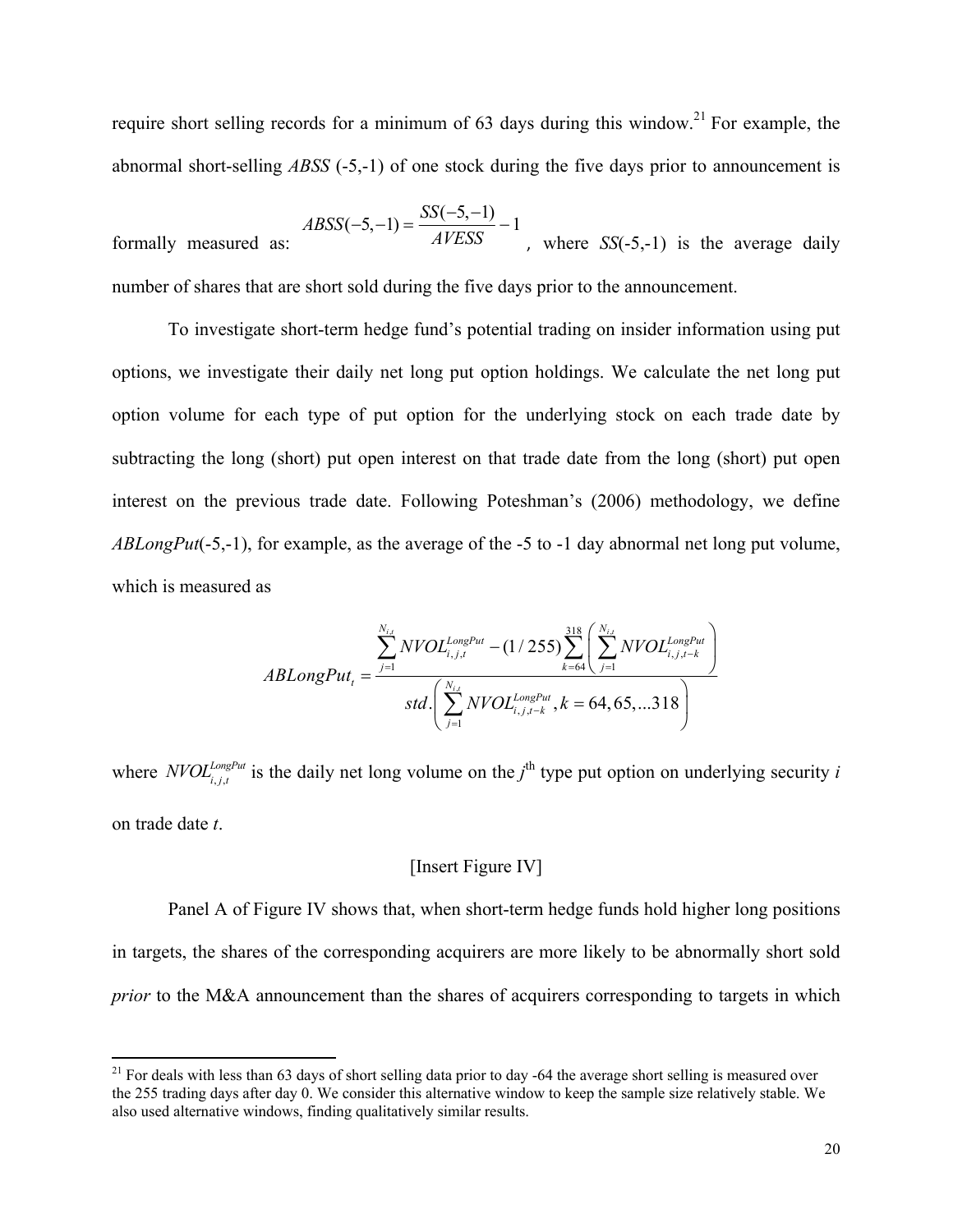short-term hedge funds have lower long positions. Panel B of Figure IV also shows a similar pattern of trading on the acquirer's net long put options based on the same classification of high and low short-term hedge fund holdings in targets.

#### *C. Relationship between Intensity of Short term Hedge Fund and Potential Profit Measures*

In Table IV, we present target premiums, target run-up, risk arbitrage return, acquirer run-up and mark-up, deal characteristics, and abnormal short sales and put option trading volumes in the Reg. SHO period, a period in which we have all variables of interest available. Table IV describes how these variables differ across deals associated with short-term hedge fund and other short term non-hedge fund institutions' ownership of a target's shares. Panel A of Table IV examines all M&A deals, while Panel B only examines the deals with stock payments. Column 1 of Table IV provides the mean and median values for sample characteristics with positive short-term hedge fund ownership, while the following 2 columns provide statistics for subsamples associated with below median (low) and above median (high) short-term hedge fund stakes in a target's shares, respectively. Column 4 displays the level and significance of differences between the two subsamples. The remaining columns for other short term institutional holdings are constructed in same way.

#### [Insert Table IV]

Panel A shows that the target premium for high short-term hedge funds holdings is significantly higher. In particular, the mean (median) of target premium is 31.37% (26.57%) for targets in the high hedge fund group while it is 20.09% (19.96%) for targets in the low hedge fund group. The difference is significant at the 1% level. However, the difference is not significant for the other institutions short-term holdings of the target's shares. Similarly, the target run-up for the high short-term hedge fund holdings is also significantly higher than that of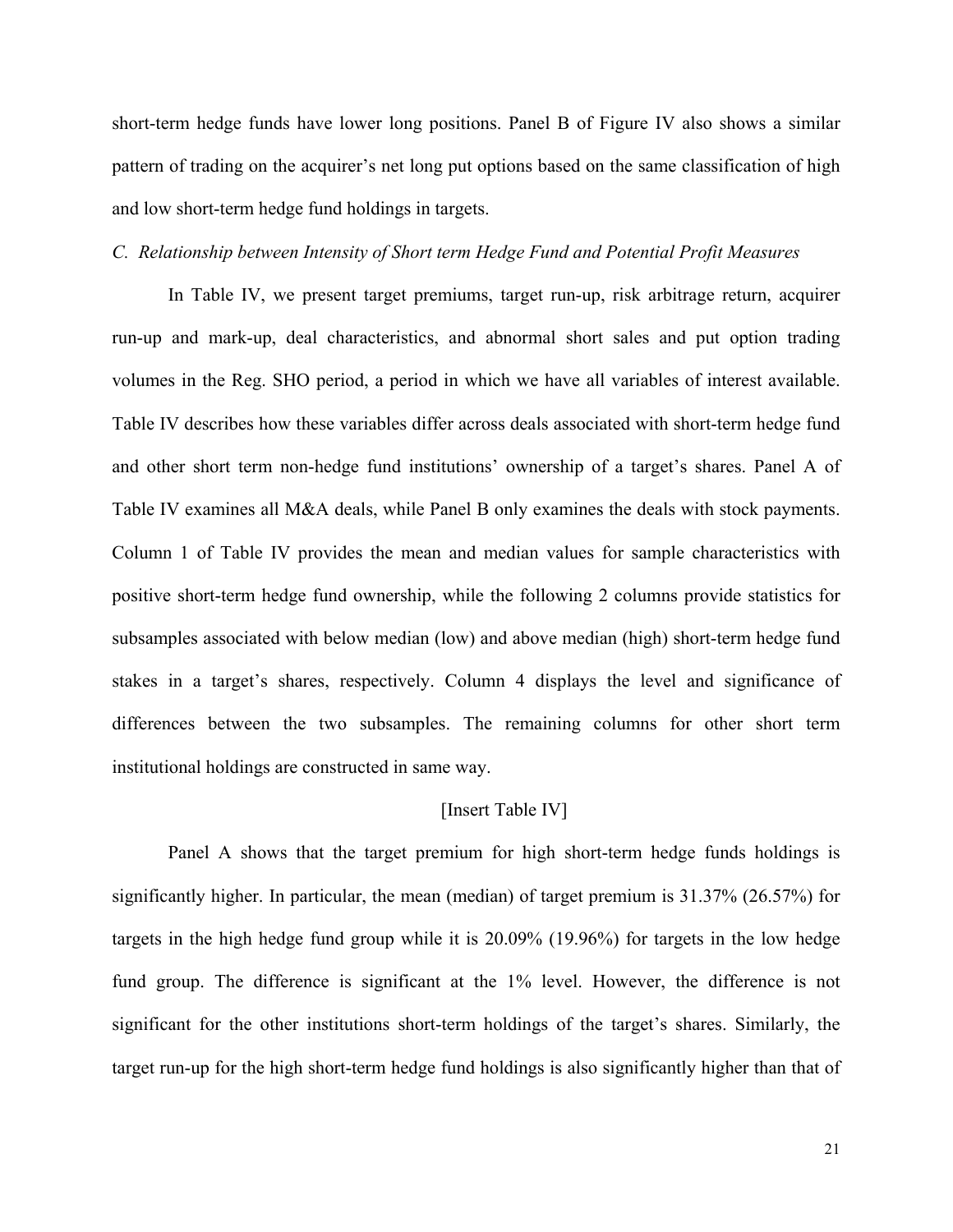the low group. While the difference is significant at the 5% level for the hedge fund groups, it is insignificant for the non-hedge fund short-term investor groups. Interestingly, the deal success rate is significantly lower in the high short-term hedge fund holding group. As expected, the results for the stock deals (see Panel B) show that compared to the low group, the high group has higher target premium and higher abnormal short selling of acquirer's shares for the different windows with the differences being statistically significant.<sup>22</sup> Such differences in target premium and abnormal short selling however does not exist between the high and low short-term nonhedge fund institutional investor group.

#### *D. Double Sorting on Target Premium and Abnormal Short-selling of Acquirer Shares*

In our next univariate test we double sort M&A deals by target premium and abnormal short selling. We first sort all the deals into above median and below median groups based on short-term hedge fund holdings in the quarter prior to the M&A announcement. Deals within each group are then assigned into above median and below median groups based on the level of abnormal short sales in the corresponding acquirer over the 10 day period prior to the M&A announcement date.

#### [Insert Table V]

In Table V, Panel A, we report the cross-sectional averages for firms in the Low-Low (below median class for both abnormal short selling and short-term hedge fund holdings subsamples) and in the High-High (above median class for both abnormal short selling and shortterm hedge fund stakes subsamples) groups. In this table we also introduce one more measure of profitability, total return, which is measured by subtracting the acquirer's CAR from its target's

 $^{22}$  It is important to note however, that the risk arbitrage return (i.e., the return based on the traditional merger arbitrage strategy that many hedge funds employ) is not different and statistically insignificant between the high and the low groups. Thus, the potential higher returns that accumulate to the high group (due to the significantly higher premium and significantly heavier short-selling) cannot be explained by such merger arbitrage strategies.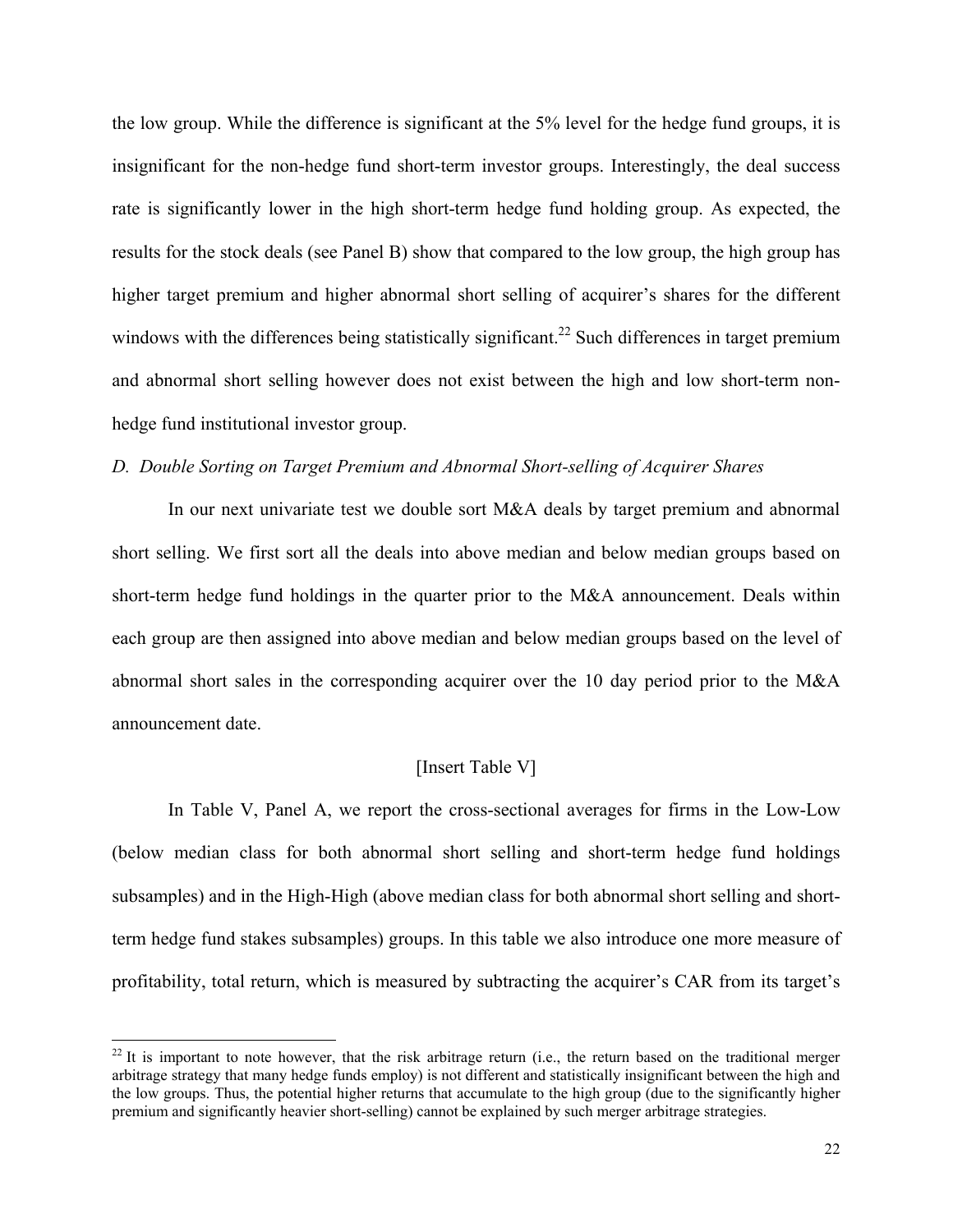premium measured over the same event window. We measure the abnormal profit from shorting acquirer's shares by aggregating the average of the potential daily profits calculated by short selling acquirer's' shares during the window (-10, -1) or (-5,-1) and closing the positions during the window (0, 10) or (0, 5). Consistent with our previous results, the target premium, acquirer abnormal short selling and short term-hedge fund holdings of target's shares is larger for the high-high group for all deals (left panel) and for the stock deals (right panel). Further, we find that the total return is significantly greater for the high-high deals compared to the low-low deals. As expected, the profitability due to short selling the acquirer's shares is significantly larger for the high-high group for stock deals.

Further, in Table V Panel B, we report the average long term past performance of the hedge funds associated in the low-low as well as the high-high group using two alternative methodologies, namely, market adjusted returns and returns based on the standard seven-factor model used in the prior literature.<sup>23</sup> The market adjusted returns are computed by subtracting the observed return on the corresponding hedge fund database indices for month *t*, *RI,t*, from the return of the  $j<sup>th</sup>$  hedge fund in that database on month *t*:

$$
MAR_{j,t} = r_{j,t} - r_{I,t}.
$$

We follow Kososki, Naik, and Teo (2007) to measure hedge fund performance or alpha using the standard seven-factor model commonly used in the prior literature. The seven factors are S&P 500 monthly total return minus risk-free rate (Equity Market), Russell 2000 index monthly total return cap minus S&P 500 monthly total return (Size Spread), change in the constant maturity yield of the 10-year Treasury (Bond Market), change in the spread of Moody's Baa minus the

<sup>&</sup>lt;sup>23</sup> We collect performance data for hedge funds from TASS, HFR, and CISDM. In case a short term hedge fund is matched as a target shareholder at the management company level, we take the average performance of all hedge funds under the management company as the measure of the performance for the management company. The hedge fund monthly performance data are primarily based on TASS, and the data from HFR or CISDM are used only when the monthly returns are not reported in TASS.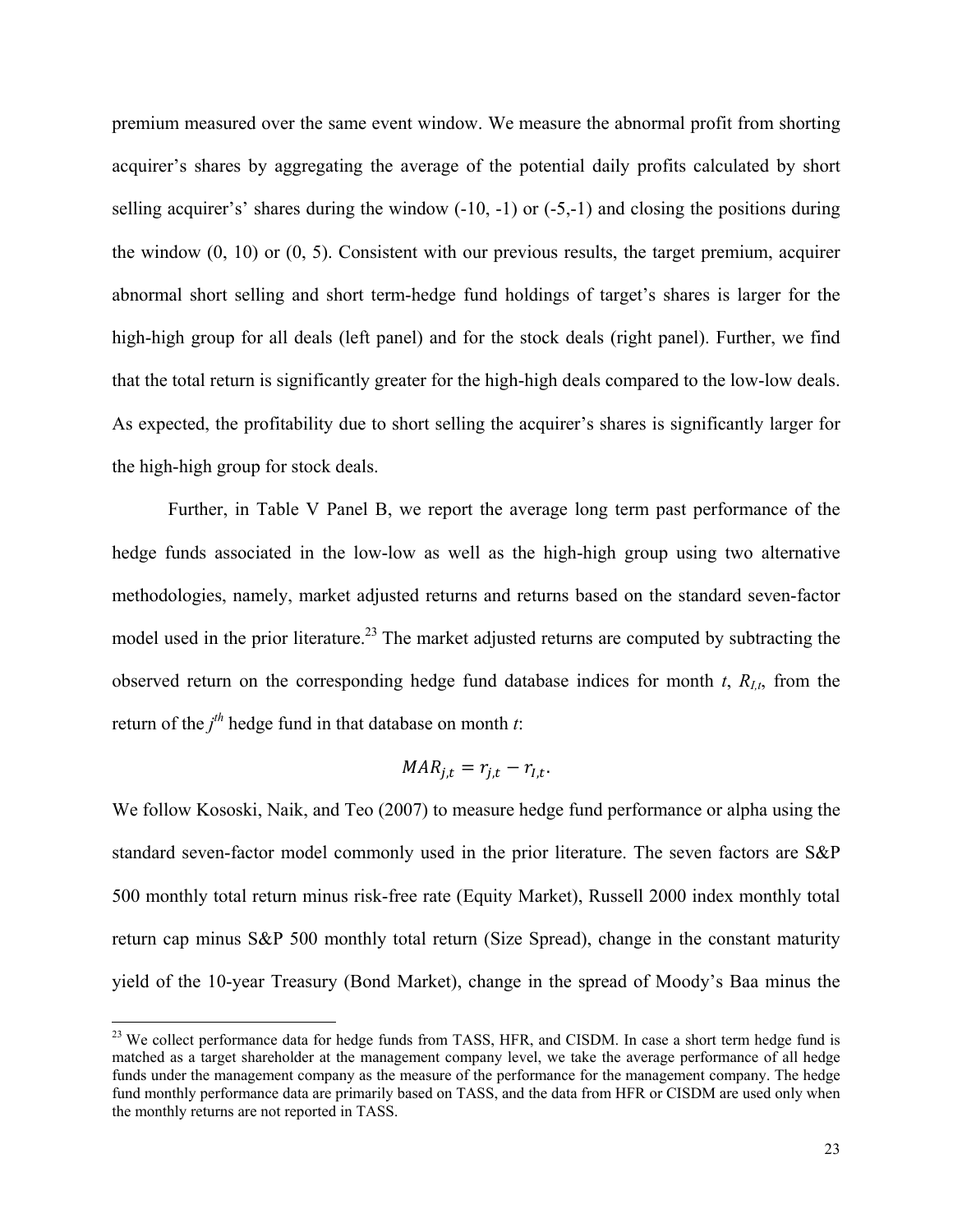10year Treasury (Credit Spread), as well as bond, currency, and commodities trend following factors. These factors have been shown to strongly explain the variation in individual hedge fund returns. To evaluate the performance of hedge funds, we consider the model below:

$$
r_t^j = \alpha^j + \sum_{k=1}^K \beta_k^j F_{k,t} + \varepsilon_k^j.
$$

We use the intercept from the regression above to represent the abnormal performance of the hedge fund *j* after controlling for its risk exposures. In Table V Panel B, we report the abnormal returns based on the above regression for 2 and 5-year periods prior to the takeover announcement.

As can be seen from Panel B, the short-term hedge funds in the high-high group do not outperform those in the low-low group with respect to 2 year and 5 year past returns, which should have been expected if short-term hedge funds in the high-high group possessed superior ability or investment skills than those in the low-low group. For example, the market adjusted returns over five previous years for stock deals are lower for high-high group (-1.1%) than for the low-low group (4.4%), though the difference is not statistically significant. These results therefore provide strong evidence that short-term hedge fund trading patterns prior to the public announcement of M&A deals cannot be primarily based on the superior ability of processing available public information by short-term hedge funds in the high-high group, but rather is consistent with trading based on private insider information.

## *E. Profitability of Short Selling Strategy*

So far our univariate results show that short-term hedge funds are more likely to hold larger stakes in a target's shares and that stake is positively related to its target premium. We also found that the corresponding acquirer's shares are more likely to experience a high level of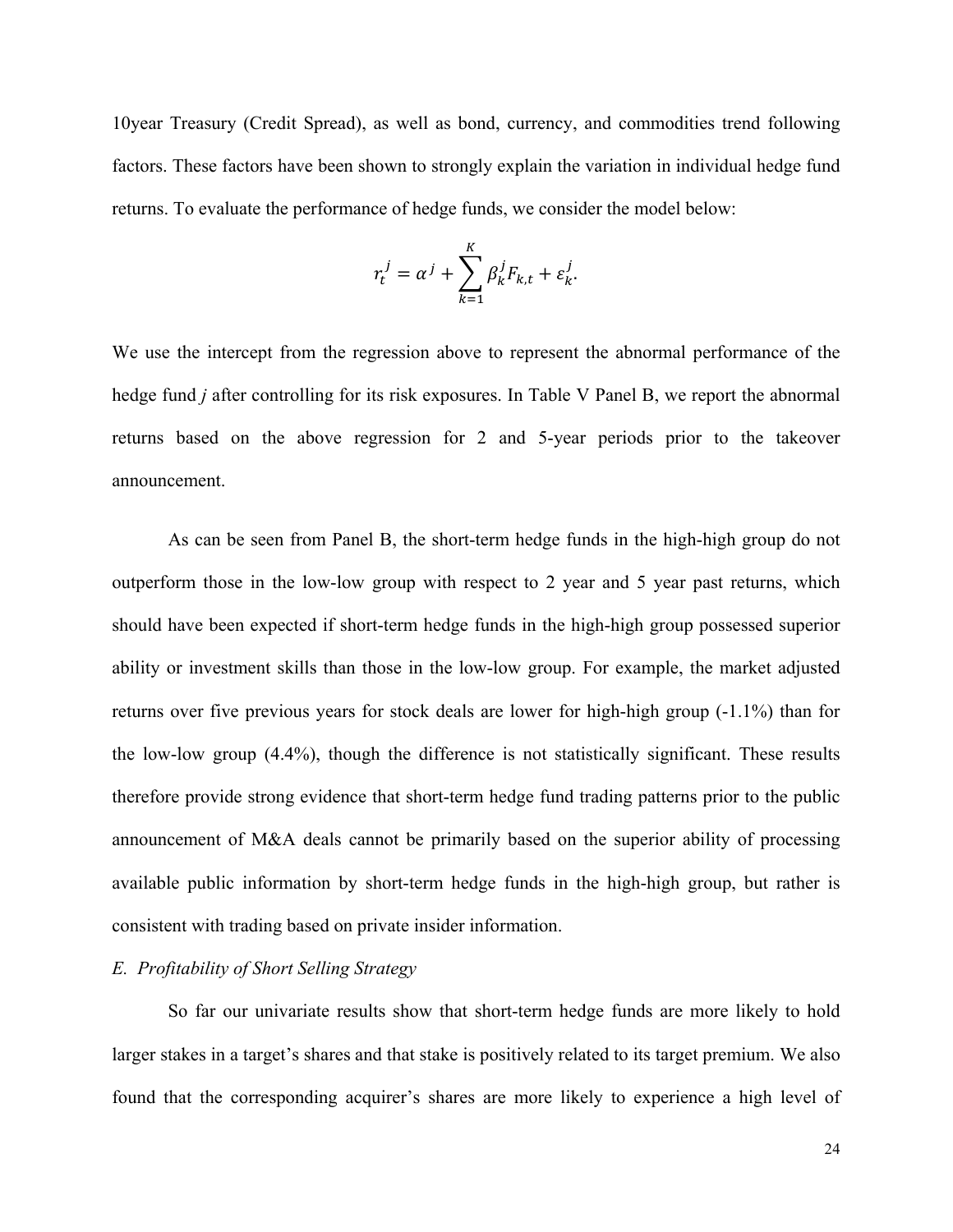abnormal short selling during the period prior to the deal announcement date. A logical question is to ask whether these short selling activities, prior to the public announcement of M&A deals, are also profitable.

To answer this question we construct a simple naive strategy where we consider the daily actual average abnormal short-selling volume in the 20 days prior to the M&A announcement. In Table VI the first column called "shorting day" indicates the day of the abnormal short-selling relative to day zero (M&A announcement day). For each day, we allow short sellers to close their positions on either the announcement date, or one day, two days and up to 20 days *after* the takeover announcement. We call these "short position closing days". Profit (in thousands of dollars) is defined as  $profit_t = (Short Price_t - Ask_n) \times Short Volume$ , whereas *Short Price<sub>t</sub>* refers to the weighted average short selling price on shorting day  $t$ , and  $Ask_n$  refers to the close ask price on the  $n^{th}$  trading day after the M&A announcement.

The results in Panel B of Table VI show that short sellers, in the high short-term hedge fund sample, could make economically significant profits if they closed their positions on day 0 or after. For example the total abnormal short-selling in the high short-term hedge fund group on day -20 would make an *abnormal* profit of approximately \$14.9 million, \$13.4 million and \$12.3 million if it closed out its positions on day 0 (the M&A announcement date), day 1 (one day after the M&A announcement date) and day 2 (two days after the M&A announcement date), respectively. If we consider the actual short-selling volume rather than abnormal short-selling volume then total short-selling profits would also be even larger, e.g., on day -20 the total profits from actual short-selling the acquirers' equity is approximately \$33.0 million if the positions were to be closed on day 0. In comparison, the short sellers of the low short term hedge fund group would mostly generate losses based on abnormal short selling or very low profits based on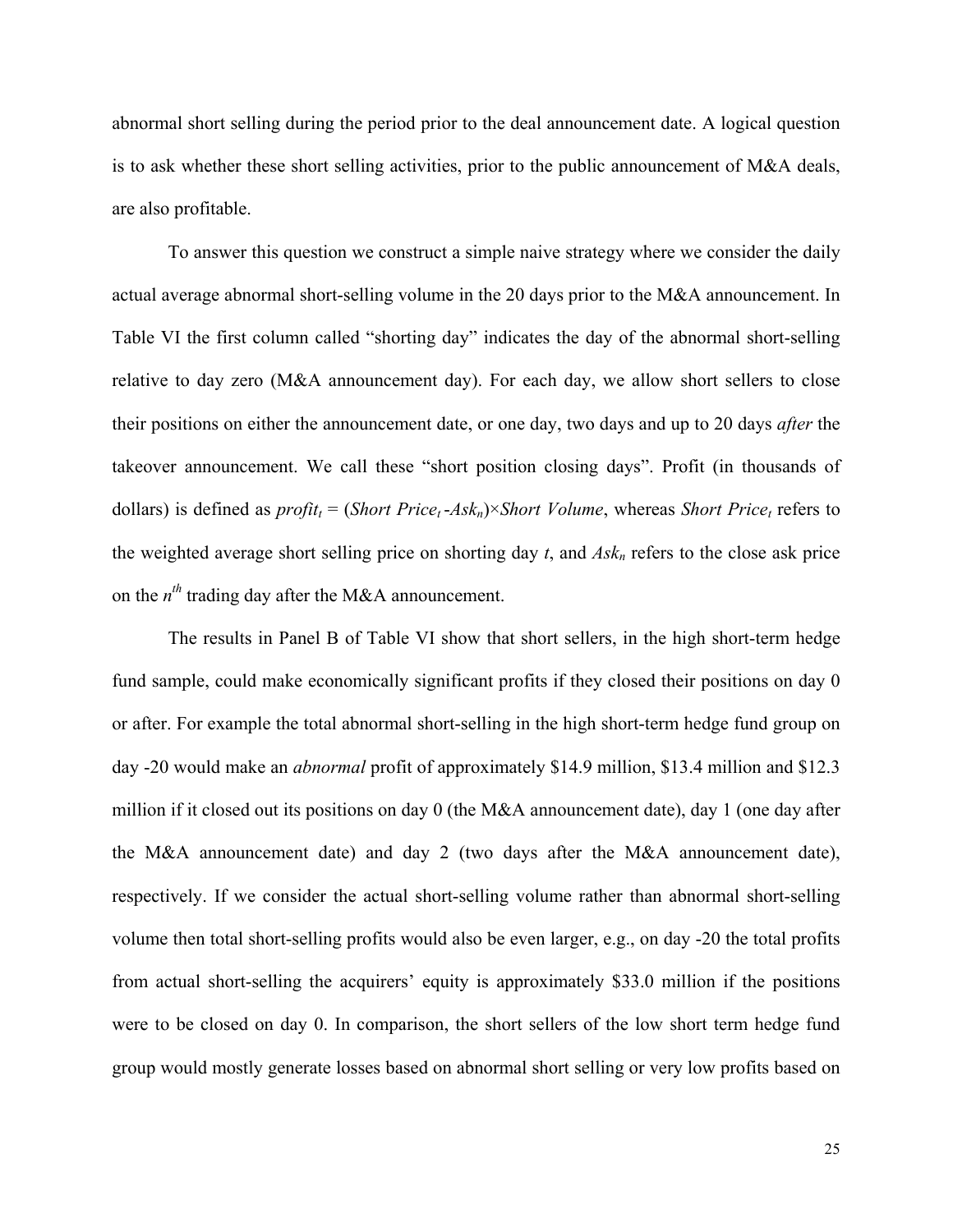actual short selling following a similar strategy, see Panel A of Table V. Both abnormal and actual short selling profits gradually diminish with the number of days to the takeover announcement, suggesting that the value of the private information is quickly exhausted.

#### [Insert Table VI]

In summary, our results in this section provide evidence consistent with short-term hedge fund trading based on material non-public information, prior to the announcement of M&A deals. In particular, short-term hedge funds' long positions in M&A targets are positively related to high target premiums and high run-ups in the target's stock. Further, the stocks of acquirers in M&A deals, that have large pre-announcement stakes of short-term hedge funds in the corresponding target firms, are more likely to be abnormally sold short prior to the public announcement of the M&A. In addition, we show that such strategies could be potentially very profitable for hedge fund participants.

#### **4.2.2. Multivariate Analysis**

In this section, we investigate whether short-term hedge fund trading patterns are based on their superior ability to process public information or on their possession of private information using a variety of multivariate tests.

## *A. Target premium and short-term hedge fund holdings*

We first investigate whether short-term hedge funds holding of target shares prior to the public announcements of an M&A is positively related to a target's premium and negatively related to the success rate of the M&A deal. We formally test this using the following model:

$$
Holding = \alpha + \beta_1 Premium + \beta_2 Success + \beta_3Markup + \beta_4 Runup
$$
  
+ $\mathbf{X}_{Deal \; Characteristics} \kappa + \mathbf{X}_{\text{Controls}} \varphi + \varepsilon$  (1)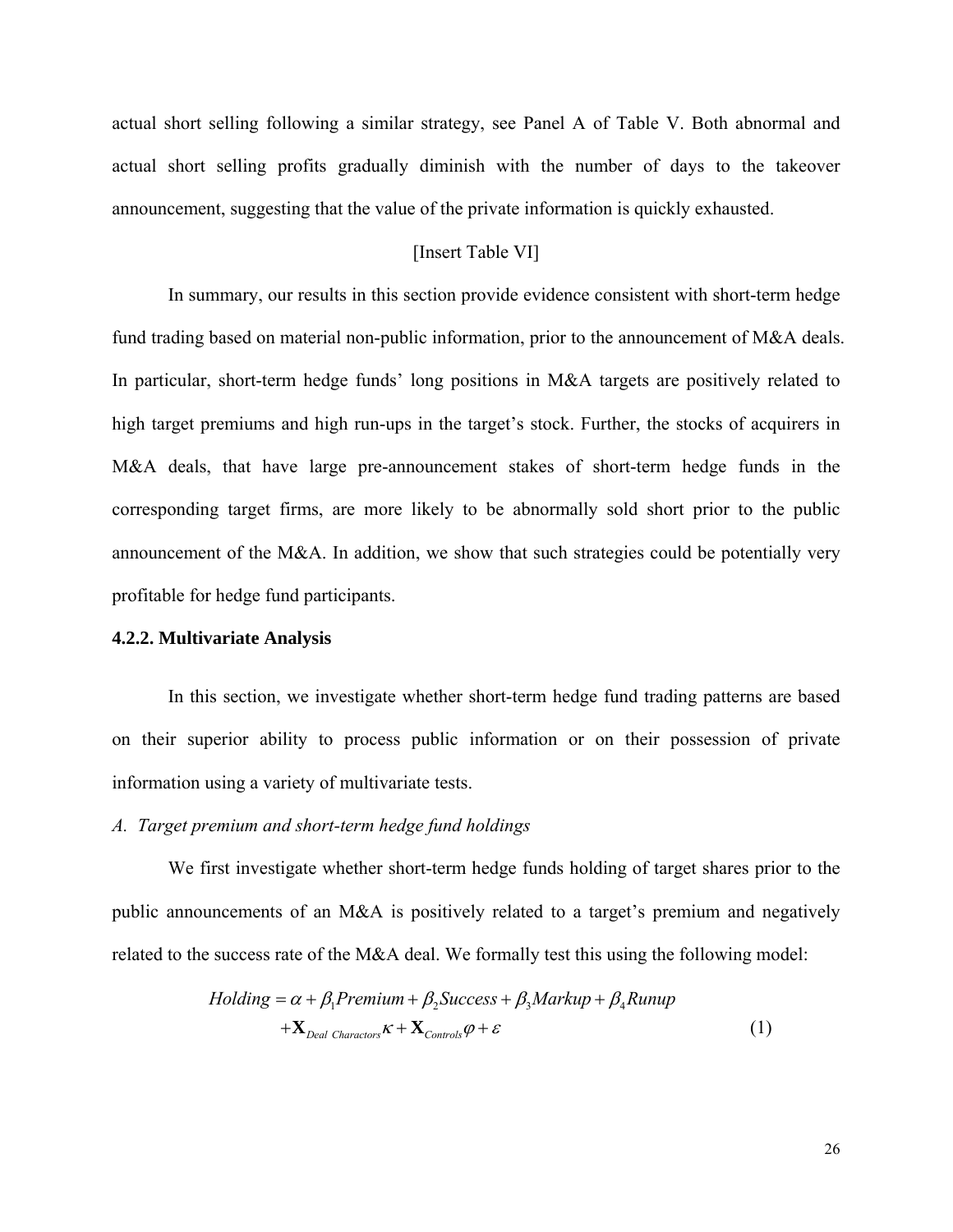where *Holdings* is the holdings for short-term hedge funds one quarter before the M&A announcement, *Premium* is the target premium, *Success* is a binary dummy variable relating to the actual outcome of the deal (i.e., completed versus withdrawn), *Runup* and *Markup* are acquirer stock price run-ups and mark-ups (i.e., the acquirer's return following the announcement) discussed above,  $\mathbf{X}_{\text{Dead Charactors}}$  is the matrix for specific characters associated with M&A deals, and  $\mathbf{X}_{\text{Controls}}$  is the set of control variables commonly employed in the M&A literature (see for example, Schwert, 2000). Our analysis is focused on the size and sign of  $\beta_L$ <sup>24</sup>

## [Insert Table VII]

In Table VII, we present our results for hedge fund holdings for the full sample (Panel A), the pre-2003 subsample (Panel B), and the post-2003 subsample Panel (C). During the time period from 2000 to 2007 we have 791 observations of M&A deals out of 1,271 that have positive short-term hedge fund ownership. In each panel, we examine two regression specifications to show the robustness of our results by including firm characteristics as controls along with year fixed effects. As expected *β1* is positive and significant in Panels A and C while it is insignificant in Panel B. The insignificance of  $\beta_l$  in Panel B (the period pre-2003) is mostly explained by the changes in the M&A trend that occurred around 2003. As shown in Figure I, in the US, M&A activity peaked during 2000 and declined dramatically to a trough in 2002, following two years of economic recession. Specifically, the dollar value of M&A transactions in 2002 was only 25.85% of that in 2000. The resurgence in M&A deals over the 2003-2007 period

<sup>&</sup>lt;sup>24</sup> Larcker and Lys (1987), argue that merger arbitragers may positively affect the expected probability of an M&A's success, namely  $\beta_l > 0$  in (1), since they typically tender their shares to the acquirer. However, on the other hand, since the target price tends to adjust upward to the announced target premium rapidly around the M&A announcement date (see for example, Schwert, 1996), short-term hedge funds may not wait until the completion of an M&A to realize their profits. This in turn may reduce the probability of deal success since these shares are not tendered directly to the acquirers. Further, anecdotally it is also believed that short term hedge funds tend to sell most of their target stock holdings right after the M&A announcement date. Indeed, our results in Panel D of Table III support this anecdotal evidence. Thus, whether the impact on deal success, i.e., *β<sup>2</sup>* is positive or negative is ultimately an empirical question.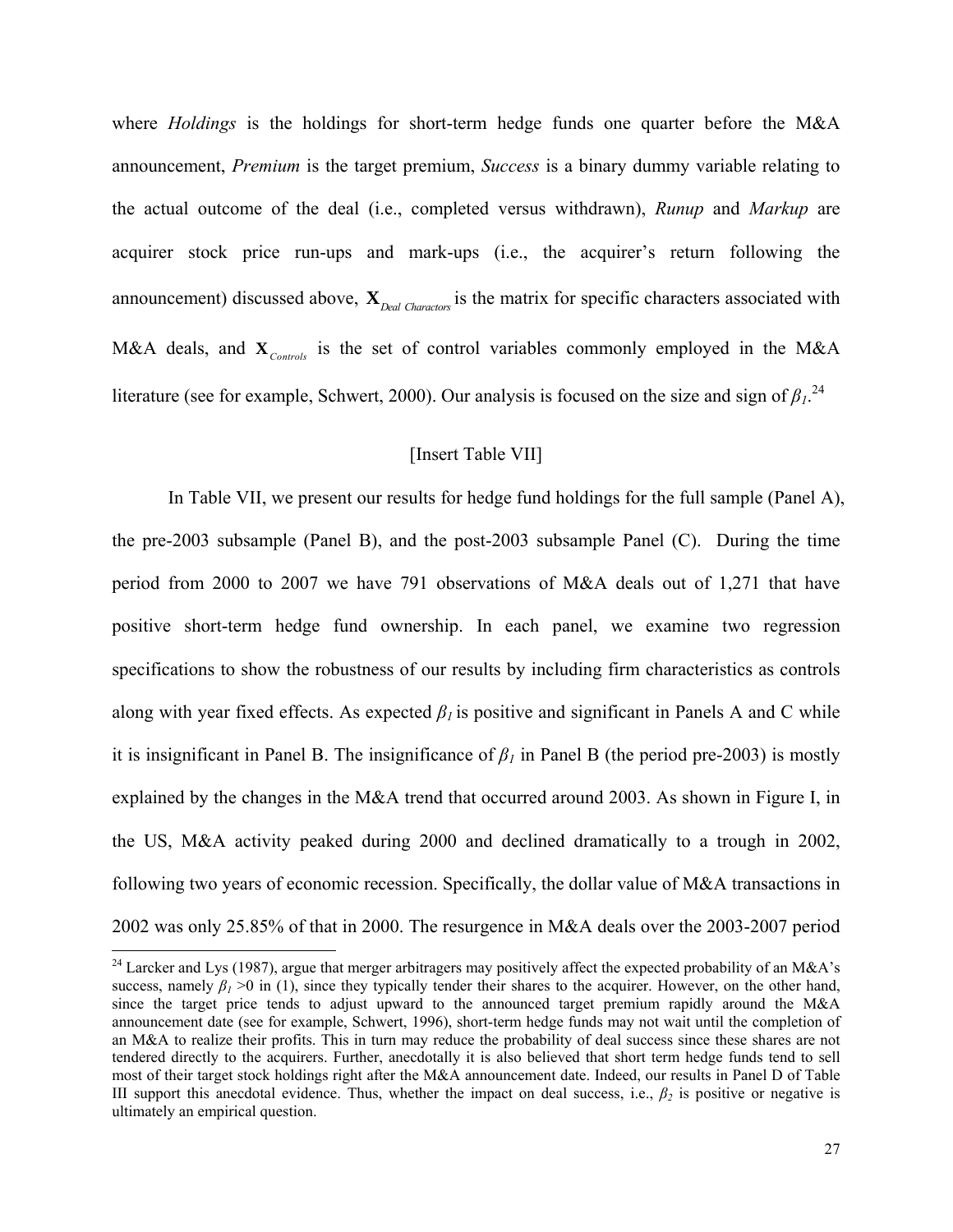has been viewed as a new wave of M&A activity (see DePamphilis, 2009). In addition, Klein and Zur (2009) show that hedge fund filings increased dramatically in 2003 and after.<sup>25</sup> Interestingly, in the post-2003 period, in addition to a higher target premium and acquirer mark up, the acquirer run up is also positive and significant.

#### *B. Preannouncement Short-Selling, Put-Buying and Short-term Hedge Fund Holdings*

In this section, using multivariate regressions, we investigate the relationship between the preannouncement abnormal short-selling of the acquirer's equity, the buying of puts on the acquirer in the options market and the short-term hedge fund holdings of a target's equity. In addition to the abnormal short selling *ABSS* (-5,-1), we consider the total relative short-sell size *RELSS*(-5,-1) which is measured as the ratio of nominal (actual) short selling to trading volume for the stock over the interval of day -5 to -1. Following Christophe, Ferri, and Angel (2004) and Poteshman (2006), we construct three regression models as follows:

$$
ABS(-5,-1) = \beta_0 + \varphi_1 Holding + \varphi_2 Stock \times Holding + \beta_2 RET(-5,-1)
$$
  
+  $\beta_3 ABVOL(-5,-1) + \varepsilon$  (2)  
RELSS(-5,-1) =  $\gamma_0 + \varphi_1 Holding + \varphi_2 Stock \times Holding + \gamma_2 RET(-5,-1)$   
+  $\gamma_3 NORMRELSS + \varepsilon$  (3)  
ABLongPut(-5,-1) =  $\delta_0 + \varphi_1 Holding + \varphi_2 Stock \times Holding + \delta_2 RET(-5,-1)$   
+  $\delta_3 ABVOL(-5,-1) + \delta_4 ABOPTVOL(-5,-1) + \varepsilon$  (4)

where *RET*(-5,-1) is the return on the acquirer stock on days -5 to -1, *ABVOL*(-5,-1) is the average daily abnormal trading volume in the acquirer stock over the interval of day -5 to -1, *NORMRELSS* is the ratio of shorted shares to traded shares for the acquirer's stock during the pre-announcement period which is defined outside the event window, i.e., outside of days (-63, 0), and *ABOPTVOL*(-5,-1) is the average daily abnormal long(short) option position in the

 $^{25}$  This is consistent with our results in Figure I and Table I which shows that the short-term hedge fund holdings increased dramatically after 2002. Thus, we employ a Chow test to see whether the holdings of short-term hedge funds in M&A's are similar in the sub-period before and after 2003. The Chow test confirms significant differences between the regression coefficients in the two sub-period samples.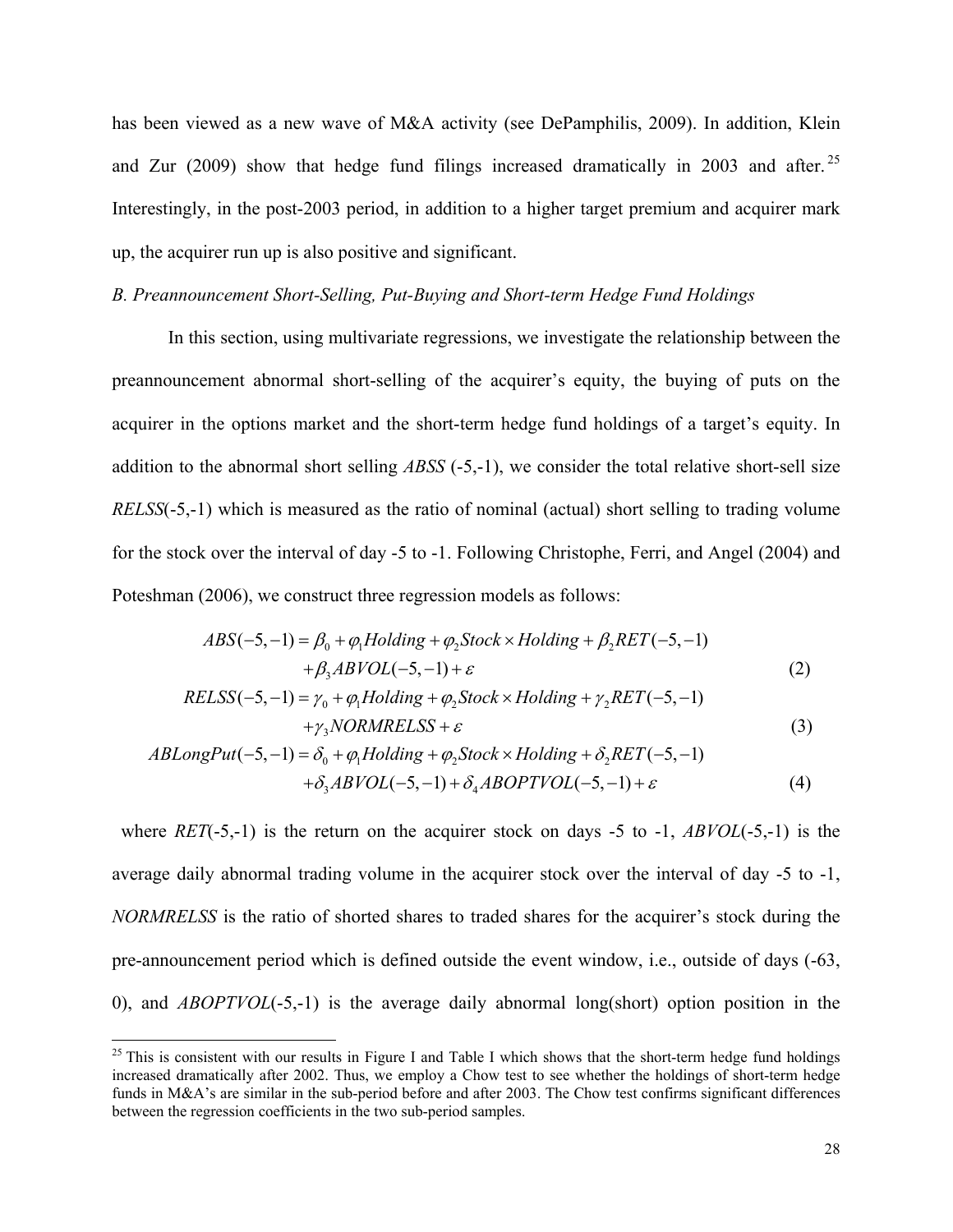acquirer's stock (both put and call) over the interval of days -5 to -1. As suggested by Christophe, Ferri, Angel (2004) and Poteshman (2006), the variables *RET*(-5,-1), *ABVOL*(-5,-1) and *ABOPTVOL*(-5,-1) control for the contemporaneous movement of the stock price, stock trading volume, and option trading volume respectively. The variable *NORMRELSS*, is a cross sectional control for each firm's typical ratio of shorted shares to traded shares during the preannouncement period. Our analysis is focused on the size and sign of *φ2*, the coefficient on *Stock × Holdings* which is the interaction term identifying the short-term hedge fund's holdings in a stock deal.

#### [Insert Table VIII]

Short selling data for the acquirer is only available for the Reg-SHO period, which leaves us with a sample of 277 firms. The results from regression 1, corresponding to equation (2) in Table VIII shows that there is a significantly positive relationship between preannouncement short-term hedge fund holdings of targets and abnormal short-selling of acquirers *ABSS*(−5,−1) shares in stock deals (*φ2*) during this period. Similar results are obtained when we consider an alternative measure of abnormal short selling, i.e., the relative short selling variable *RELESS*(-5,-1); see regression 2, corresponding to equation (3) in Table VIII.

 For our analysis on abnormal put option buying, during the post-2003 and Reg-SHO periods, i.e., columns 4 and 5 of Table VIII, we find a significant and positive relationship between preannouncement hedge fund stakes in stock deals and put buying of acquirers one week prior to the actual M&A announcement date (*φ2*) However, this result does not hold for M&A deals in the sub-period prior to 2003 (see Column 3 of Table VIII). These results provide support to our earlier univariate results that acquirers in M&A stock deals in which short-term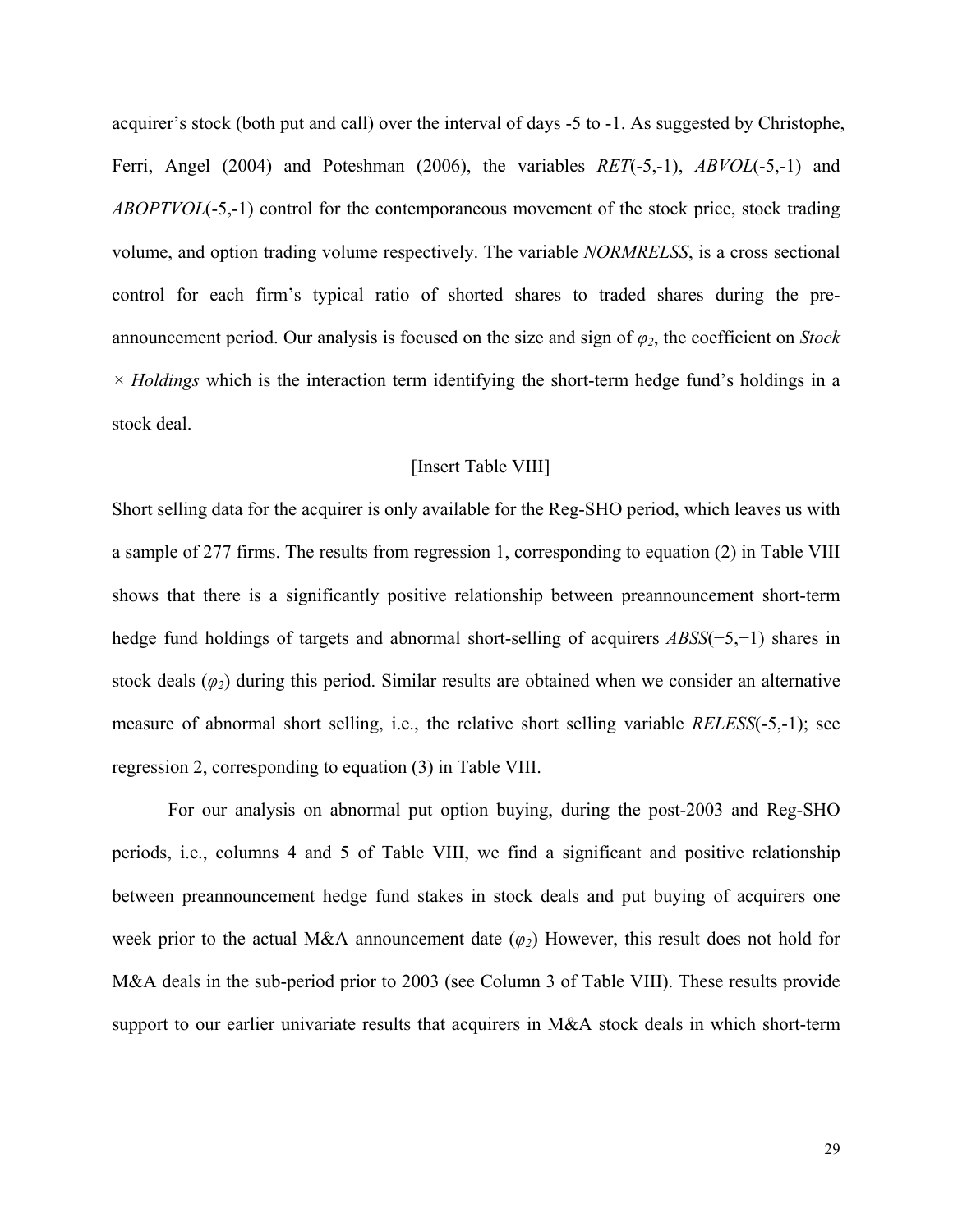hedge funds hold large stakes are more likely to be short sold (or have greater put buying in the acquirer) prior to the public announcement of the deal.

# **4.3 Stage Three: Relationship between Abnormal Short Selling and** P**ost-announcement Stock Returns**

 In this stage, we propose to use multivariate tests to directly investigate whether shortterm hedge fund trading patterns are consistent with trading on material nonpublic information prior to the public announcement of M&A deals. One common approach in the literature (see, for example, Christophe, Ferri and Angel, 2004), is to investigate the relationship between the pre-announcement short sales and put buying and the post-announcement stock price change. We already found a relationship of these variables with short-term hedge fund holding in sub-section 4.2.2.B above. Prior to the event, if traders are able to infer the degree of the stock price reaction to the announcement of an M&A event, then it is more likely that their trading patterns may reflect the exploitation of private insider information. Accordingly, we consider the following three models:

$$
ABS(-5,-1) = \beta_0 + \beta_1 RET(0,+1) + \beta_2RET(0,+1) \times Abv.Median
$$
  
+  $\beta_3RET(-5,-1) + \beta_4ABVOL(-5,-1) + \varepsilon$   
RELSS(-5,-1) =  $\gamma_0 + \gamma_1RET(0,+1) + \gamma_2RET(0,+1) \times Abv.Median$  (5)

$$
+\gamma_3 RET(-5,-1) + \gamma_4 NORMALSS + \varepsilon\tag{6}
$$

$$
ABLongPut(-5,-1) = \delta_0 + \delta_1 RET(0,+1) + \delta_2RET(0,+1) \times Abv.Median
$$
  
+  $\delta_3RET(-5,-1) + \delta_4ABVOL(-5,-1) + \delta_5ABOPTVOL(-5,-1) + \varepsilon$  (7)

where the variable  $RET(t_1, t_2)$ , is measured as the return on equity from its closing prices on day  $t_1$  to  $t_2$ . The other variables are as explained above. Our proxies for informed short selling in equity and put buying in option markets are *RET(0,+1) and RET(0,+1)* interacted with abovemedian short-term hedge fund holdings *(abv Median), i.e. β<sup>1</sup>* and *β2.* The independent variable *RET*(0,+1) is the acquirer's announcement two-day return, which captures any element of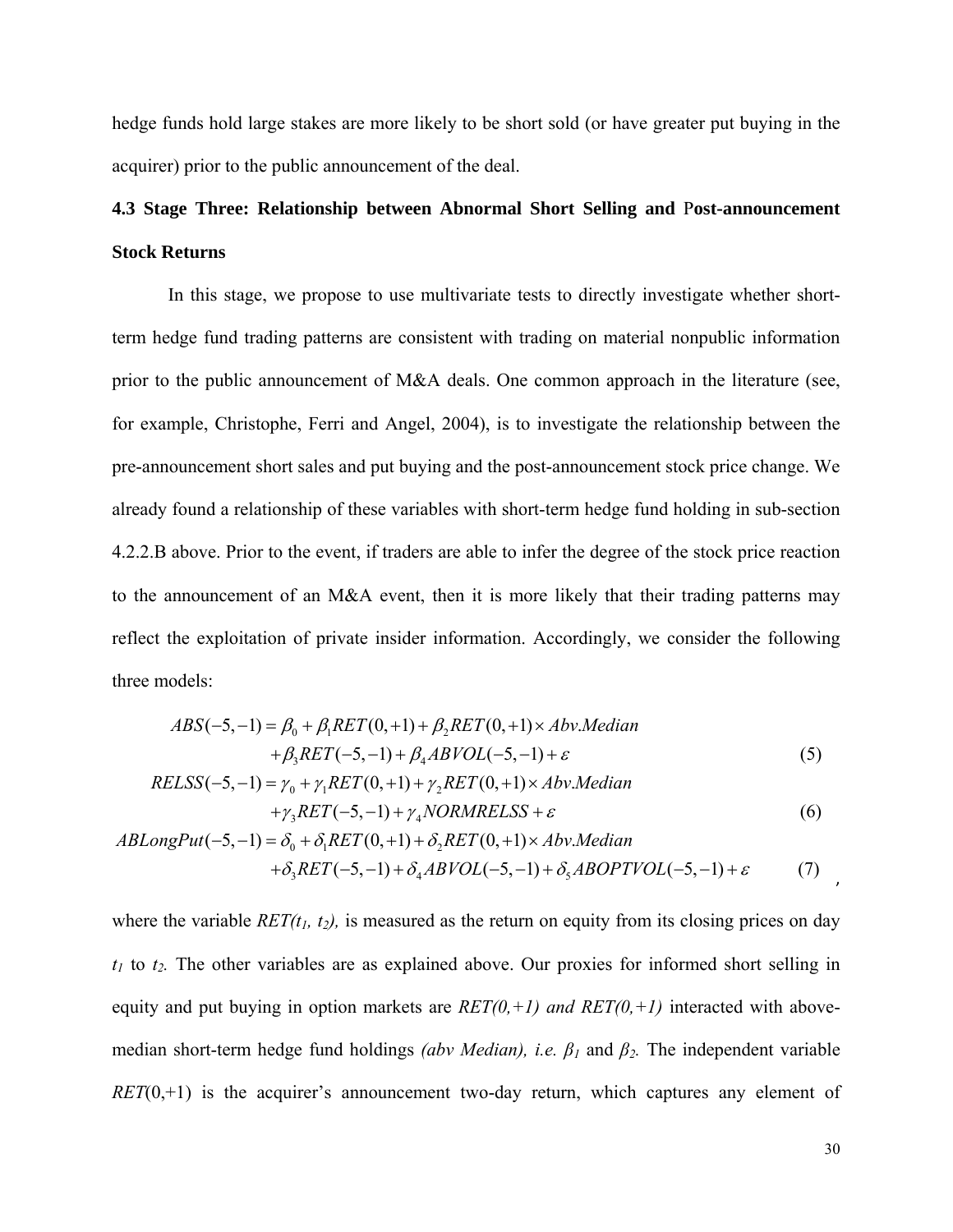surprise in the announcement of the M&A deal. Thus, a negative two-day return means that the market views the M&A announcement as a negative event, and a positive return means that the M&A announcement was viewed as a positive event. Therefore, a statistically significant and negative  $\beta_1$  means that short-selling rises prior to announcements that lead to a decrease in acquirers' stock prices. Similarly, if the coefficient  $\beta_2$  on the interaction term of  $RET(0, +1)$  and the above-median short-term hedge fund dummy were negative and significant it would be consistent with short-term hedge funds with high stakes in a target's equity *ex-ante* perceiving a negative market reaction to M&A deal announcements and accordingly increasing their short selling in the acquirer's equity.

Following Christophe, Ferri and Angel (2004), our regressions also contain two control variables. The first control variable, *RET*(−5,−1), represents the movement of the stock price during the five days prior to the announcement.<sup>26</sup> The second control variable,  $ABVOL(-5,-1)$ , accounts for the potential contemporaneous correlation between abnormal short-selling and spikes in volume, and for the possibility that stocks experiencing sudden increases in volume might be easier to short.

#### [Insert Table IX]

 We use cross-sectional OLS regressions to estimate the three models in equations (5) to (7). There are 277 acquirer firms between January 3, 2005 and July 6, 2007 with short sale data while there are 221 acquirer firms with put option data during the same period. We considered an acquirer firm to be in the low (high) short-term hedge fund holding group if short-term hedge fund holdings of a target is below (above and equal to) the median of the distribution of all

<sup>&</sup>lt;sup>26</sup> This variable controls for the possibility that upward or downward changes in the stock price might affect the levels of short-selling in the days leading up to the announcement. A pre-announcement increase in stock price, for example, might affect short-selling by inducing some investors to short the potentially "over-valued" stock. By using this control variable, the model does not wrongly attribute all pre-announcement short-selling to expectations regarding the M&A deal.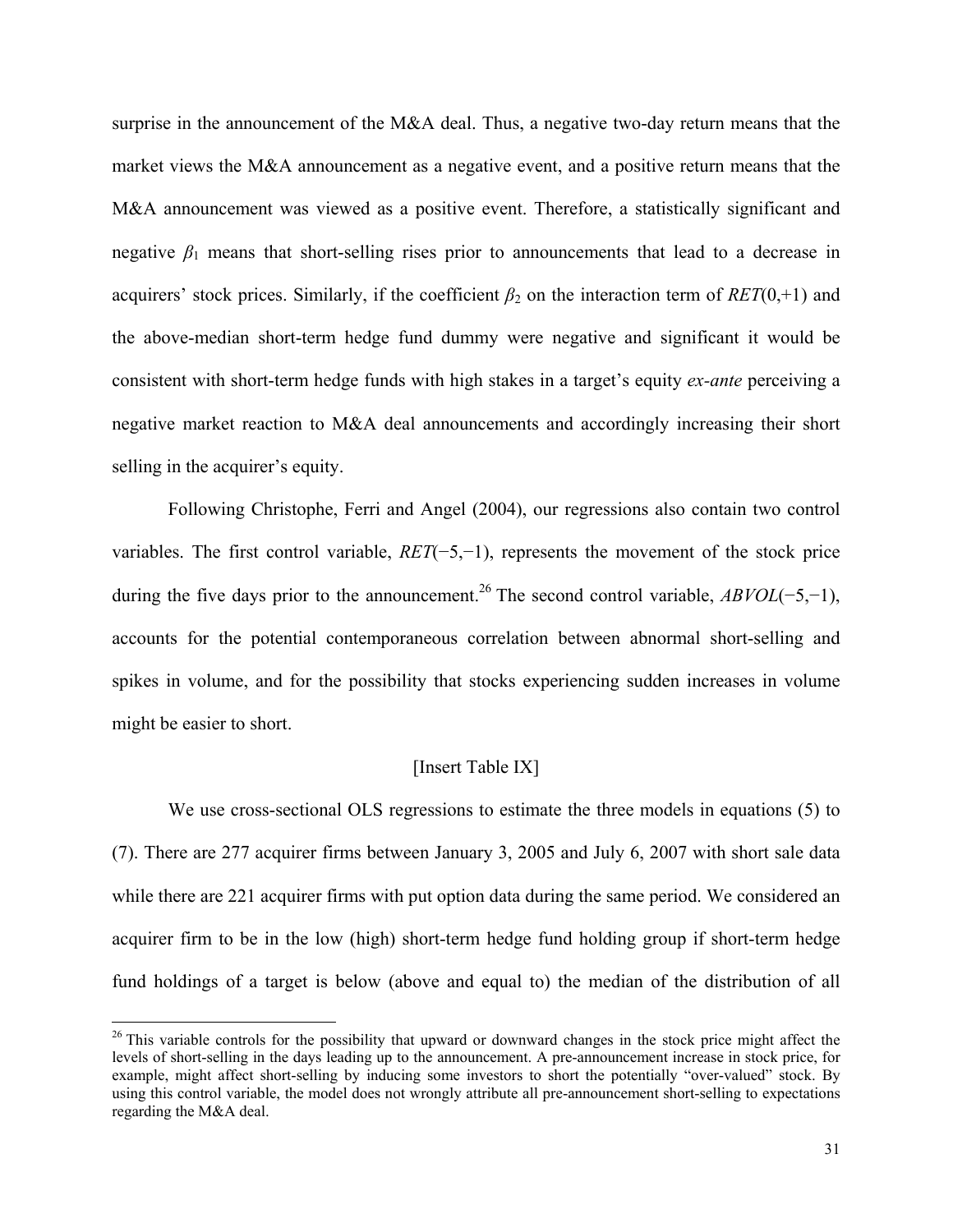takeover target firms in a given year. Panels A, B and C of Table IX present our results for equations (5), (6), and (7) respectively. As can be seen from Panels A and B, there is a significant negative relationship between the two-day announcement return, *RET*(0,+1), and exante abnormal short-selling, *ABSS*(−5,−1), in the high short-term hedge fund group as well as with the interaction between  $RET(0, +1)$  and the high short-term hedge fund group dummy. Similar results are obtained for put option buying (see Panel C), though the results are significant for the two sub-sample periods (reg-SHO and post-2003 periods). We also repeat these regressions for short-term non-hedge fund institutional investors' holdings and do not find any significant relationship between post announcement return and abnormal short-selling for the high short-term non-hedge fund institutional investor group.

 In summary, our results are therefore consistent with informed short trading by shortterm hedge funds especially for the high short-term hedge fund holding subsample.<sup>27</sup>

## **5. Conclusion**

In this paper, we investigate hedge fund trading activities in the equity and option markets prior to the public announcement of M&A deals. Our measure of short-term hedge fund holding is based on hedge fund holdings in targets in the quarter prior to the M&A deal when the same hedge fund held a zero stake in the target firms in the four quarters preceding the M&A deal. We label these hedge funds as short-term hedge funds. We focus on these hedge funds since they seem, a priori, to be the most likely recipients of material private information regarding an impending M&A deal and thus most likely to be associated with leakages of insider information.

 $^{27}$  Our findings for options are also consistent with the Cao, Chen and Griffin's (2006) study which documents a strong relation between preannouncement option trading activity and takeover returns.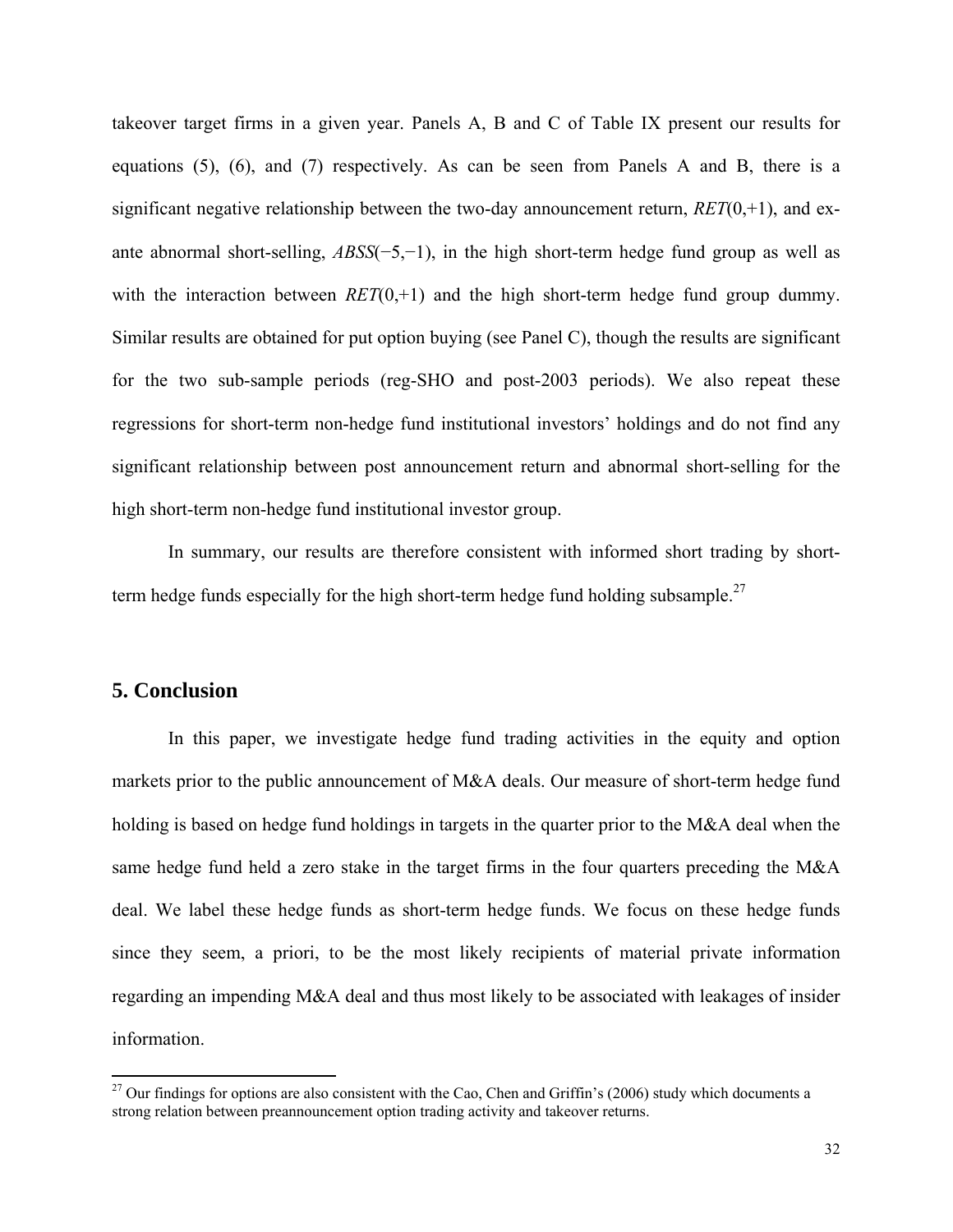We find that, on average, short-term hedge funds purchased 3.2% of a target's shares in the quarter immediately prior to the public announcement of M&A deals. Importantly, these stakes were positively related to the actual takeover premium. In addition, we find that abnormal short selling for the acquirers in the stock market and put buying in the option markets pre M&A announcement, is negatively related to the acquirer stock returns following the public M&A announcement date, especially for the high-short-term hedge fund holding group. These results are consistent with informed short selling activities (see for example, Christophe, Ferri, and Angel (2004)).

Overall, our results are consistent with the view that short-term hedge funds are able to obtain material non-public information concerning takeover deals prior to the actual public announcement of such deals. These findings raise important policy concerns with respect to hedge fund regulation especially regarding their trading activities around M&A deals.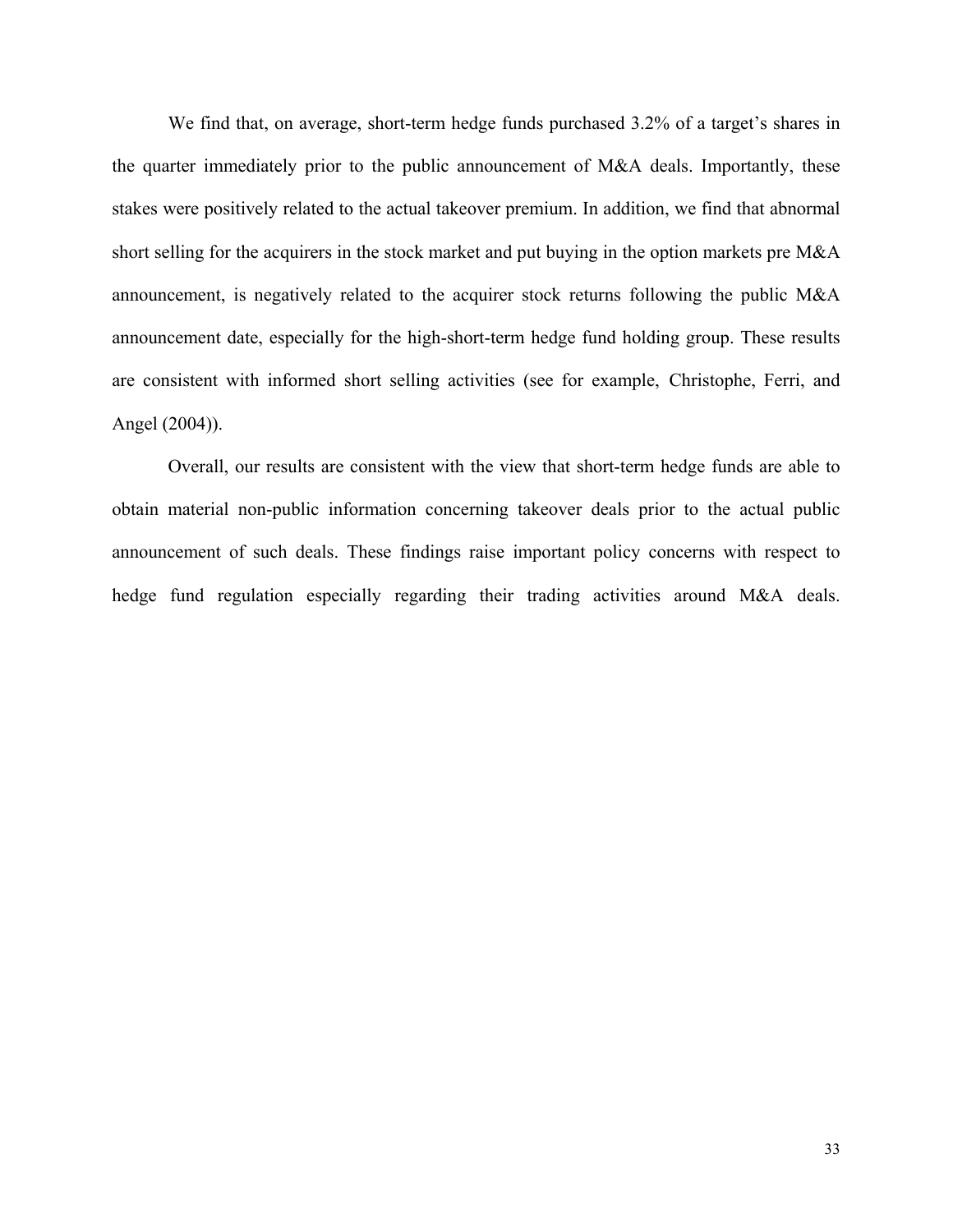## **Appendix A**

In this Appendix we provide detailed descriptions of how we identify long holdings by hedge funds in M&A transactions. We first identify hedge funds and hedge fund advisors by constructing a comprehensive database of hedge funds by combining seven databases used in the prior literature: 1) the TASS Hedge Funds Database (TASS), 2) Hedge Fund Research database (HFR), 3) Center for International Securities and Derivatives Markets database (CISDM), 4) *Nelson's Directory of Investment Managers* 2004 to 2006, 5) *Institutional Investor* magazine's annual Hedge Fund 100 List 2003 to 2007, 6) the database of Cottier, and 7) the Private Equity Information hedge fund database (which collects hedge fund data from the SEC's ADV forms). Each of the seven listed sources reports hedge fund and/or their advisors' names. We identify and remove duplicate hedge funds by manually checking their names and addresses. Specifically, we preserve the information from the Securities and Exchange Commission's (SEC's) Form ADV filings when the filing observations are duplicated by those from one or more of the other six sources.

Many hedge fund managing firms, especially large ones, have more than one functional area. According to *Institutional Investor* top 100 hedge fund list 2007, for example, J.P. Morgan Asset Management is ranked as the largest hedge fund firm. However, the company also manages different investment arms other than hedge funds, such as fixed income, currency, real estate, infrastructure, and private equity, etc. Therefore it is particularly difficult to define hedge funds at fund advisory level. During our sample period, investment advisers managing assets of \$25 million or more were generally required to register with the SEC and to file ADV forms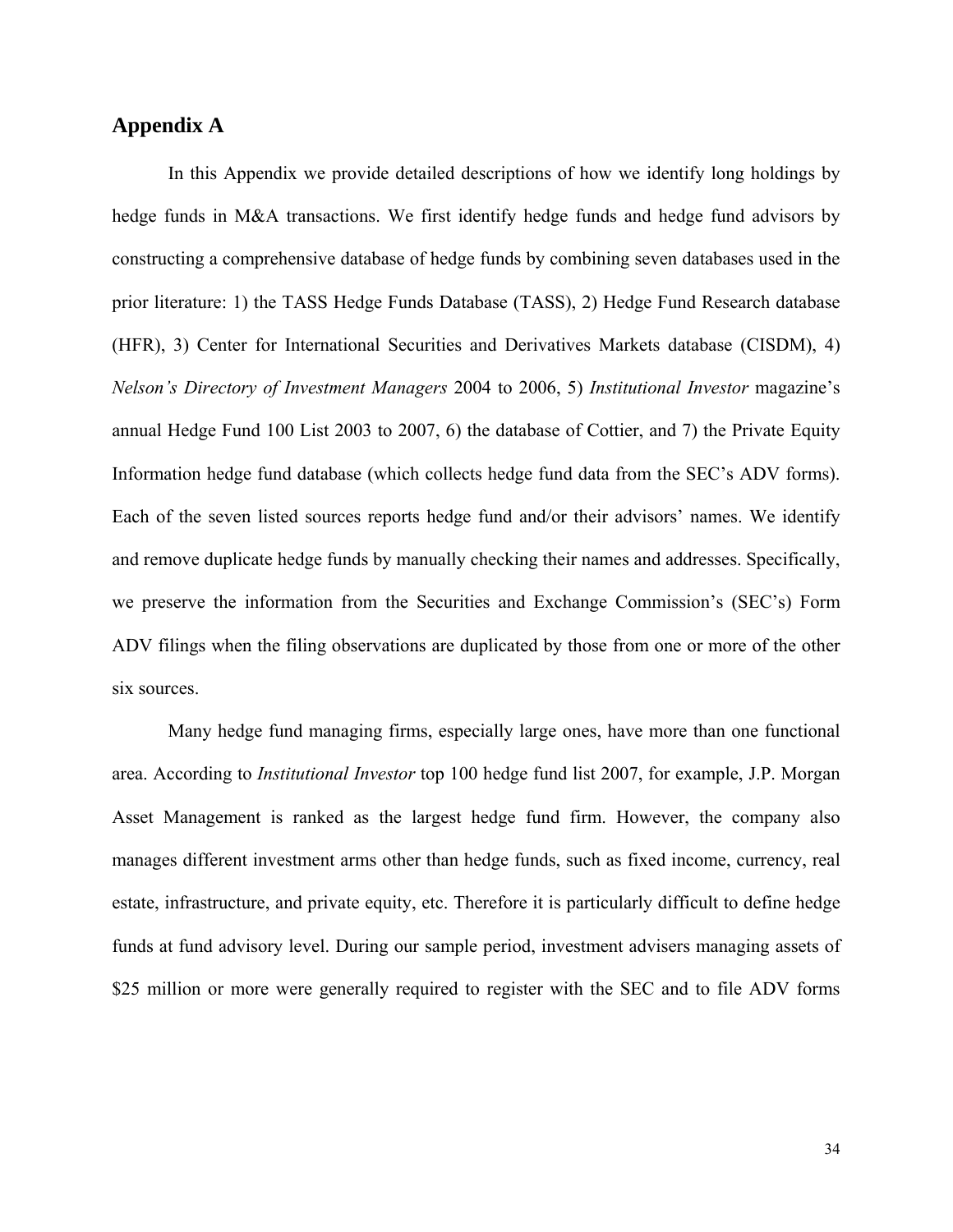until the registration requirements were overturned by the courts in June  $2006$ <sup>28</sup> Using the information on the ADV forms and following Griffin and Xu (2007) and Huang (2008), we apply the following criteria to observations from ADV forms to define a hedge fund advisor: the company charges performance-based fees and at least 50% of its clients are either "high net worth individuals" or at least 50% of its clients are in "Other pooled investment vehicles (e.g., hedge funds)". After excluding duplicates and hedge fund firms that do not meet these criteria, we end up with a comprehensive hedge fund sample comprising 9,525 unique hedge fund advisory firm names. It is important to note that our sample does not focus on the particular subset of hedge funds that file form ADV, since many hedge funds, particularly those that are non-U.S. domiciled did not file form ADV and many were exempt from the requirements. We simply use this form to "clean" our hedge fund data from the other sources since many of the management firms identified in TASS, HFR, or CISDM as hedge funds also have substantial operations that are not related to hedge fund activities. Thus, this issue could not be totally resolved, since the Form ADV sample does not comprise the universe of hedge funds and therefore the other six hedge fund databases may still contain hedge fund management companies with multiple functional areas, implying that we fail to remove certain management firms of investment companies from our sample with only a small hedge fund department. The presence of this random error in the data therefore would only bias against us finding significant results.

 $28$  See, Brown, Goetzman, Liang and schwarz (2008) who provide a detailed analysis on the benefits and drawbacks of mandatory disclosure as a regulatory tool, arising due to this controversial SEC policy requiring hedge funds to register. Overall, their findings suggest that hedge funds operated by managers who filed Form ADV had better past performance and had more assets than those operated by managers who did not file. Moreover, they find a strong positive association between potential conflicts identified in the Form ADV filing and past legal and regulatory problems.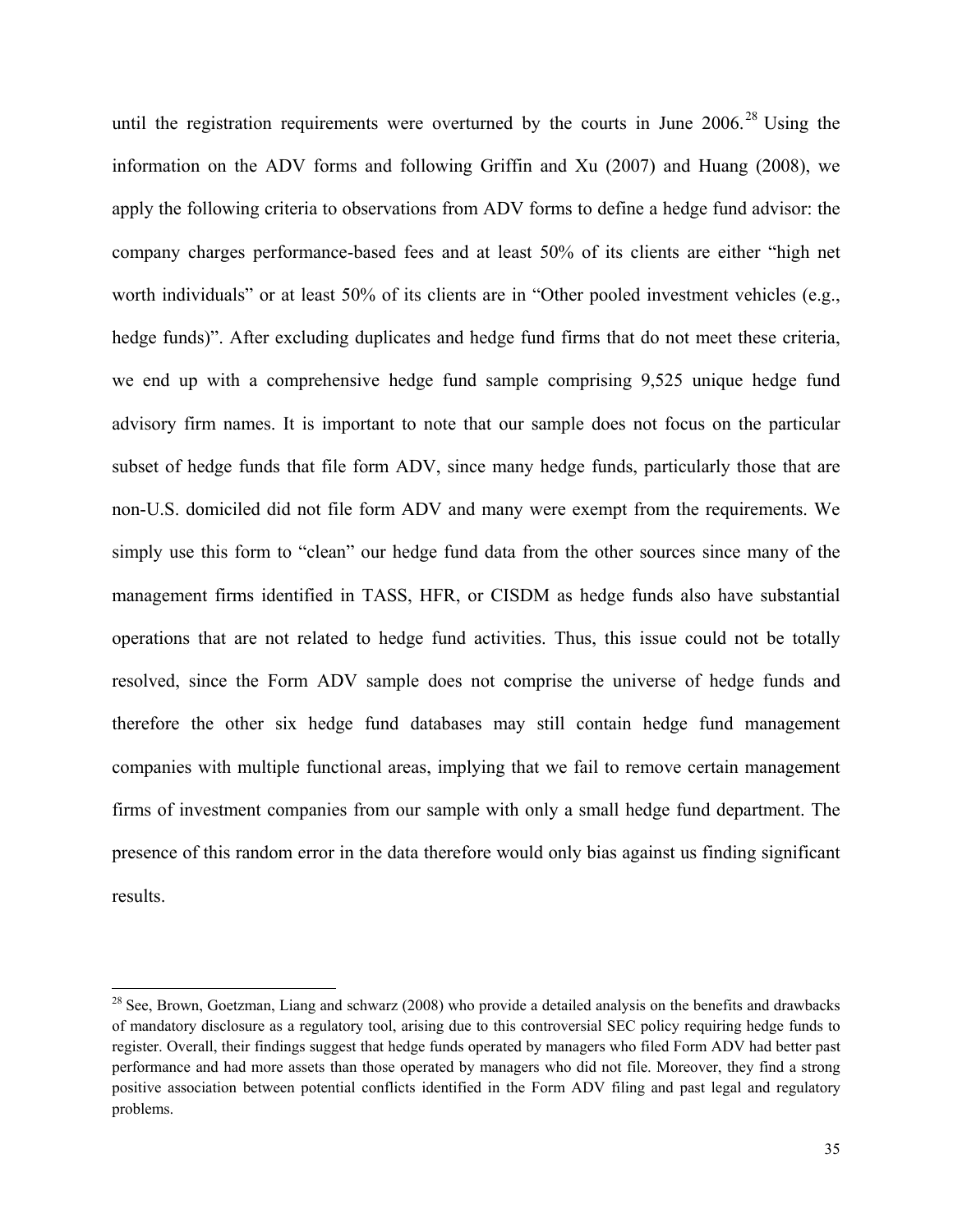We then collect information of the hedge funds' holding position from three types of SEC ownership disclosure filings. Currently there are five forms for large shareholders in SEC's filing universe: active beneficial ownership on Schedule 13D, passive beneficial ownership on Schedule 13G, quarterly institutional holding on Form 13F, quarterly mutual funds holdings on Forms N-1A, N-CSR, and N-Q, and insiders (directors, officers, and other 5% shareholders) under the Securities Exchange Act of 1934,  $\S$  16(b).<sup>29</sup> Since hedge funds are not under mutual fund regulations and 5% share holders must also report either 13G or 13D, a combination of Form 13F and Schedule 13D and 13G provides a nearly complete universe of SEC ownership filings for the hedge fund industry.

While, the previous literature has commonly used CDA/Spectrum data to identify equity holdings, one drawback of this approach is that only the name of the reporting entity, usually the ultimate parent company, is provided in CDA/Spectrum. This is problematic since some hedge funds report their holding jointly with its parents. By using CDA/Spectrum therefore, we will miss the holdings of such hedge funds in the 13F filings, when the parent firm is not a hedge fund.<sup>30</sup> Thus, in order to retrieve the name and precise ownership information for all hedge funds in our sample, we collect 171,806 original Form 13F files from SEC's Edgar database from 1999 to 2007 for 4,674 reporting entities along with the jointly reporting managers.

In addition, we also collect data on the ownership stake of beneficial owners, i.e., those owning more than 5% shares of a company. These beneficial owners need to file with the SEC a statement containing information that identifies their precise equity holdings. The passive

 $29$  All institutions with greater than \$100 million of equity securities under discretionary management shall disclose their common stock positions greater than 10,000 shares or \$200,000 at the end of each quarter in their Form 13F filing.

<sup>&</sup>lt;sup>30</sup> For example, the original Form 13F filing of Citigroup in Dec 31st, 2007 reports 45 financial manager names, including its alternative investment funds (which are the hedge funds), while CDA/Spectrum only reports the name of reporting managers' name, Citigroup Inc, for the same quarter.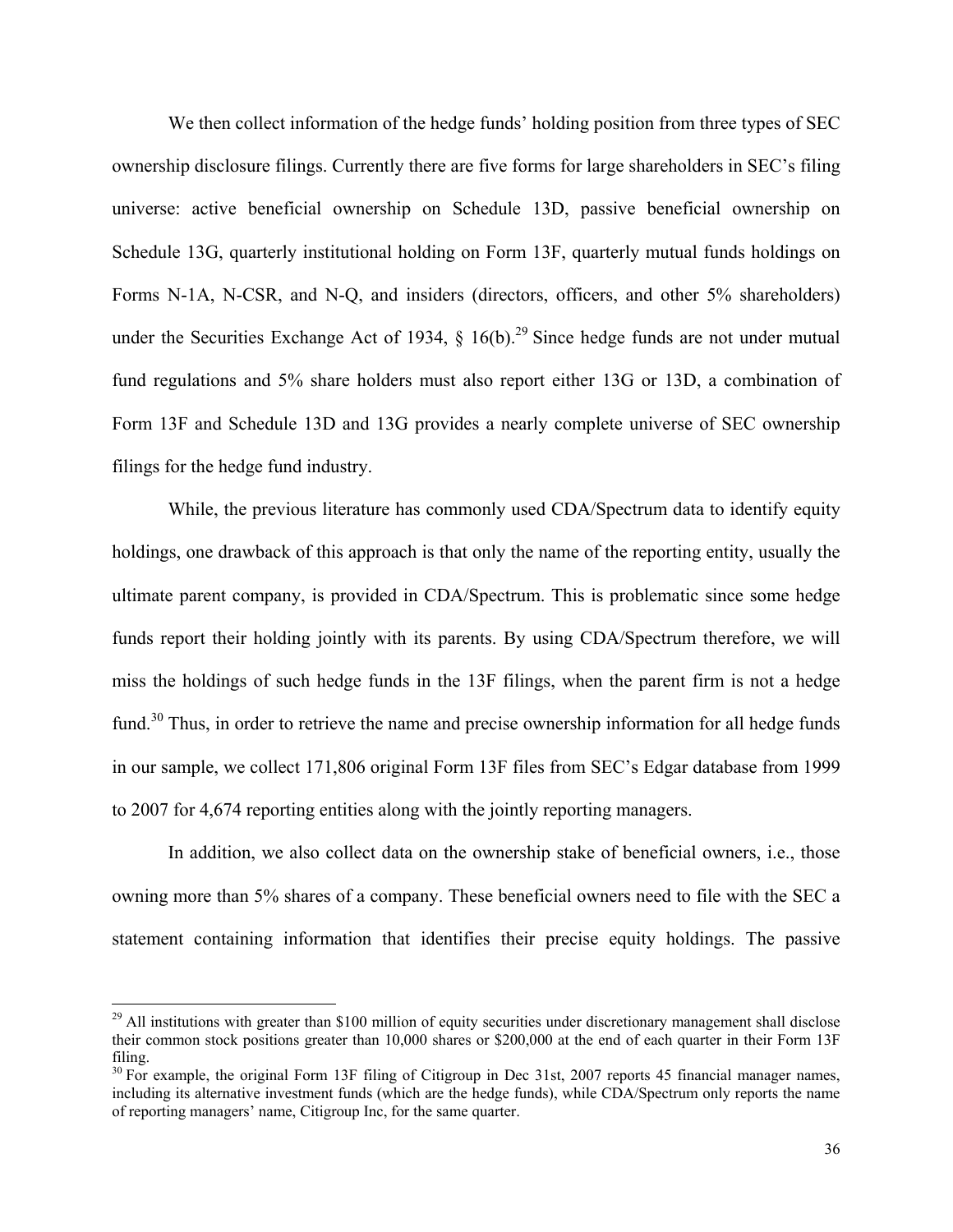beneficial owners that are merely investing in the ordinary course of their business file a Schedule 13G usually within 45 days after the end of the calendar year in which they exceed this ownership threshold.<sup>31</sup> On the other hand, the active beneficial owners, need to report Schedule 13D within 10 days of acquiring their stakes. To collect the detail data in Schedule 13D/13G, we collect all publicly available SC13G (391,368 forms) and SC13D (141,079 forms) from SEC for 16,045 and 18,732 reporting entities respectively from 1999 to 2007.

Consistent with the recent 13D literature (e.g. Greenwood and Schoar, 2009; Clifford, 2009), we remove all Schedule13D/A records that do not document any acquisition or change in ownership position but attach only a letter of intent or statement amendment to an issuer's management team and board members. To focus solely on the institutional investors, we further remove Schedule 13D for non-institutional investors, such as directors and officers; if the reporting entities never report Form 13F nor SC 13G as exempted institutional investors; if the SIC Code of the reporting entity does not belong between 6000 and 6999, (the SIC code of money management industry); and if the name of the entity does not match with those in our

<sup>&</sup>lt;sup>31</sup> According to Securities Exchange Act of 1934 Rule 13d-1 & 13d-2, any active beneficial owners, who hold more than 5% of any equity security with purpose or with the effect of changing or influencing corporate control, shall file with SEC a Schedule 13D within 10 days after the acquisition. The active beneficial owners shall also file with SEC Schedule 13D amendment promptly, when they change their position of beneficial ownership of securities in an amount equal to 1% or more of the class of securities. The passive beneficial owners who has acquired more than 5% of such securities in the ordinary course of his business and will not involve in corporate decision in any form shall file with SEC a Schedule 13G. If the passive beneficial owners are qualified financial institutions such as most brokers, banks, and insurance companies, they are required to report within 45 days after the end of the calendar year in which they obtained beneficial ownership. For this group of passive beneficial owners, they shall file a Schedule 13D amendment within 10 days after the end of the first month in which the reporting entity's direct or indirect beneficial ownership exceeds 10% of the class of equity securities. If the passive beneficial owners are not exempted institutions, then need to file with SEC within 10 days after an acquisition. The non-exempted group of beneficial owners also shall file with the SEC Schedule 13G amendments promptly when they increase or decrease their beneficial ownership by more than 5% of the class of equity securities; as well as a Schedule 13D promptly when they hold greater than 10% of a class of equity securities. Under the Rule 13d, hedge funds are, therefore, mostly likely to file with the SEC Schedule 13D and 13G as non-exempted investors (13D Rule C).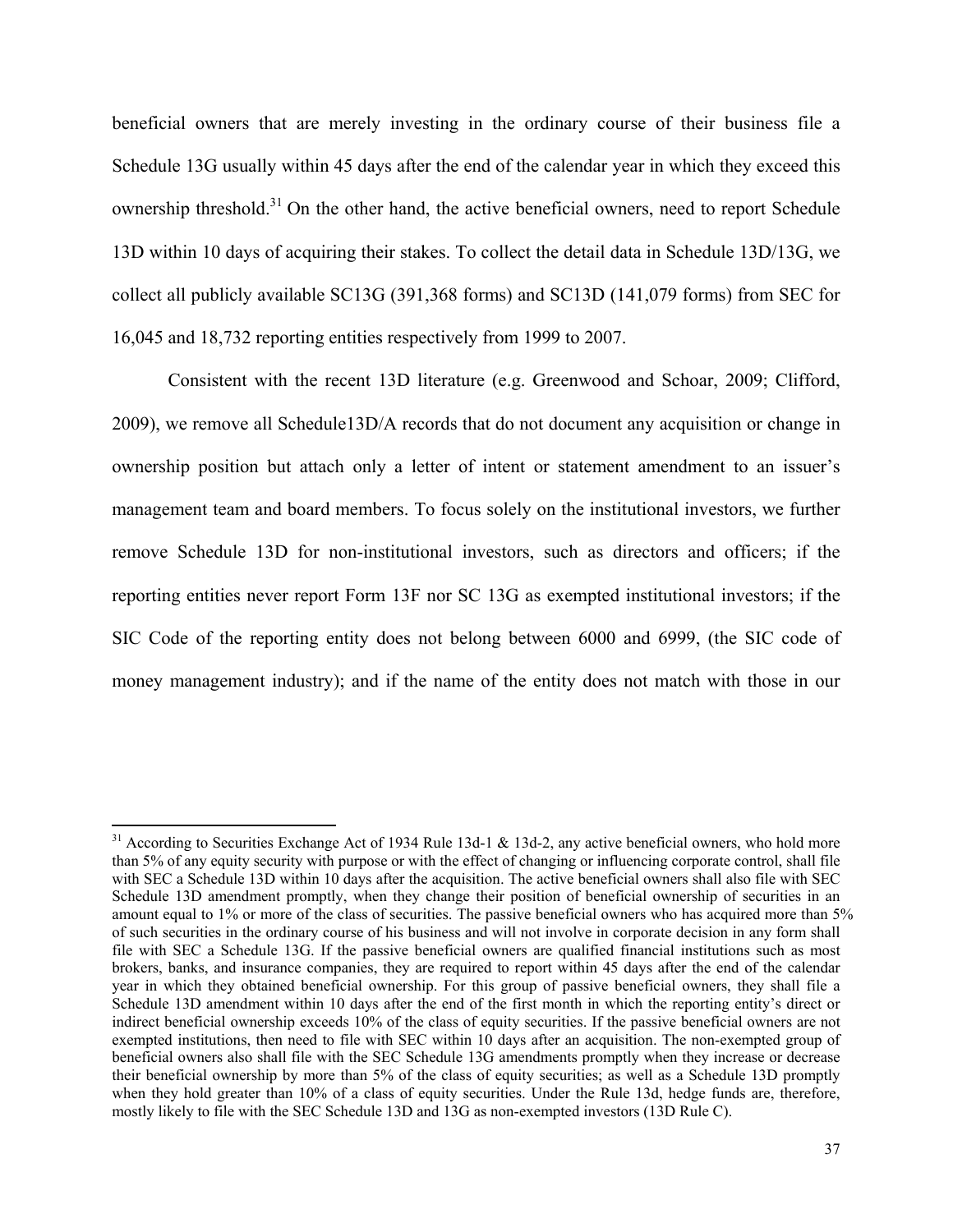hedge fund database.<sup>32</sup> Finally, we remove Schedule13D filings for tender offers and entries where Schedule1 13D is also reported as a third party tender offer statement, Form SC TO-T.

 Finally, we integrate ownership data from three different SEC filings into one dataset. Since Schedule 13D/13G forms are filed only when the 5% threshold is breached, our data is organized quarterly by the reporting nature of Form 13F. Form 13F provides a snapshot of ownership positions at the end of each quarter. Therefore, relying on Form 13F alone would reduce the magnitude of observed trading activity in target stocks.<sup>33</sup> Including Schedule 13D and 13G, therefore, provides us with an additional source to measure the amount and timing of potentially large trading activities in target firms more accurately.

 We define the quarter before the announcement as well as the days in the actual announcement quarter prior to the announcement day as quarter (-1), the days after the announcement day in the announcement quarter as quarter (0), and the remaining quarters as following the calendar quarters relative to announcement. We then take the maximum amount of hedge fund holdings from Form 13F, Schedule 13G (SC13G) and 13D (SC13D) in each quarter as the ownership of institutional investors holdings in that quarter. Since most reporting entities are ultimate parents of other members in the cases of joint SC13D/G or 13F combination filings,

<sup>&</sup>lt;sup>32</sup> We also manually checked the most frequently observed activists and risk arbitrageurs that are not covered in our hedge fund database. We use "Hedge Fund" as keyword along with the reporting entity's name to search in Lexis/Nexis, Bloomberg, and Businessweek. We consider the individuals as hedge funds, if they are well-known hedge fund general partner, such as Roth Michael, and keep the hedge funds that report a similar but not exactly the same name in our hedge fund database, such as Ziff Asset Management LLP.

<sup>&</sup>lt;sup>33</sup> For example, on April 20, 2006, Sprint Nextel announced a proposal to acquire Ubiquitel for more than \$1.3 billion in cash and debt. Deephaven Capital Management LLP, a hedge fund advisor, which had reported a 2.05% and 2.63% ownership position in the target in its 13Fs filed in the two quarters prior to announcement, disclosed a 9.98% beneficial ownership position exactly on the M&A announcement date in its Schedule 13G filing. Further, on May 11, 2006, the same hedge fund filed a Schedule 13D disclosing its 18.0% beneficial ownership stake in the target. During the M&A negotiation process, Deephaven got actively involved in the Sprint Nextel M&A decision, proposing, for example, a slate of nominees to the board of directors. However, when the acquisition agreement was reached on Jun 27, 2006, Deephaven did not report any ownership in Sprint Nextel in its Jun 30, 2006 Form 13F filing.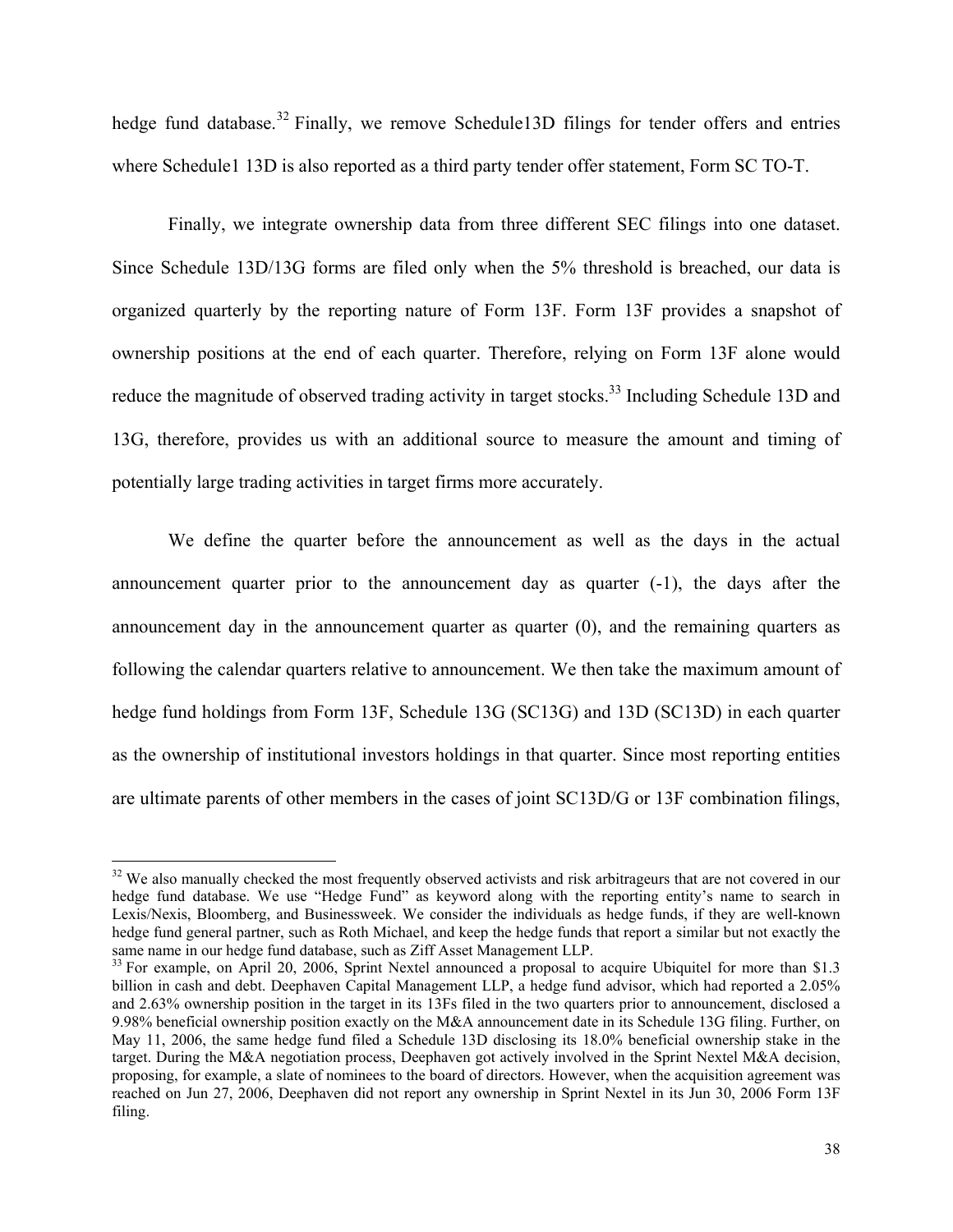we consider the aggregated amount of such filings as a hedge fund's holding, if the reporting entities' names are found in our hedge fund database. When the filing entity is not identified, but some of the jointly reporting entities are identified as hedge funds, we treat the holding positions in Schedule 13D/G and Form 13F according to the nature of their filing requirements. We consider the aggregated positions as hedge fund positions if the reporting entities jointly report beneficial ownership (Schedule 13D/G) with hedge funds.<sup>34</sup> For the cases, in which the hedge funds report their investment holdings (13F combination reporting) with non-hedge funds, we separate the hedge funds' positions from other non-hedge fund ownership.<sup>35</sup> Importantly, our results are also robust to alternate ways of measuring institutional holdings in the prior literature<sup>36</sup>

<sup>&</sup>lt;sup>34</sup> This is consistent with the beneficial ownership discloser requirement of the SEC. The SEC defines a beneficial owner as one or a group of investors holding directly or indirectly more than 5% of a firm. A member of joint filing is required to understand that such statement is filed on behalf of all such persons.<br><sup>35</sup> Different from beneficial ownership filing, a 13F combination reporting is less likely to be considered by the SEC

as an investment filing to be behalf of all members in a group. According to the SEC, only part of the securities with respect to which a money manager has investment discretion is reported by the reporting entity in a combination reporting.

<sup>&</sup>lt;sup>36</sup> The maximum amount is going to be different from Form 13F holding when an institutional investor with a significant amount of ownership reduces the position before the end of the quarter. The maximum holding amount, therefore, offers us a better understanding for the ownership position truly held by hedge funds around M&A events. In an unreported table, for example, we compare our data with that of 13F. We find that while the quarterly differences in mean and median institutional holding between our database and CDA/Spectrum 13F for acquirers are not significant, the differences are significant for the target firms in each of the three quarters prior to public announcement of the M&A deal.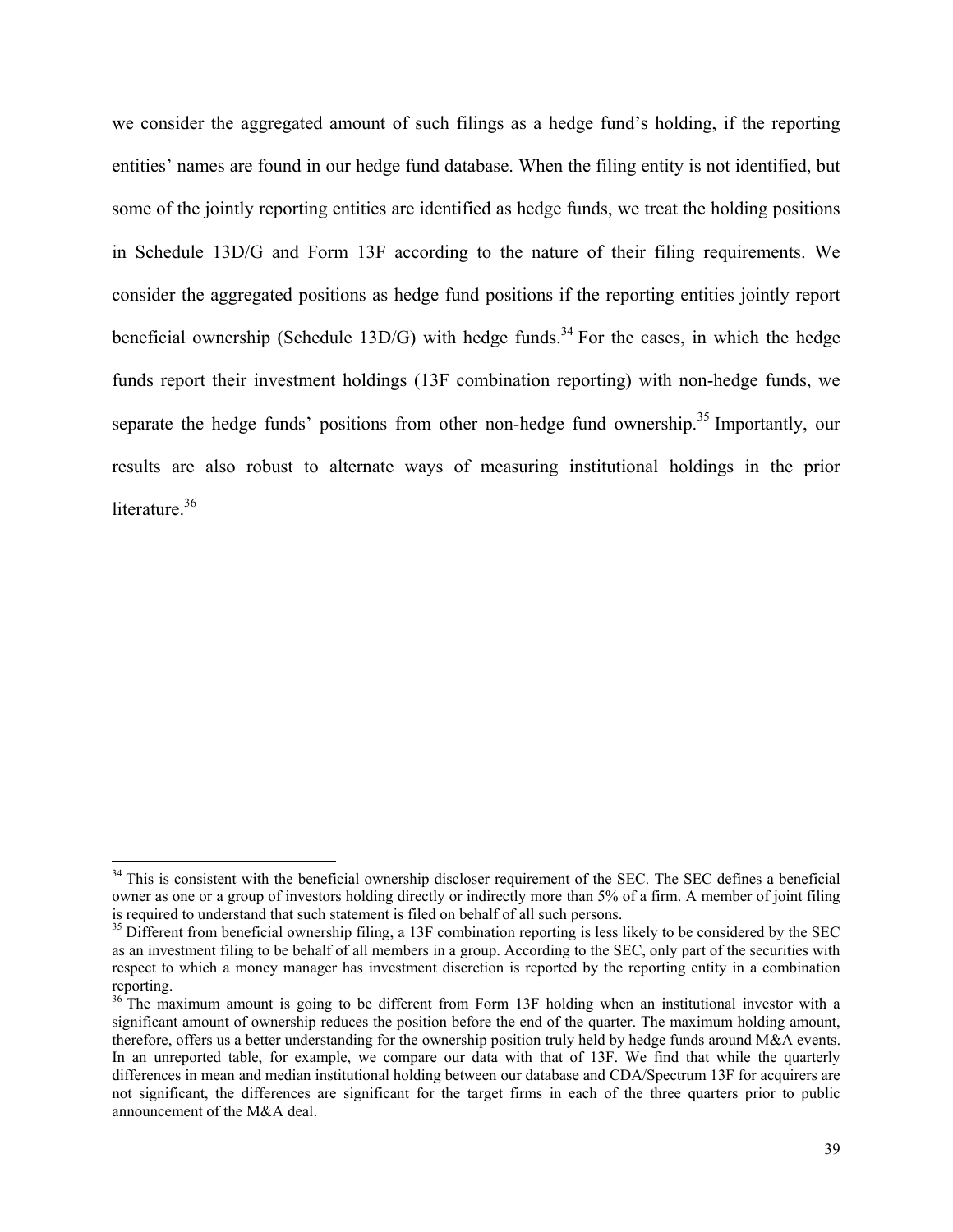## **Reference**

- Amihud, Yakov, 2002, Illiquidity and stock returns: Cross-section and time-series effects, *Journal of Financial Markets* 5, 31-56.
- Andrade, G., Mitchell, M., Stafford, E., 2001. New evidence and perspectives on mergers. Journal of Economic Perspectives 15, 103-120.
- Baker, Malcolm, and Serkan Savasoglu, 2002, Limited arbitrage in mergers and acquisitions, *Journal of Financial Economics* 64, 91-115.
- Betton, Sandra, Espen B. Eckbo, and Karin S Thorburn, 2008, Corporate takeovers, in B. Espen Eckbo, ed.: *Handbook of corporate finance. Empirical corporate finance* (Elsevier/North-Holland, Amsterdam; Boston).
- Bodnaruk, A, M Massa, and A Simonov, 2009, Investment banks as insiders and the market for corporate control, *The Review of Financial Studies* Forthcoming.
- Boone AL and Mulherin, JH., 2007. Do auctions induce a winner's curse? New evidence from the corporate takeover market. *Journal of Financial Economics.*
- Brav, Alon, Wei Jiang, Frank Partnoy, and Randall Thomas, 2008, Hedge fund activism, corporate governance, and firm performance, *The Journal of Finance* 63, 1729-1775.
- Brown, S., W. Goetzman, B. Liang and C. Schwarz, 2008, Mandatory disclosure and operation risk: evidence from hedge fund registration. Journal of Finance 63(6)), 2785-2815.
- Cao, Charles, Zhiwu Chen, and JM. Griffin, 2005, Informational content of option volume prior to takeovers, *The Journal of Business* 78, 1073-1109.
- Chen, Xia, Jarrad Harford, and Kai Li, 2007, Monitoring: Which institutions matter?, *Journal of Financial Economics* 86, 279-305.
- Chow, Gregory C., 1960, Tests of equality between sets of coefficients in two linear regressions, *Econometrica* 28, 591-605.
- Christophe, Stephen E., Michael G. Ferri, and James J. Angel, 2004, Short-selling prior to earnings announcements, *The Journal of Finance* 59, 1845-1876.
- Clifford, Christopher P., 2008, Value creation or destruction? Hedge funds as shareholder activists, *Journal of Corporate Finance* 14, 323-336.
- Cornelli, Francesca, and David D. Li, 2002, Risk arbitrage in takeovers, *The Review of Financial Studies* 15, 837-868.
- DePamphilis, Donald M., 2009. *Mergers, acquisitions, and other restructuring activities : An*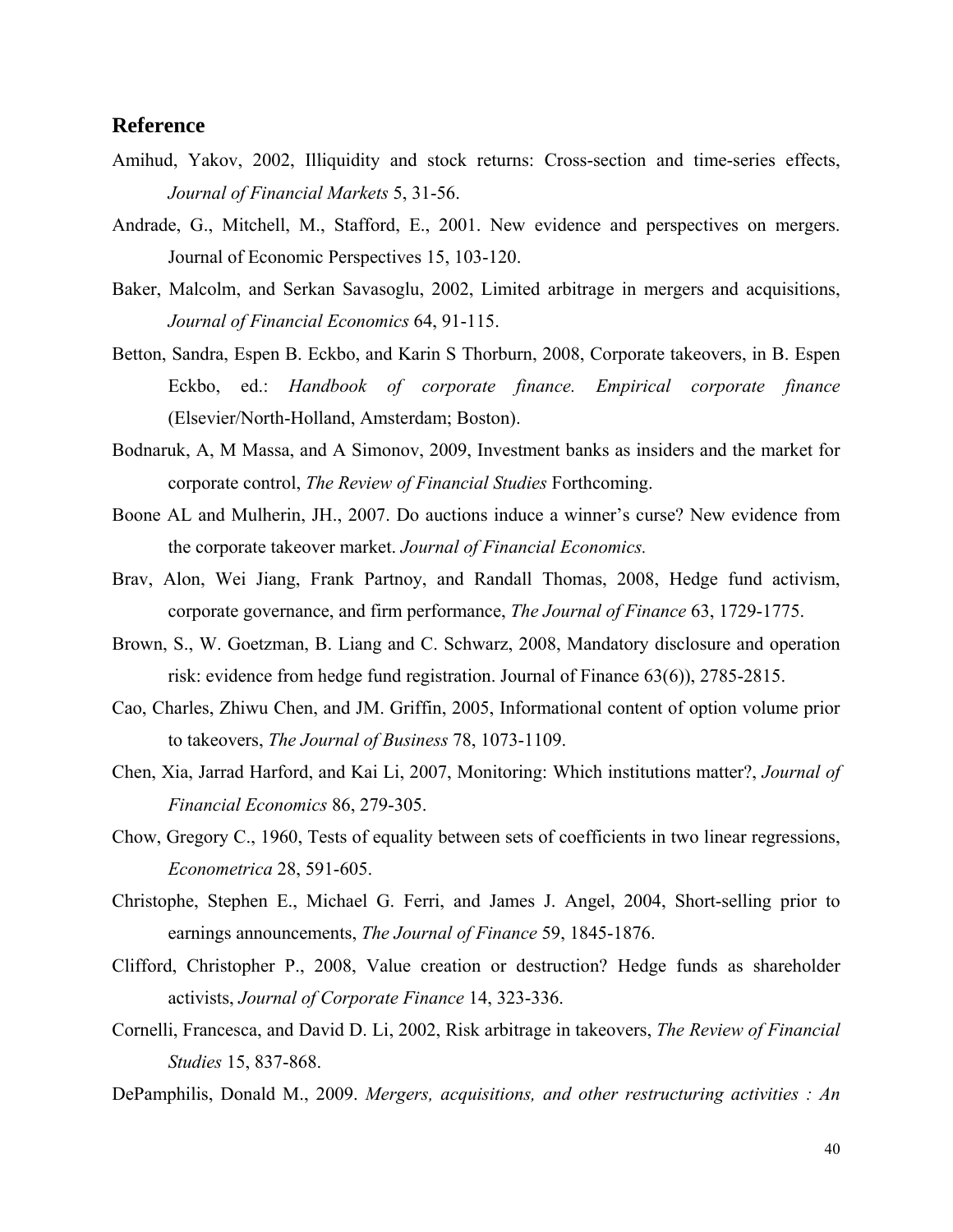*integrated approach to process, tools, cases, and solutions* (Academic Press, Burlington, MA).

- Dow, James, and Gary Gorton, 1997, Noise trading, delegated portfolio management, and economic welfare, *The Journal of Political Economy* 105, 1024-1050.
- Gaspar, Jos Miguel, Massimo Massa, and Pedro Matos, 2005, Shareholder investment horizons and the market for corporate control, *Journal of Financial Economics* 76, 135-165.
- Gompers, Paul A., and Andrew Metrick, 2001, Institutional investors and equity prices, *Quarterly Journal of Economics* 116, 229-259.
- Greenwood, Robin, and Michael Schor, 2009, Investor activism and takeovers, *Journal of Financial Economics* 92, 362-375.
- Griffin, John M., and Jin Xu, 2009, How smart are the smart guys? A unique view from hedge fund stock holdings, *The Review of Financial Studies* 22, 2531-2570.
- Hsieh, Jim, and Ralph A. Walkling, 2005, Determinants and implications of arbitrage holdings in acquisitions, *Journal of Financial Economics* 77, 605-648.
- Huang, Jiekun, 2009, Hedge funds and shareholder wealth gains in leveraged buyouts (Boston College).
- Keim, Donald B., and Ananth Madhavan, 1996, The upstairs market for large-block transactions: Analysis and measurement of price effects, *The Review of Financial Studies* 9, 1-36.
- Klein, April, and Emanuel Zur, 2009, Entrepreneurial shareholder activism: Hedge funds and other private investors, *Journal of Finance* 64, 187-229.
- Kosowski, Robert, Narayan Y. Naik, and Melvyn Teo, 2007, Do hedge funds deliver alpha? A bayesian and bootstrap analysis, *Journal of Financial Economics* 84, 229-264.
- Lhabitant F., 2006, *"The Handbook of Hedge Funds".* John Wiley and Sons, London.
- Larcker, David F., and Thomas Lys, 1987, An empirical analysis of the incentives to engage in costly information acquisition: The case of risk arbitrage, *Journal of Financial Economics* 18, 111-126.
- Leuven, E., and B. Sianesi, 2003, Psmatch2: Stata module to perform full mahalanobis and propensity score matching, common support graphing and covariate imbalance testing, statistical software components s432001, (Boston College Department of Economics, Boston).
- Mitchell, Mark, and Todd Pulvino, 2001, Characteristics of risk and return in risk arbitrage, *The*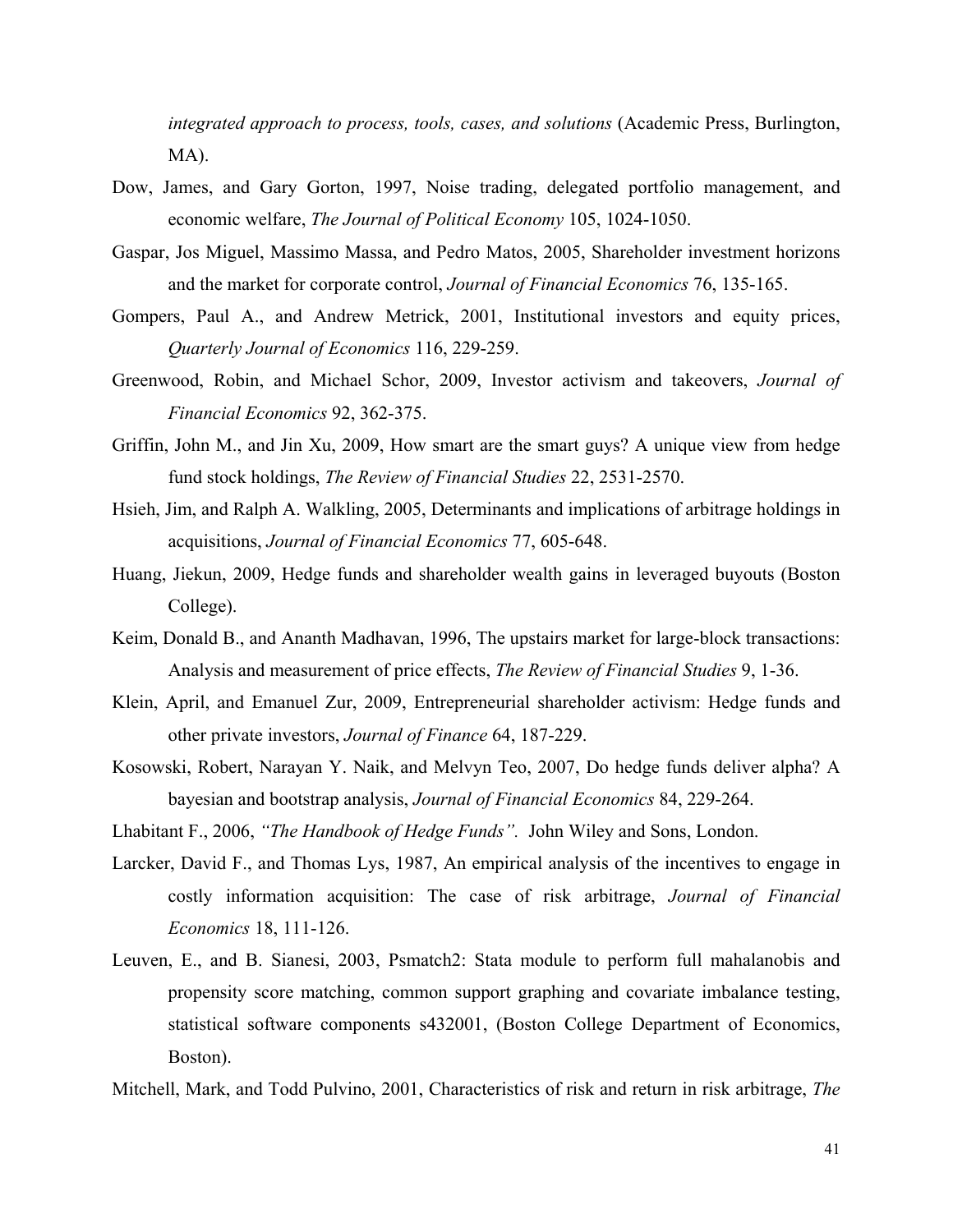*Journal of Finance* 56, 2135-2175.

- Mitchell, Mark, Todd Pulvino, and Erik Stafford, 2004, Price pressure around mergers, *The Journal of Finance* 59, 31-63.
- Moeller, M. S., and Omiros D. S., 2009, M&A leaks: Issues of information control, in Cass Business School, ed.: (IntraLinks, London).
- Moeller, Sara B., Frederik P. Schlingemann, and Ren M. Stulz, 2004, Firm size and the gains from acquisitions, *Journal of Financial Economics* 73, 201-228.
- Moeller, Sara B., Frederik P. Schlingemann, and Ren M. Stulz, 2005, Wealth destruction on a massive scale? A study of acquiring-firm returns in the recent merger wave, *The Journal of Finance* 60, 757-782.
- Ofek, Eli, and Matthew Richardson, 2003, Dotcom mania: The rise and fall of internet stock prices, *The Journal of Finance* 58, 1113-1137.
- Pan, Jun, and Allen M. Poteshman, 2006, The information in option volume for future stock prices, *The Review of Financial Studies* 19, 871-908.
- Poteshman, Allen M. , 2006, Unusual option market activity and the terrorist attacks of september 11, 2001, *Journal of Business* 79, 1703.
- Pulliam, S., M. Rothfeld, J. Strasburg, and G. Zuckerman, 2010, U.S. in vast Insider Trading Probe, *Wall Street Journal*, November 20, 2010.
- Rosen, Richard J. , 2006, Merger momentum and investor sentiment: The stock market reaction to merger announcements, *Journal of Business* 79, 987.
- Schwert, G. William 1996, Markup pricing in mergers and acquisitions. Journal of Financial Economics, 41(2), 153-162.
- Schwert, G. William 2000, Hostility in takeovers: In the eyes of the beholder? *The Journal of Finance* 55, 2599-2640.
- Yan, Xuemin, and Zhe Zhang, 2009, Institutional investors and equity returns: Are short-term institutions better informed?, *The Reviews of Financial Studies* 22, 893-924.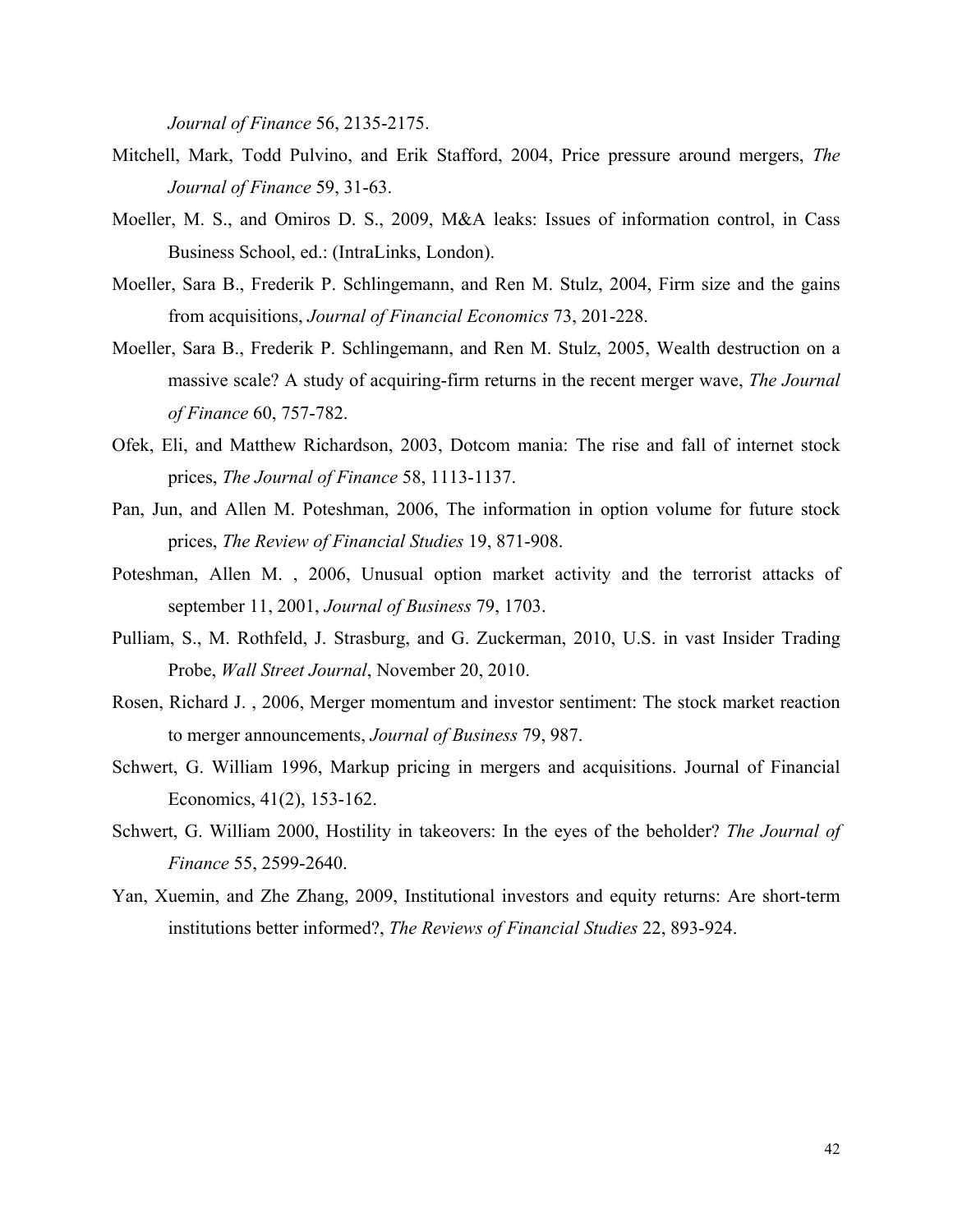

**Figure II: Definition of Quarters Relative to the Announcement** 

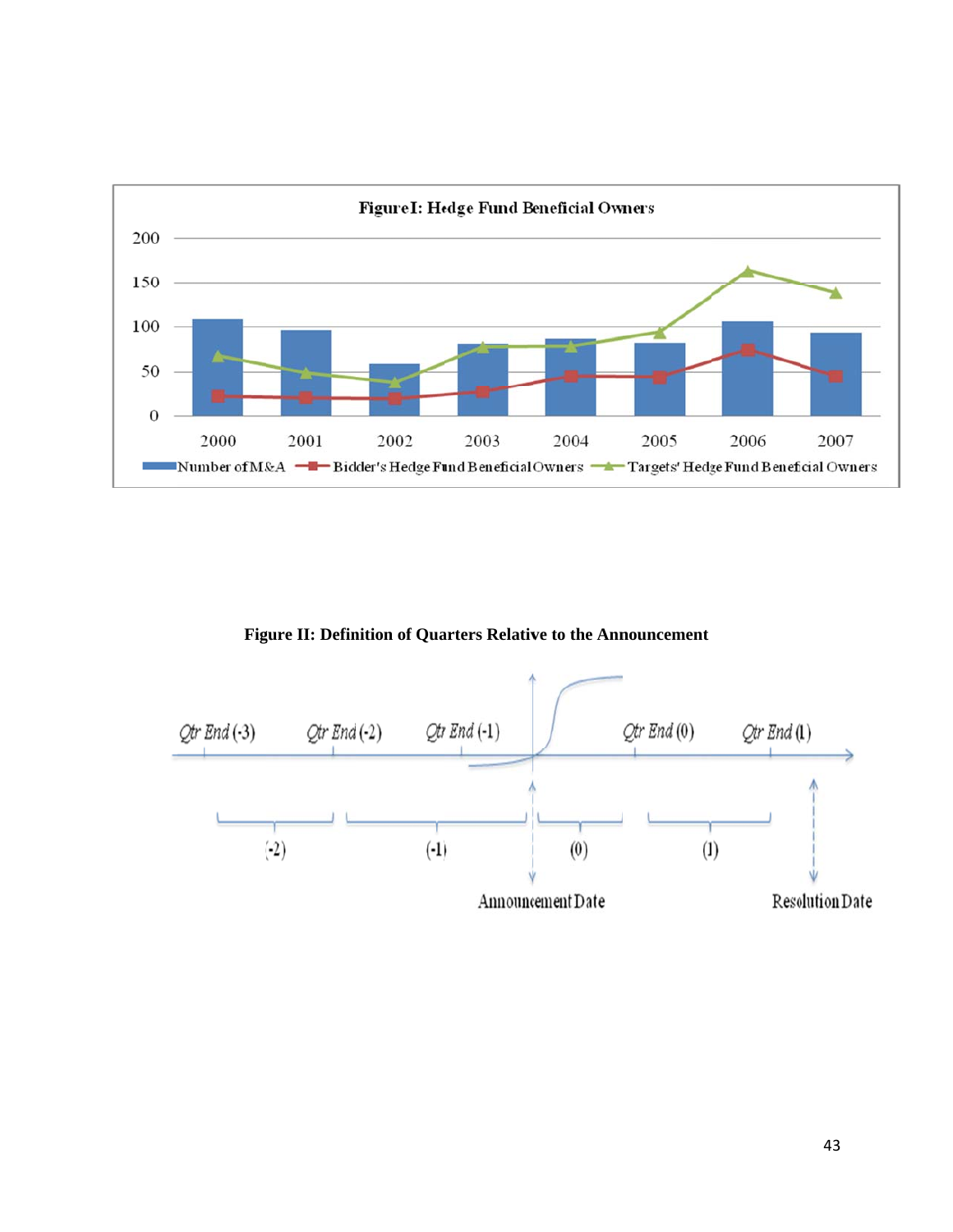Figure III: Cumulative abnormal return around acquisition announcement: Firms with high shortterm hedge fund holdings versus firms with low short-term holdings



Cumulative abnormal returns for target and acquirer firms are measured by Fama-French four-factor model (including momentum) using 255 trading day prior to -42 before the announcement date. According to their shortterm hedge fund holdings, we separate our data into three groups in a given year. A target (acquirer) is considered in high short-term hedge fund holding group if its short-term hedge fund holdings are in the top group of the distribution of all takeover target (acquirer) firms in a given year. Inversely, a target (acquirer) is considered in low short-term hedge fund holding group if its short-term hedge fund holdings is in the bottom group of the distribution of all takeover target (acquirer) firms in a given year.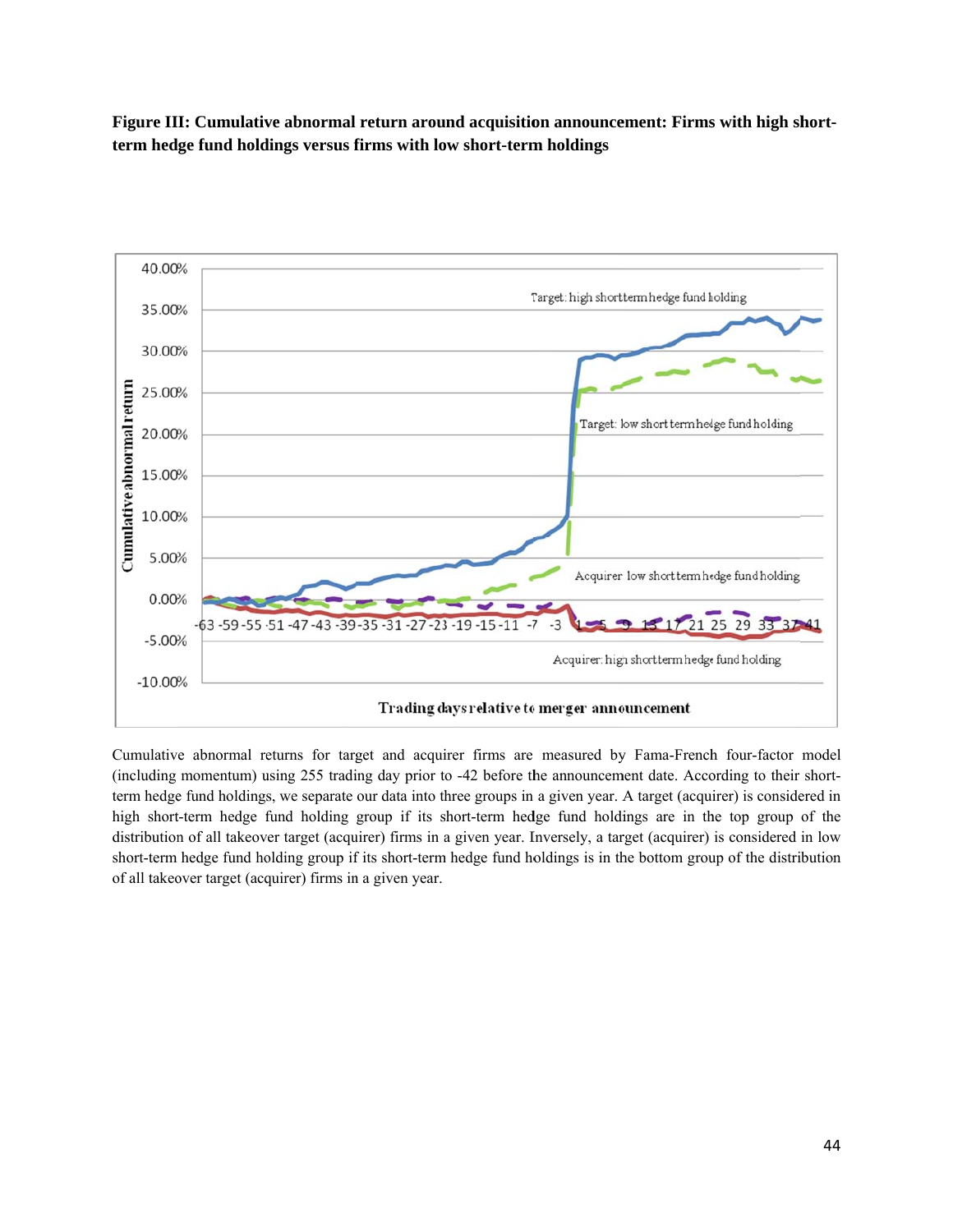## Figure IV: Acquirer Abnormal Short Selling and Net Long Put Option volume in stock Acquisitions: Firms with high short-term hedge fund holdings versus firms with low short-term **holdings**

The daily abnormal short is measured as the ratio between the difference in short sale in a given day and the average short sale outside the event window  $(-63, 42)$  scaled by the average short sale outside the event window  $(-63, 42)$ . The daily abnormal put option buying is measured similar to that in Poteshman (2006). Based on their short-term hedge fund holdings in target, we separate our data into three groups in a given year. An acquirer is considered in high short-term hedge fund holding group if the short-term hedge fund holdings of its target is in the top group of the distribution of all takeover target (acquirer) firms in given year. Inversely, an acquirer is considered in low shortterm hedge fund holding group if the short-term hedge fund holdings of its target in the bottom group of the distribution of all takeover target (acquirer) firms in given year.



#### **Panel A:**



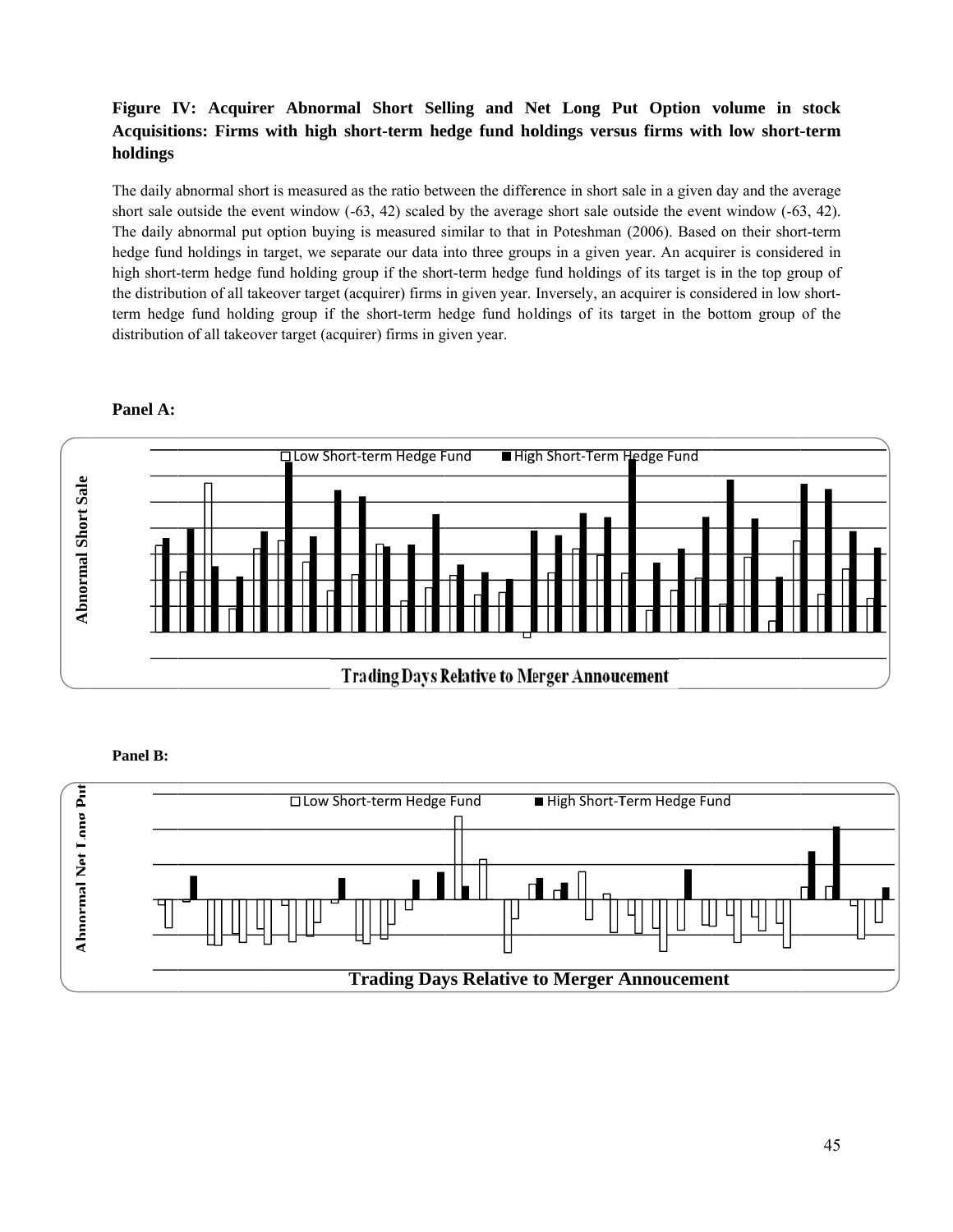#### **Table I: The Number of 13D/G Filling Activities of M&A Firms across Sample Period**

This Table reports the number of beneficial ownership filings for our final sample of hedge funds and other institutional investors who report Schedule 13D and 13G filings as non-exempted institutional investors (13G(C)) for the M&A firms. Non-exempted owners are the hedge funds or other non-hedge fund institutional investors who file a Form 13D and/or 13G(C) for an M&A company in four quarters before and two quarters after public announcement, while activist owners are the hedge funds or other non-hedge fund institutional investors who file a Form 13D for an M&A company during the period four quarters before and two quarters after the public announcement of the deal. Panel A (B) summarizes the number of activists and non-exempted owner of M&A acquirer (target) firms in each of sample year.

|       | Number of    | Hedge Fund | Other Institutional   | Hedge Fund   | Other Institutional |
|-------|--------------|------------|-----------------------|--------------|---------------------|
|       | M&A          | Activist   | Activist              | Non-Exempted | Non-Exempted        |
| Year  | Transactions | Owners     | Owners                | Owners       | Owners              |
|       |              |            | Panel A: M&A Acquirer |              |                     |
| 2000  | 109          | 8          | 36                    | $22\,$       | 54                  |
| 2001  | 96           | 7          | 33                    | $20\,$       | 56                  |
| 2002  | 59           | 4          | 19                    | 19           | 32                  |
| 2003  | 82           | 15         | 17                    | 27           | 31                  |
| 2004  | 87           | 18         | 19                    | 45           | 38                  |
| 2005  | 83           | 15         | 16                    | 44           | 28                  |
| 2006  | 106          | 15         | 16                    | 75           | 32                  |
| 2007  | 94           | 13         | 19                    | 45           | 34                  |
| Total | 716          | 95         | 175                   | 297          | 305                 |
|       |              |            | Panel B: M&A Target   |              |                     |
| 2000  | 109          | 40         | 40                    | 68           | 45                  |
| 2001  | 96           | 32         | 35                    | 49           | 49                  |
| 2002  | 59           | 17         | 19                    | 38           | 26                  |
| 2003  | 82           | 45         | 22                    | 78           | 42                  |
| 2004  | 87           | 37         | 40                    | 79           | 59                  |
| 2005  | 83           | 32         | 19                    | 94           | 37                  |
| 2006  | 106          | 61         | 26                    | 164          | 52                  |
| 2007  | 94           | 58         | 31                    | 139          | 51                  |
| Total | 716          | 322        | 232                   | 709          | 361                 |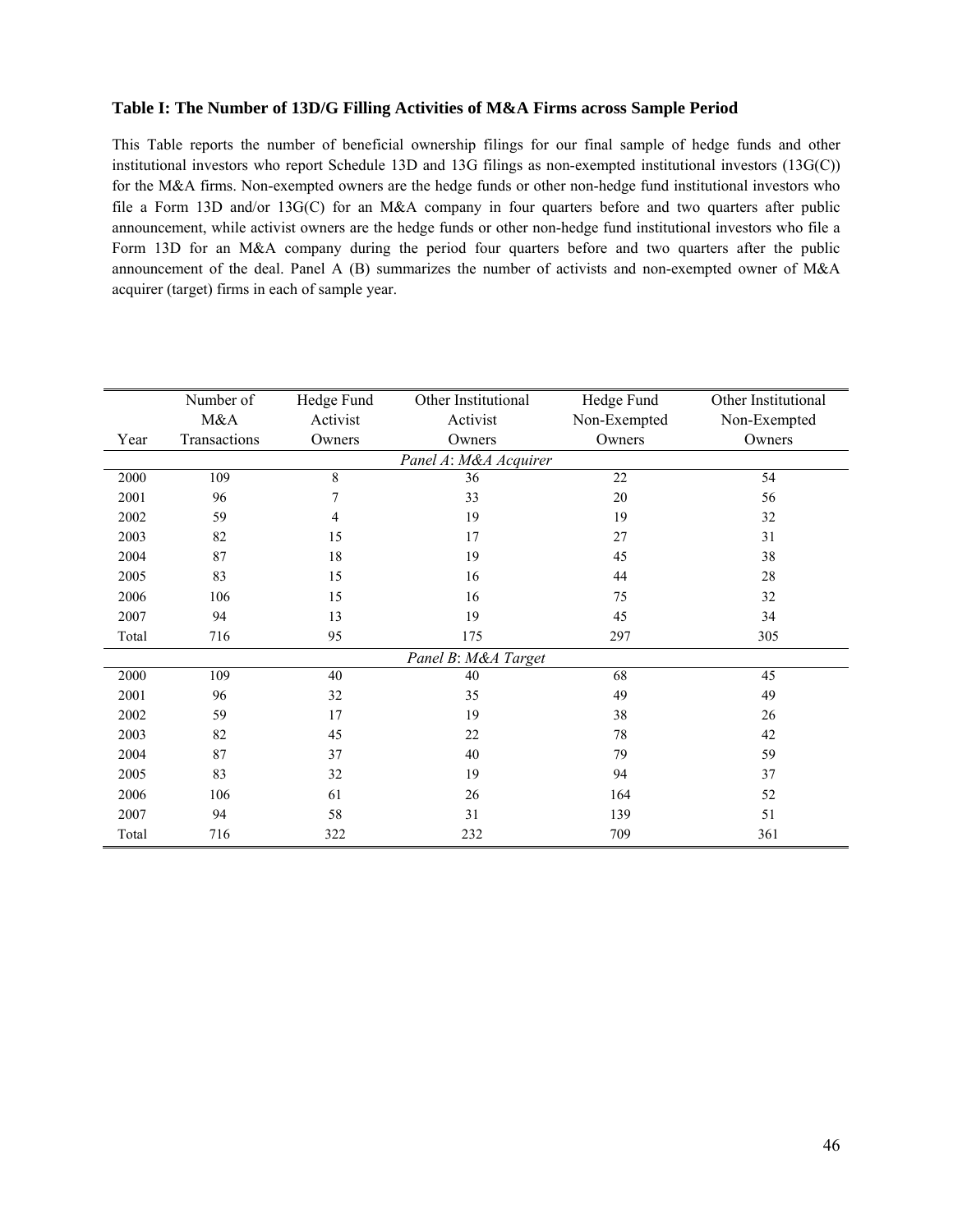#### **TABLE II: Hedge Fund and Non-Hedge Fund Institutional Investor Ownership in Targets**

We report the descriptive statistics for ownership of target shares by all hedge funds and other non-hedge fund institutional investors surrounding M&A from 4 quarters before to 2 quarters after the public announcement. The institutional ownership of an M&A firm in each quarter is calculated by aggregating maximum holding from three types of SEC filings, Form 13F, and Schedule 13D/G. We test the difference between the subgroup of ownership in means and medians using the two-sided *t*-test and the Wilcoxon rank sum test. (\*\*\*), (\*\*) and (\*) indicate significance at 1%, 5%, and 10% levels, respectively. Panels A, B, and C report the descriptive statistics for full, completed and withdrawn deals, respectively. Change percentages are measured by the mean (median) of aggregated holdings.

|           | Hedge Fund                                       | Other Investors            | Difference  |     |              | Hedge Fund Other Investors Difference   |              |
|-----------|--------------------------------------------------|----------------------------|-------------|-----|--------------|-----------------------------------------|--------------|
|           |                                                  | <b>Aggregated Holdings</b> |             |     |              | Change Percentage Based on Quarter (-4) |              |
| Panel A   | <b>Full Sample</b>                               |                            |             |     |              |                                         |              |
| $Qtr(-4)$ | 11.28%                                           | 31.19%                     | 19.91%      | *** |              |                                         |              |
|           | $[7.39\%]$                                       | $[24.01\%]$                | $[16.62\%]$ | *** |              |                                         |              |
| $Qtr(-3)$ | 12.09%                                           | 32.63%                     | 20.54%      | *** | 7.21%        | 4.62%                                   | 2.59%        |
|           | $[7.91\%]$                                       | $[26.49\%]$                | $[18.58\%]$ | *** | $[7.02\%]$   | $[10.35\%]$                             | $[-3.33\%]$  |
| $Qtr(-2)$ | 13.48%                                           | 35.08%                     | 21.60%      | *** | 19.47%       | 12.46%                                  | 7.01%        |
|           | $[10.29\%]$                                      | $[29.89\%]$                | $[19.60\%]$ | *** | $[39.22\%]$  | $[24.50\%]$                             | $[14.72\%]$  |
| $Qtr(-1)$ | 15.55%                                           | 36.93%                     | 21.38%      | *** | 37.88%       | 18.41%                                  | 19.47%       |
|           | $[11.49\%]$                                      | $[31.71\%]$                | $[20.22\%]$ | *** | $[55.50\%]$  | [32.09%]                                | $[23.41\%]$  |
| Qtr(0)    | 18.89%                                           | 26.35%                     | 7.46%       | *** | 67.44%       | $-15.53%$                               | 82.98%       |
|           | $[14.25\%]$                                      | $[22.14\%]$                | $[7.88\%]$  | *** | $[92.84\%]$  | $[-7.80\%]$                             | $[100.64\%]$ |
| Qtr(1)    | 10.27%                                           | 12.35%                     | 2.09%       | *** | $-8.97%$     | $-60.39%$                               | 51.42%       |
|           | $[1.08\%]$                                       | $[0.58\%]$                 | $[-0.50\%]$ |     | $[-85.38\%]$ | $[-97.59\%]$                            | $[12.22\%]$  |
| Obs.      | 1122                                             | 1122                       |             |     | 1122         | 1122                                    |              |
|           | Panel B - Completed Deals                        |                            |             |     |              |                                         |              |
| $Qtr(-4)$ | 11.12%                                           | 30.57%                     | 19.44%      | *** |              |                                         |              |
|           | $[7.32\%]$                                       | $[23.31\%]$                | $[15.99\%]$ | *** |              |                                         |              |
| $Qtr(-3)$ | 11.95%                                           | 32.05%                     | 20.11%      | *** | 7.44%        | 4.87%                                   | 2.57%        |
|           | $[7.75\%]$                                       | $[25.87\%]$                | $[18.12\%]$ | *** | $[5.98\%]$   | $[11.01\%]$                             | $[-5.03\%]$  |
| $Qtr(-2)$ | 13.24%                                           | 34.45%                     | 21.21%      | *** | 19.07%       | 12.71%                                  | 6.36%        |
|           | $[10.07\%]$                                      | $[29.19\%]$                | $[19.12\%]$ | *** | $[37.66\%]$  | $[25.24\%]$                             | $[12.42\%]$  |
| $Qtr(-1)$ | 15.32%                                           | 36.31%                     | 21.00%      | *** | 37.73%       | 18.80%                                  | 18.92%       |
|           | $[11.32\%]$                                      | $[31.01\%]$                | $[19.69\%]$ | *** | $[54.69\%]$  | $[33.05\%]$                             | $[21.64\%]$  |
| Qtr(0)    | 18.54%                                           | 25.29%                     | 6.75%       | *** | 66.73%       | $-17.27%$                               | 83.99%       |
|           | $[13.92\%]$                                      | $[20.74\%]$                | $[6.82\%]$  | *** | $[90.27\%]$  | $[-11.00\%]$                            | $[101.27\%]$ |
| Qtr(1)    | 8.90%                                            | 10.07%                     | $1.17\%$    |     | $-19.97\%$   | $-67.05\%$                              | 47.08%       |
|           | $[0.07\%]$                                       | $[0.01\%]$                 | $[-0.06\%]$ |     | $[-99.00\%]$ | $[-99.95\%]$                            | $[0.95\%]$   |
| Obs.      | 1005                                             | 1005                       |             |     | 1005         | 1005                                    |              |
|           | $\overline{Panel}$ $C - Without$ Withdrawn Deals |                            |             |     |              |                                         |              |
| $Qtr(-4)$ | 12.64%                                           | 36.56%                     | 23.92%      | *** |              |                                         |              |
|           | $[9.15\%]$                                       | $[32.42\%]$                | $[23.27\%]$ | *** |              |                                         |              |
| $Qtr(-3)$ | 13.32%                                           | 37.60%                     | 24.27%      | *** | 5.42%        | 2.84%                                   | 2.58%        |
|           | $[9.16\%]$                                       | $[36.38\%]$                | $[27.22\%]$ | *** | $[0.17\%]$   | $[12.22\%]$                             | $[-12.04\%]$ |
| $Qtr(-2)$ | 15.48%                                           | 40.48%                     | 25.00%      | *** | 22.49%       | 10.71%                                  | 11.78%       |
|           | $[12.32\%]$                                      | $[39.39\%]$                | $[27.08\%]$ | *** | $[34.65\%]$  | $[21.50\%]$                             | $[13.15\%]$  |
| $Qtr(-1)$ | 17.57%                                           | 42.25%                     | 24.68%      | *** | 39.02%       | 15.57%                                  | 23.45%       |
|           | $[13.82\%]$                                      | $[39.32\%]$                | $[25.50\%]$ | *** | $[51.08\%]$  | $[21.29\%]$                             | $[29.79\%]$  |
| Qtr(0)    | 21.84%                                           | 35.43%                     | 13.59%      | *** | 72.85%       | $-3.09%$                                | 75.93%       |
|           | $[18.13\%]$                                      | $[32.34\%]$                | $[14.21\%]$ | *** | $[98.17\%]$  | $[-0.26\%]$                             | $[98.43\%]$  |
| Qtr(1)    | 22.02%                                           | 31.97%                     | 9.95%       | *** | 74.20%       | $-12.56\%$                              | 86.77%       |
|           | $[18.17\%]$                                      | $[29.55\%]$                | $[11.38\%]$ | *** | $[98.61\%]$  | $[-8.86\%]$                             | $[107.47\%]$ |
| Obs.      | 117                                              | 117                        |             |     | 117          | 117                                     |              |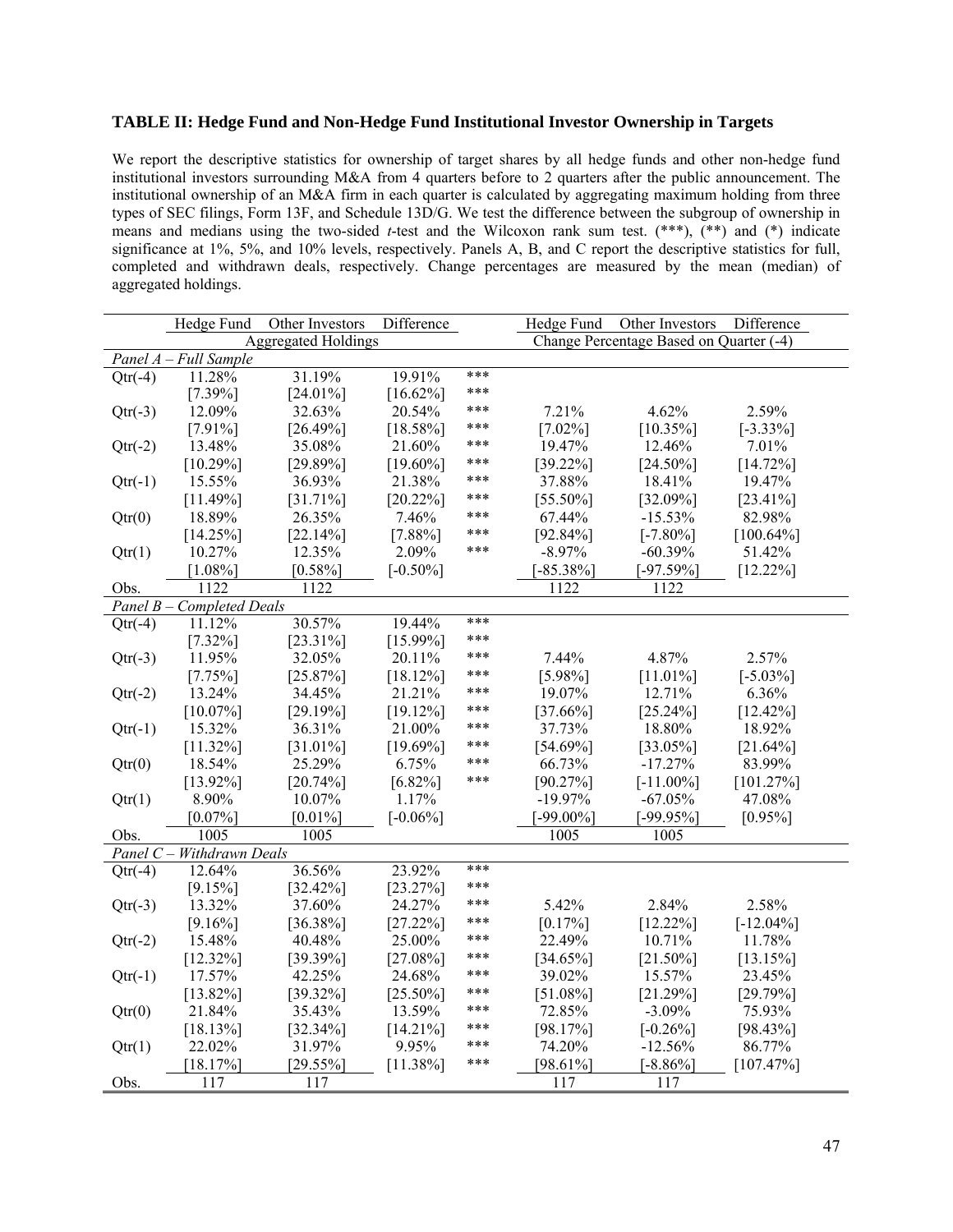#### **TABLE III: Short-term Hedge Fund Ownership in Target Firms after Propensity Score Matching**

This Table reports the characteristics of firms during the sample period from 2000 to 2007 that are propensity score matched to targets with short term hedge fund holdings. We conduct propensity score matching (PSM) based on the logistic regression of the probability of becoming a target using model (3) in Panel (A) within a nearest neighbourhood of 0.1 caliper. After PSM, we have 1094 observations in each of the treatment (actual target) and the matched sample (potential target) after removing M&As without either completion or withdrawal dates. Panel (B) summarizes the actual and potential target companies' characteristics. Panels (C) and (D) report the difference between the hedge fund holdings in the treatment and matched firms, with Panel C reporting both long and short-term and Panel D reporting only short-term hedge fund holdings. *Market capitalization* is defined as  $log(1+price \times number of shares outstanding) using the closing$ price 46 trading days prior to announcement. *Return on Equity* (ROE) is the ratio of earnings to average equity, defined as (COMPUSTAT items data20/( data60 + data60(t – 1))/2). *Market to Book* (M/B) is the market-to-book ratio, defined as (COMPUSTAT items 9/60). *Growth of sales* (Growth) is the log of current annual sales scaled by previous year sales, defined as  $(log(1+COMPUSTAT$  items data12/ data12(t-1))). *Accounting liquidity* (Liquidity) is the ratio of net liquid assets to total assets, defined as (COMPUSTAT items (data4– data5/ data6)). *Price to Earnings* (P/E) is the ratio of the year-end stock price to earnings per share, defined as (COMPUSTAT items data24/ data58). *Debt to Equity* (D/E) is the ratio of debt to equity, defined as (COMPUSTAT items data9/ data60). *Herfindahl-Hirschman index* (HHI) is calculated using industry sales data (COMPUSTAT item data12). Market Liquidity (*Amihud*) is the Amihud (2002) illiquidity measure, defined as the average (using daily data) of  $1000\sqrt{\text{Return} / (\text{Dollar Trading Volume})}$  half year prior to the end of the previous year.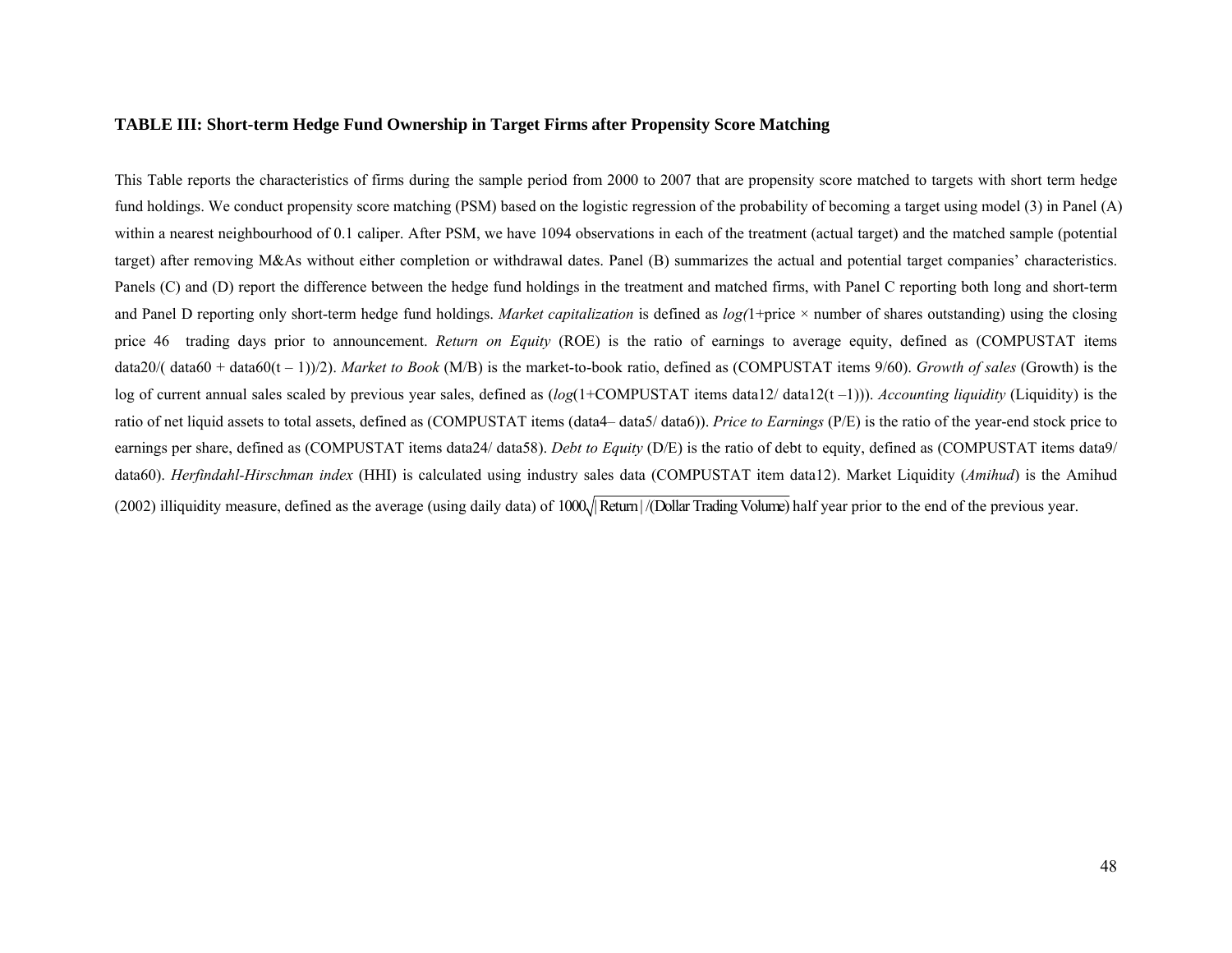|                                   |         | Panel(A): Probability of Becoming a Target |         |             |         |                       | Panel(B): Propensity score matching |        |         |        |         |            |
|-----------------------------------|---------|--------------------------------------------|---------|-------------|---------|-----------------------|-------------------------------------|--------|---------|--------|---------|------------|
|                                   |         | Model $(1)$                                |         | Model(2)    |         | Model(3)<br>Treatment |                                     |        | Match   |        |         | Difference |
|                                   | Est.    | t-stat.                                    | Est.    | t-stat.     | Est.    | t-stat.               | Mean                                | Std.   | Mean    | Std.   | Mean    | Std.       |
| <b>Institutional Holding</b>      | 0.95    | $2.60***$                                  | 1.20    | $7.30***$   | 1.25    | $7.56***$             | 42.77%                              | 30.56% | 42.30%  | 30.68% | 0.46%   | 23.43%     |
| <b>Market Capitalization</b>      | $-0.10$ | $-4.68$ ***                                | $-0.09$ | $-4.11***$  | $-0.09$ | $-4.36$ ***           | 19.29                               | 1.80   | 19.21   | 1.90   | 0.08    | 2.24       |
| <b>Return on Equity (ROE)</b>     | 0.11    | 0.58                                       | 0.10    | 0.79        | 0.09    | 0.80                  | 0.03                                | 0.35   | 0.02    | 0.45   | 0.02    | 0.45       |
| <b>Sale Growth</b>                | 0.07    | $2.10**$                                   | 0.07    | $3.40***$   | 0.08    | $3.55***$             | 0.55                                | 1.21   | 0.52    | 1.26   | 0.03    | 1.49       |
| <b>Accounting Liquidity</b>       | 0.62    | $2.99***$                                  | 0.61    | $4.82***$   | 0.61    | $4.94$ ***            | 0.27                                | 0.23   | 0.27    | 0.23   | 0.00    | 0.24       |
| Debt to equity ratio $(D/E)$      | 0.06    | 1.61                                       | 0.06    | $3.19***$   | 0.05    | $2.68$ ***            | 0.82                                | 1.49   | 0.86    | 1.63   | $-0.04$ | 1.94       |
| <b>Market to Book Ratio (M/B)</b> | $-0.04$ | $-0.52$                                    | $-0.13$ | $-1.97**$   | $-0.11$ | $-1.78*$              | 1.18                                | 0.56   | 1.19    | 0.59   | $-0.01$ | 0.71       |
| Price-Earnings ratio (P/E)        | 0.00    | $-0.24$                                    | 0.00    | $-0.64$     | 0.00    | $-0.53$               | 12.31                               | 47.30  | 9.29    | 40.95  | 3.01    | 62.19      |
| <b>Herfindahl on Sale</b>         | $-1.89$ | $-3.46$ ***                                | $-1.23$ | $-2.47**$   | $-1.28$ | $-2.51$ **            | 0.18                                | 0.16   | 0.17    | 0.15   | 0.00    | 0.16       |
| <b>Buv-and-Hold</b>               | $-0.02$ | $-0.51$                                    | 0.01    | 0.80        | 0.00    | $-0.08$               | $-0.01$                             | 0.70   | $-0.05$ | 0.80   | 0.04    | 0.97       |
| <b>Amihud Illiquidity</b>         | $-0.18$ | $-2.82$ ***                                | $-0.21$ | $-3.86$ *** | $-0.20$ | $-3.64$ ***           | 0.44                                | 0.67   | 0.47    | 0.74   | $-0.03$ | 0.75       |
| Year                              |         | Yes                                        |         |             |         | Yes                   |                                     |        |         |        |         |            |
| Industry                          |         |                                            |         | Yes         |         | Yes                   |                                     |        |         |        |         |            |
| <b>Pseudo R-Square</b>            |         | 0.042                                      |         | 0.055       |         | 0.073                 |                                     |        |         |        |         |            |
| <b>Number of Cases</b>            |         | 59128                                      |         | 59044       |         | 59044                 |                                     | 1094   |         | 1094   |         | 1094       |

|                                     |           | Panel(C): Hedge fund holding in Target |           |                    |          | Panel(D): Short-term hedge fund holding in Target |       |           |          |       |          |           |     |
|-------------------------------------|-----------|----------------------------------------|-----------|--------------------|----------|---------------------------------------------------|-------|-----------|----------|-------|----------|-----------|-----|
| <b>Ouarters Relative to M&amp;A</b> |           | Treatment                              | Match     |                    |          | Difference                                        |       | Treatment |          | Match |          | Deference |     |
| Announcement                        | Mean      | Std.                                   | Mean      | Std.               | Mean     | Std.                                              | Mean  | Std.      | Mean     | Std   | Mean     | Std.      |     |
| $qtr(-4)$                           | 12.36%    | 13.49%                                 | $10.35\%$ | 10.71%             | 2.78%    | $13.74\%$ ***                                     |       |           |          |       |          |           |     |
| $qtr(-3)$                           | $12.82\%$ | 13.11%                                 | $11.03\%$ | $11.17\%$          | $2.29\%$ | $13.40\%$ ***                                     |       |           |          |       |          |           |     |
| $qtr(-2)$                           | 13.67%    | 13.02%                                 | $11.55\%$ | $-60\%$<br>$\perp$ | 2.78%    | $13.64\%$ ***                                     |       |           |          |       |          |           |     |
| $qtr(-1)$                           | $15.77\%$ | $16.01\%$                              | $12.01\%$ | 12.20%             | 4.37%    | $16.52\%$ ***                                     | 3.19% | 6.82%     | $1.74\%$ | 3.80% | $1.41\%$ | 7.48%     | *** |
| qtr(0)                              | $19.43\%$ | 17.09%                                 | $12.23\%$ | $12.04\%$          | 7.89%    | $16.18\%$ ***                                     | 1.65% | 3.74%     | 19%      | 2.65% | $0.47\%$ | 4.48%     | *** |
| qtr(1)                              | 13.92%    | 17.28%                                 | 12.28%    | 12.58%             | $1.62\%$ | $19.60\%$ **                                      | 1.06% | $3.00\%$  | 1.01%    | 2.58% | $0.01\%$ | 3.83%     |     |
| Obs.                                |           |                                        |           | 1094               |          |                                                   |       |           |          | 927   |          |           |     |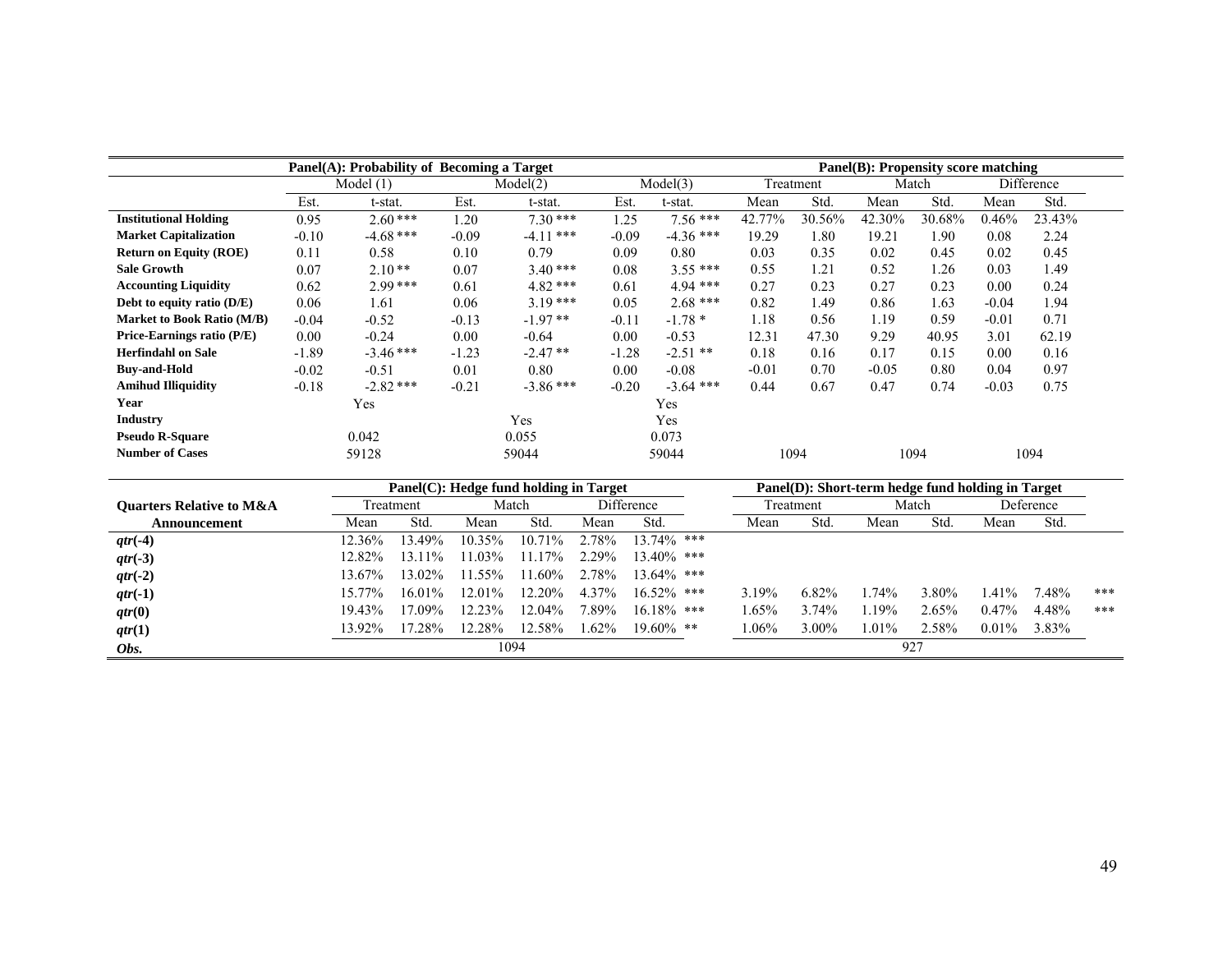#### **TABLE IV: Summary Statistics of Deal Characteristics by Short-Term Hedge Fund and Non-Hedge Fund Holdings**

This Table reports deal characteristics by short-term hedge fund and non-hedge fund holdings. A short-term investor in a takeover is a financial organization or individual who does not maintain a long-term relationship but establishes the long position of target in an M&A shortly before the public announcement. We divide the short-term investors into hedge fund or non-hedge fund category, depending on whether their names are in our hedge fund database. *Target Premium* is constructed as the Fama-French four-factor (including momentum) compounded cumulative abnormal return on the target's stock from three months (63 trading day) before the bid announcement to two months (42 trading day) after the deal announcement or resolution date, whichever comes first. *Acquirer Run-up return* is defined as the Fama-French four-factor compounded cumulative abnormal return of acquirer in the previous month (21 trading day) to public announcement. *Acquirer Mark-up return* is defined as the Fama & French four-factor compounded cumulative abnormal return of acquirer in the two months (42 trading day) after the public announcement. *Risk arbitrageurs return* is constructed by following Hsieh, and Walkling (2005). The arbitrageur

return of cash deal is defined as  $\frac{N_f - (N_f + N_f)}{N_f}$  where superscript *T* stands for target. The arbitrageur return of stock deal is defined as  $R = [(P_+ + D_-)/P_-^T] - [P_- - - P_{\ell}] - \delta[P_+^T]/P_-^T] - [P_+^T + P_{\ell}] - [P_+^T + P_{\ell}]$ , where superscript *A*  $R_{t} = (P_{i,t}^{T} + D_{i,t}^{T})/P_{i,t-1}^{T} - 1 - r_{f,t}$  $R_{\rm r}=\!\!\left[\left(P_{i,t}^{T}+D_{i,t}^{T}\right)\!\middle/p_{i,t-1}^{T}\!-\!1\!-\!r_{f,t}\right]\!-\!\delta\!\left(P_{i,t-1}^{A}/P_{i,t-1}^{T}\right)\!\!\left[\left(P_{i,t}^{A}+D_{i,t}^{A}\right)\!\middle/p_{i,t-1}^{A}\!-\!1\!-\!r_{f,t}\right]$ 

stands for acquirer,  $\delta$  is the hedge ratio, and  $r_f$  is the risk free rate. An acquirer's Abnormal short selling during 10 or 5 trading days prior to the M&A announcement, is measured based on the approach proposed by Christophe, Ferri, and Angel (2004). The *Abnormal put option buying* is defined similar to that in Poteshman (2006). *Duration* is measured by the calendar days between the announcement date and deal effective or withdrawal date. Our approach in measuring acquirer's Abnormal short selling prior to the M&A announcement is also similar to that in Christophe Ferri and Angel (2004). We test the difference between the subgroup in means and medians using the two-sided ttest and the Wilcoxon rank sum test.  $(***)$ ,  $(**)$  and  $(*)$  indicate significance at 1%, 5%, and 10% levels, respectively.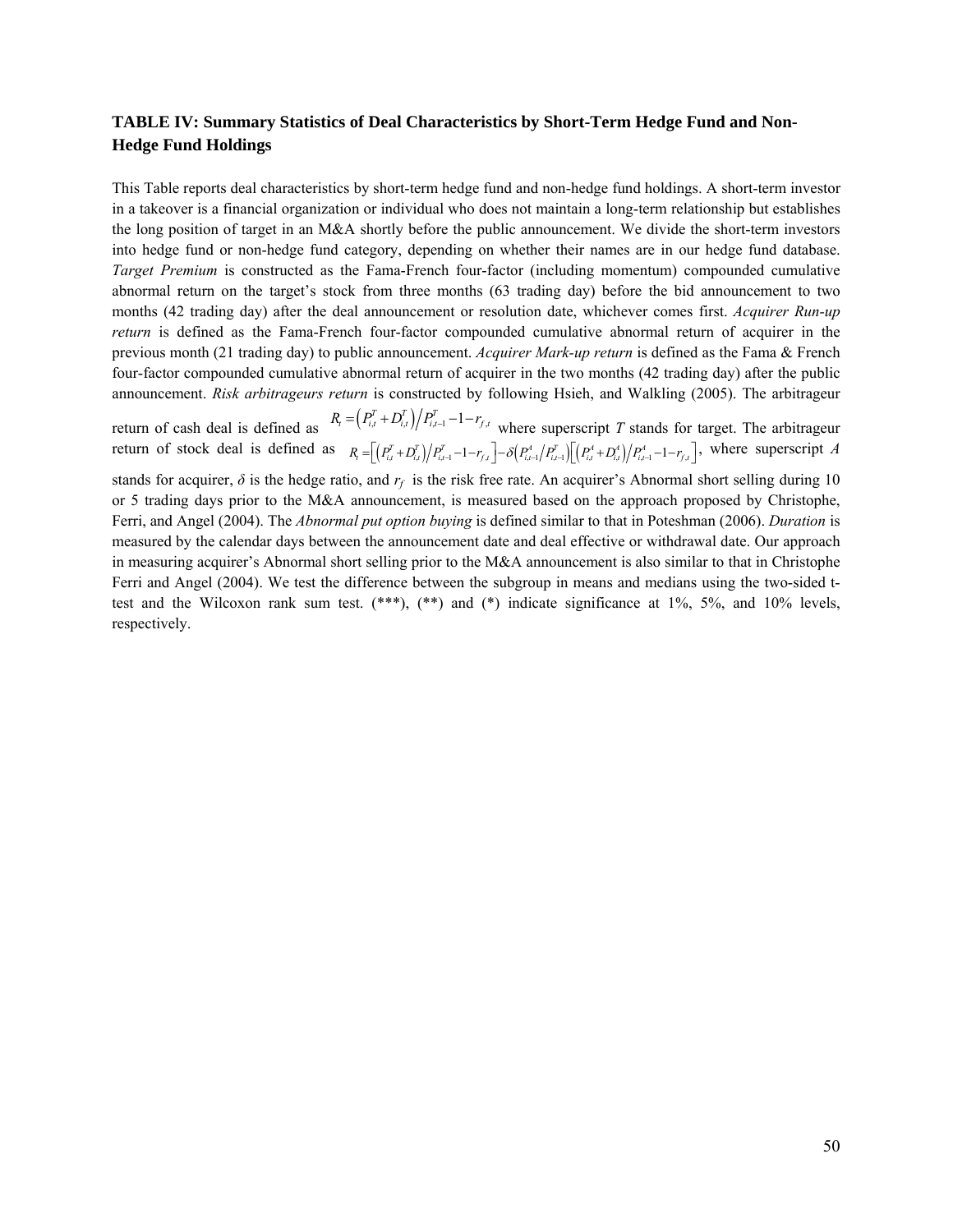|                                                         | Split of Median of Short-term Investors |                         |                      |                                        |       |                      |                            |                                    |                     |     |
|---------------------------------------------------------|-----------------------------------------|-------------------------|----------------------|----------------------------------------|-------|----------------------|----------------------------|------------------------------------|---------------------|-----|
|                                                         |                                         |                         | Hedge Funds          |                                        |       |                      |                            | None Hedge Funds                   |                     |     |
|                                                         | All                                     |                         |                      | $\leq$ Median $\geq$ Median Difference |       | All                  |                            | <median>Median Difference</median> |                     |     |
|                                                         | (1)                                     | (2)                     | (3)                  | $(3)-(2)$                              |       | (4)                  | (5)                        | (6)                                | (6)–(5)             |     |
|                                                         | Mean                                    | Mean                    | Mean                 | Mean                                   |       | Mean                 | Mean                       | Mean                               | Mean                |     |
|                                                         | [Median]                                | [Median]                | [Median] [Median]    |                                        |       |                      | [Median] [Median] [Median] |                                    | [Median]            |     |
| Panel A: All M&A in Regulation SHO Period               |                                         |                         |                      |                                        |       |                      |                            |                                    |                     |     |
| Target Premium (-63, 42)                                | 25.73%                                  | 20.09%                  | 31.37%               | 11.29%                                 | ***   | 25.96%               | 25.33%                     | 26.59%                             | 1.25%               |     |
|                                                         | $[23.47\%]$                             | $[19.96\%]$             | $[26.57\%]$          | $[6.60\%]$                             | ***   | $[23.17\%]$          | $[21.98\%]$                | $[23.54\%]$                        | $[1.56\%]$          |     |
| Target Run Up (-63, -1)                                 | 4.91%                                   | 2.28%                   | 7.53%                | 5.25%                                  | **    | 4.82%                | 4.78%                      | 4.86%                              | 0.08%               |     |
|                                                         | $[3.71\%]$                              | $[2.82\%]$              | $[4.80\%]$           | $[1.98\%]$                             | **    | [3.59%]              | $[2.73\%]$                 | $[4.47\%]$                         | $[1.75\%]$          |     |
| Acquirer Run Up (-22, -1)                               | 0.08%                                   | $-0.50%$                | 0.66%                | 1.16%                                  |       | $-0.04%$             | $-0.09%$                   | 0.01%                              | 0.10%               |     |
|                                                         | $[-0.79\%]$                             | $[-0.71\%]$             | $[-0.90\%]$          | $[-0.20\%]$                            |       | $[-0.86\%]$          | $[-0.97\%]$                | $[-0.78\%]$                        | $[0.18\%]$          |     |
| Acquirer Mark Up (0, 42)                                | $-2.70%$                                | $-3.07%$                | $-2.33%$             | 0.74%                                  |       | $-2.33%$             | $-2.04%$                   | $-2.62%$                           | $-0.58%$            |     |
|                                                         | $[-2.95\%]$                             | $[-2.97\%]$             | $[-2.78%]$           | [0.19%]                                |       | $[-2.75\%]$          | $[-2.99\%]$                | $[-2.00\%]$                        | $[0.99\%]$          |     |
| Risk Arbitrage Return (1, 42)                           | 22.66%                                  | 21.95%                  | 23.35%               | 1.41%                                  |       | 22.51%               | 22.95%                     | 22.09%                             | $-0.86%$            |     |
|                                                         | $[20.64\%]$                             | $[20.63\%]$             | $[21.16\%]$          | $[0.53\%]$                             |       | $[20.64\%]$          | $[20.72\%]$                | $[20.10\%]$                        | $[-0.62\%]$         |     |
| Duration                                                | 128.22                                  | 134.76                  | 121.69               | $-13.07$                               |       | 128.05               | 134.85                     | 121.28                             | $-13.57$            |     |
|                                                         | [109.00]                                | [114.00]                | [101.50]             | $[-12.50]$                             | $***$ | [113.00]             | [124.50]                   | [100.00]                           | $[-24.50]$          | *** |
| Deal status (success rate)                              | 87.85%                                  | 92.36%                  | 83.33%               | $-9.03%$                               | $***$ | 87.70%               | 89.87%                     | 85.53%                             | $-4.34%$            |     |
|                                                         | $[100\%]$                               | $[100\%]$               | $[100\%]$            | $[0.00\%]$                             | ***   | $[100\%]$            | $[100\%]$                  | $[100\%]$                          | $[0.00\%]$          |     |
| Abnormal Short Sale (-5, -1)                            | 40.17%                                  | 38.65%                  | 41.68%               | 3.03%                                  |       | 43.83%               | 39.23%                     | 48.49%                             | 9.25%               |     |
|                                                         | $[6.66\%]$                              | $[0.32\%]$              | $[8.74\%]$           | $[8.42\%]$                             |       | $[7.43\%]$           | $[4.83\%]$                 | $[10.18\%]$                        | $[5.35\%]$          |     |
| Abnormal Short Sale (-10, -1)                           | 39.34%                                  | 37.27%                  | 41.40%               | 4.13%                                  |       | 41.84%               | 38.00%                     | 45.73%                             | 7.73%               |     |
|                                                         | $[12.25\%]$                             | $[8.53\%]$              | $[17.54\%]$          | $[9.01\%]$                             |       | $[12.92\%]$          | $[12.92\%]$                | $[13.60\%]$                        | $[0.68\%]$          |     |
| Abnormal Put Buying (-5, -1)                            | 0.32%                                   | 5.09%                   | $-4.11%$             | $-9.20%$                               |       | $-0.16%$             | $-0.34%$                   | $-0.01%$                           | 0.33%               |     |
|                                                         | $[5.04\%]$                              | [4.89%]                 | $[5.13\%]$           | $[0.24\%]$                             |       | $[4.90\%]$           | $[5.13\%]$                 | $[4.55\%]$                         | $[-0.57\%]$         |     |
| Abnormal Put Buying (-10, -1)                           | 2.48%                                   | 7.97%                   | $-2.63%$             | $-10.59%$                              |       | 2.22%                | 4.92%                      | $-0.06%$                           | $-4.97%$            |     |
|                                                         | $[3.80\%]$                              | $[7.21\%]$              | $[-0.14\%]$          | $[-7.35\%]$ *                          |       | $[3.80\%]$           | $[3.41\%]$                 | $[4.16\%]$                         | $[0.76\%]$          |     |
| Panel B: All Stock Payment M&A in Regulation SHO Period |                                         |                         |                      |                                        |       |                      |                            |                                    |                     |     |
| Target Premium (-63, 42)                                | 23.75%                                  | 10.78%                  | 36.38%               | 25.60%                                 | $***$ | 23.61%               | 18.88%                     | 28.35%                             | 9.47%               |     |
|                                                         | $[19.82\%]$<br>3.82%                    | $[13.07\%]$<br>$-0.89%$ | $[28.24\%]$<br>8.40% | $[15.18\%]$<br>9.29%                   | ***   | $[17.02\%]$<br>4.75% | $[14.65\%]$<br>3.16%       | $[22.32\%]$<br>6.34%               | $[7.67\%]$<br>3.18% |     |
| Target Run Up (-63, -1)                                 | $[3.44\%]$                              | $[3.82\%]$              | [2.89%]              | $[-0.94\%]$                            |       | $[3.95\%]$           | $[3.45\%]$                 | $[6.18\%]$                         | [2.73%]             |     |
| Acquirer Run Up (-22, -1)                               | 1.35%                                   | 2.78%                   | $-0.05%$             | $-2.83%$                               |       | 1.05%                | 0.15%                      | 1.96%                              | 1.81%               |     |
|                                                         | $[0.42\%]$                              | $[1.46\%]$              | $[-1.60\%]$          | $[-3.06\%]$                            | **    | $[0.24\%]$           | $[-1.10\%]$                | $[1.90\%]$                         | $[3.01\%]$ *        |     |
| Acquirer Mark Up (0, 42)                                | $-5.08%$                                | $-9.48%$                | $-0.79%$             | 8.69%                                  | **    | $-4.41%$             | $-5.25%$                   | $-3.57%$                           | 1.68%               |     |
|                                                         | $[-3.94\%]$                             | $[-7.04\%]$             | $[-0.11\%]$          | $[6.93\%]$                             | ***   | $[-3.96\%]$          | $[-4.57\%]$                | $[-2.64\%]$                        | $[1.93\%]$          |     |
| Risk Arbitrage Return (1, 42)                           | 20.93%                                  | 18.67%                  | 23.19%               | 4.51%                                  |       | 19.06%               | 18.40%                     | 19.73%                             | 1.33%               |     |
|                                                         | $[21.66\%]$                             | $[21.37\%]$             | $[21.94\%]$          | $[0.56\%]$                             |       |                      | $[20.04\%]$ $[19.19\%]$    | $[21.37\%]$                        | $[2.18\%]$          |     |
| Duration                                                | 151.60                                  | 149.97                  | 153.18               | 3.21                                   |       | 148.12               | 143.83                     | 152.40                             | 8.57                |     |
|                                                         | [141.00]                                | [144.00]                | [136.00]             | $[-8.00]$                              |       | [139.50]             | [134.50]                   | [141.00]                           | [6.50]              |     |
| Deal status (success rate)                              | 89.33%                                  | 91.89%                  | 86.84%               | $-5.05%$                               |       | 88.10%               | 92.86%                     | 83.33%                             | $-9.52%$            |     |
|                                                         | $[100\%]$                               | $[100\%]$               | $[100\%]$            | $[0.00\%]$                             |       | $[100\%]$            | $[100\%]$                  | $[100\%]$                          | $[0.00\%]$ *        |     |
| Abnormal Short Sale (-5, -1)                            | 52.37%                                  | 23.16%                  | 80.78%               | 57.62%                                 | **    | 55.73%               | 50.94%                     | 60.64%                             | 9.70%               |     |
|                                                         | $[14.96\%]$                             | $[-4.18\%]$             | $[60.73\%]$          | $[64.91\%]$                            | ***   | $[16.54\%]$          | $[16.54\%]$                | $[29.52\%]$                        | $[12.98\%]$         |     |
| Abnormal Short Sale (-10, -1)                           | 51.72%                                  | 23.48%                  | 79.19%               | 55.71%                                 | **    | 52.27%               | 52.54%                     | 51.99%                             | $-0.55%$            |     |
|                                                         | $[26.23\%]$                             | $[4.48\%]$              | $[49.12\%]$          | $[44.64\%]$                            | ***   | $[26.23\%]$          | $[24.23\%]$                | $[33.40\%]$                        | $[9.17\%]$          |     |
| Abnormal Put Buying (-5, -1)                            | 1.55%                                   | 0.30%                   | 2.91%                | 2.60%                                  |       | 0.14%                | $-19.01%$                  | 15.33%                             | 34.34% *            |     |
|                                                         | $[5.14\%]$                              | $[3.97\%]$              | $[5.34\%]$           | $[1.37\%]$                             |       | $[5.14\%]$           | $[8.34\%]$                 | $[4.94\%]$                         | $[-3.40\%]$         |     |
| Abnormal Put Buying (-10, -1)                           | $-1.99%$                                | $-4.09%$                | 0.29%                | 4.38%                                  |       | $-3.72%$             | $-12.82%$                  | 3.50%                              | 16.32%              |     |
|                                                         | $[2.58\%]$                              | $[3.41\%]$              | $[1.75\%]$           | $[-1.66\%]$                            |       | $[1.61\%]$           | $[-1.11\%]$                | $[5.43\%]$                         | $[6.53\%]$          |     |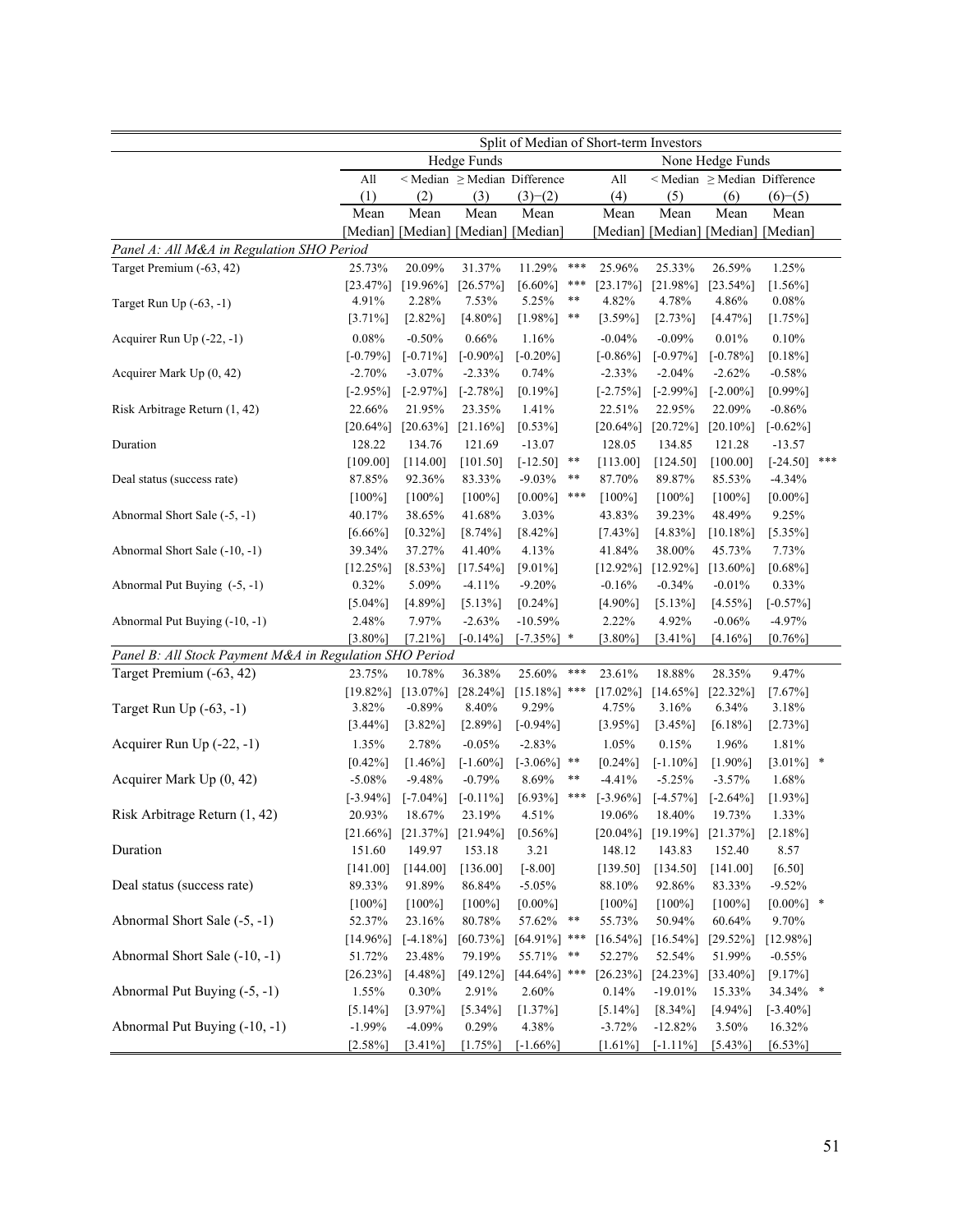#### **Table V: Target premium and Abnormal Profit from Shorting: double sorting on Short Selling and Short Term HF Holdings**

This Table consists of all completed and withdrawn M&A deals with positive short-term hedge fund holdings during the period January 3, 2005–July 6th, 2007. We first sort all the deals into above median and below median groups based short-term hedge fund holdings in the quarter prior to the M&A announcement. Deals within each group are then assigned to above median and below median classes based on abnormal short sales 10 days prior to the announcement. We report the cross-sectional averages for firms in the Low-Low (below median class for both abnormal short selling and short-term hedge fund holding subsamples) and in the High-High (above median class for both abnormal short selling and short-term hedge fund holding subsamples) groups. The target premium is measured by the Fama-French four-factor compounded cumulative abnormal return on the target's stock from three months (63 trading day) before the bid announcement to two months (42 trading day) after the deal announcement or resolution date, whichever comes first. The Abnormal Short Sale(-10,-1) is the average daily abnormal short sales for stock in the pre-announcement period, measured as the average daily short sale from day -10 to -1 divided by the average daily short sale in the non-announcement period, all minus one. CARs are measured by using market model with an estimation window of 255 days up to 63 days prior to announcement. A Total Return is measured by subtracting an acquirer CAR from its target premium over the same event window. Abnormal Profits from shorting acquirer's shares are measured by the average daily dollar profit from closing the preannouncement daily abnormal amount of shares sold short for each acquirer in the days after the announcement. We measure the abnormal profit from shorting acquirer's shares by aggregating abnormal volume of short selling acquirer's shares during the window  $(-10, -1)$  or  $(-5, -1)$  then taking the average of the potential profits that can be earned from closing the positions on any day during the window (0, 10) or (0, 5). In Particular, Abnormal Profit from shorting acquirers shares during  $(-10,+10)$  = Mean(Abnormal short sale<sub>-10</sub> \*(Price<sub>-10</sub>-Price<sub>1</sub>) + Abnormal short sale<sub>-10</sub> \*(Price<sub>-10</sub>-Price<sub>2</sub>) + ... + Abnormal short sale<sub>-10</sub> \*( Price<sub>-10</sub>-Price<sub>10</sub>)) We test the difference between the subgroup of ownership in means and medians using the two-sided t-test and the Wilcoxon rank sum test. (\*\*\*), (\*\*) and (\*) indicate significance at 1%, 5%, and 10% levels.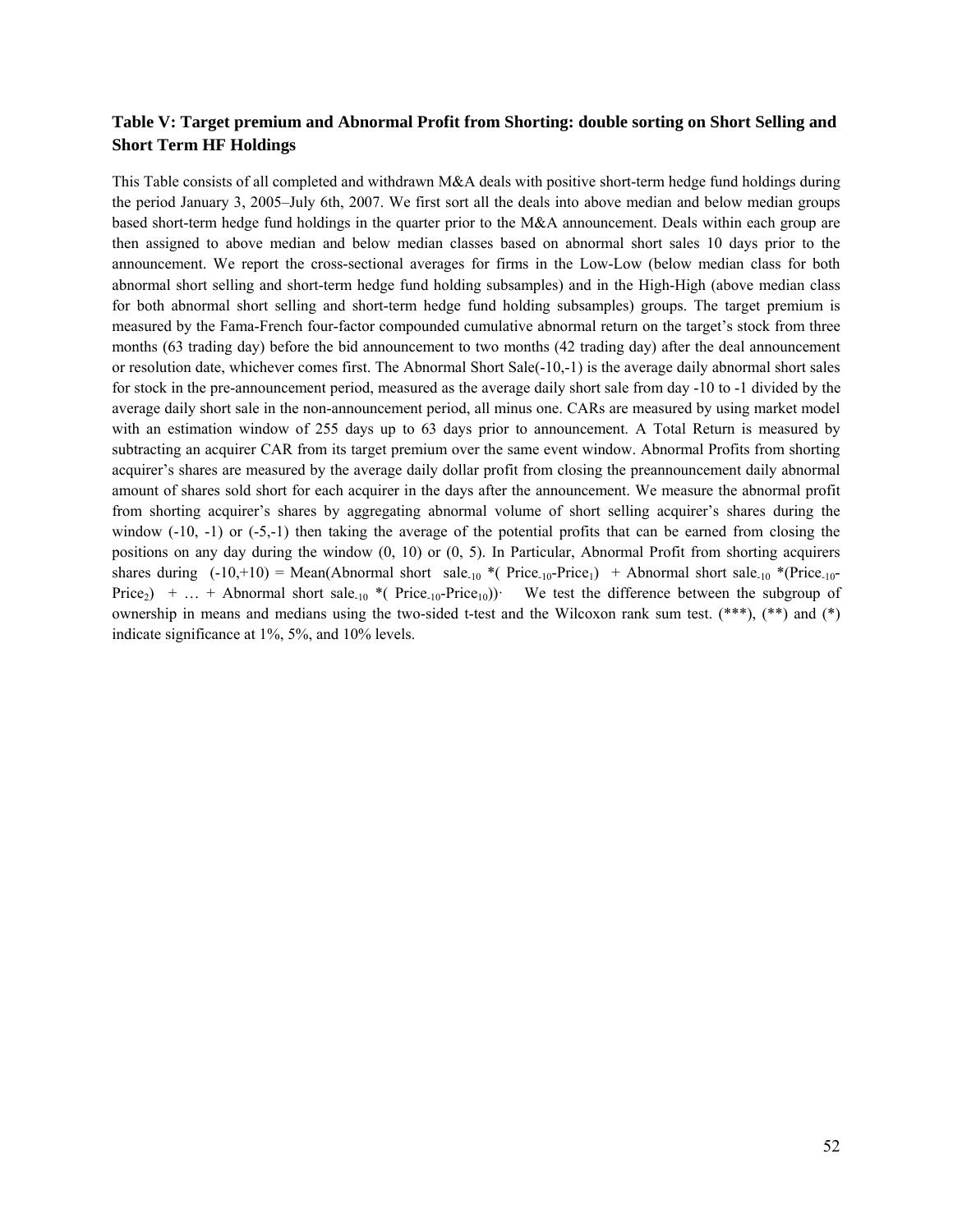|                                                    |              | All Deals   |        | <b>Stock Deals</b> |              |       |
|----------------------------------------------------|--------------|-------------|--------|--------------------|--------------|-------|
|                                                    | Low-Low      | High-High   |        | Low-Low            | High-High    |       |
| Panel A: Company Performance Measures              |              |             |        |                    |              |       |
| Abnormal Short Sale (acquires) (-10, -1)           | $-39.34\%$   | 105.73%     | ***    | $-37.06%$          | 161.08%      | ***   |
|                                                    | $[-37.86\%]$ | $[76.49\%]$ | ***    | $[-31.91\%]$       | $[119.41\%]$ | ***   |
| Short Term HF Holdings (Targets) Qtr(-1)           | 1.29%        | 11.70%      | ***    | 0.97%              | 7.92%        | ***   |
|                                                    | $[1.25\%]$   | $[6.77\%]$  | ***    | $[0.73\%]$         | $[5.66\%]$   | ***   |
| <b>Target Premium</b>                              | 14.98%       | 32.62%      | ***    | 8.17%              | 36.06%       | **    |
|                                                    | $[15.02\%]$  | $[26.95\%]$ | ***    | $[10.31\%]$        | $[29.44\%]$  | **    |
| Total Return $(-10,10)$                            | 16.74%       | 24.56%      | **     | 16.48%             | 25.40%       |       |
|                                                    | $[15.85\%]$  | $[22.18\%]$ | $***$  | $[19.15\%]$        | $[22.54\%]$  |       |
| Total Return (-5,5)                                | 16.55%       | 22.16%      | $***$  | 18.34%             | 22.74%       |       |
|                                                    | $[16.34\%]$  | $[21.23\%]$ | $\ast$ | $[20.76\%]$        | $[20.96\%]$  |       |
| Abnormal Profit from Shorting (Acquirers) (-10,10) | $-31,408$    | $-31,394$   |        | $-409, 138$        | 67,100       | $***$ |
|                                                    | $[-7,670]$   | [938]       | $\ast$ | $[-162, 810]$      | [23, 525]    | ***   |
| Abnormal Profit from Shorting (Acquirers) (-5,5)   | $-23,377$    | $-88,388$   |        | $-385,784$         | 115,928      | ***   |
|                                                    | $-12,256$ ]  | [1,081]     |        | $[-118, 786]$      | [13, 354]    | ***   |
| Number of Obs.                                     | 68           | 70          |        | 18                 | 19           |       |
| Panel B: Hedge Fund Performance Measures           |              |             |        |                    |              |       |
| Market Adjusted Return over 2 Previous Years       | 0.027        | 0.009       |        | 0.010              | $-0.012$     |       |
|                                                    | $[-0.013]$   | $[-0.007]$  |        | $[-0.038]$         | $[-0.005]$   |       |
| Market Adjusted Return over 5 Previous Years       | 0.127        | 0.091       |        | 0.044              | $-0.011$     |       |
|                                                    | $[-0.034]$   | [0.084]     |        | [0.010]            | [0.016]      |       |
| 7-Factor Alpha over 2 Previous Year                | 4.251        | 4.747       |        | 4.997              | 5.695        |       |
|                                                    | [3.659]      | [4.114]     |        | [3.254]            | [4.581]      |       |
| 7-Factor Alpha over 5 Previous Year                | 1.704        | 1.997       |        | 3.251              | 2.270        |       |
|                                                    | [1.686]      | [1.884]     |        | [1.482]            | [2.181]      |       |
| Number of Obs.                                     | 52           | 59          |        | 12                 | 15           |       |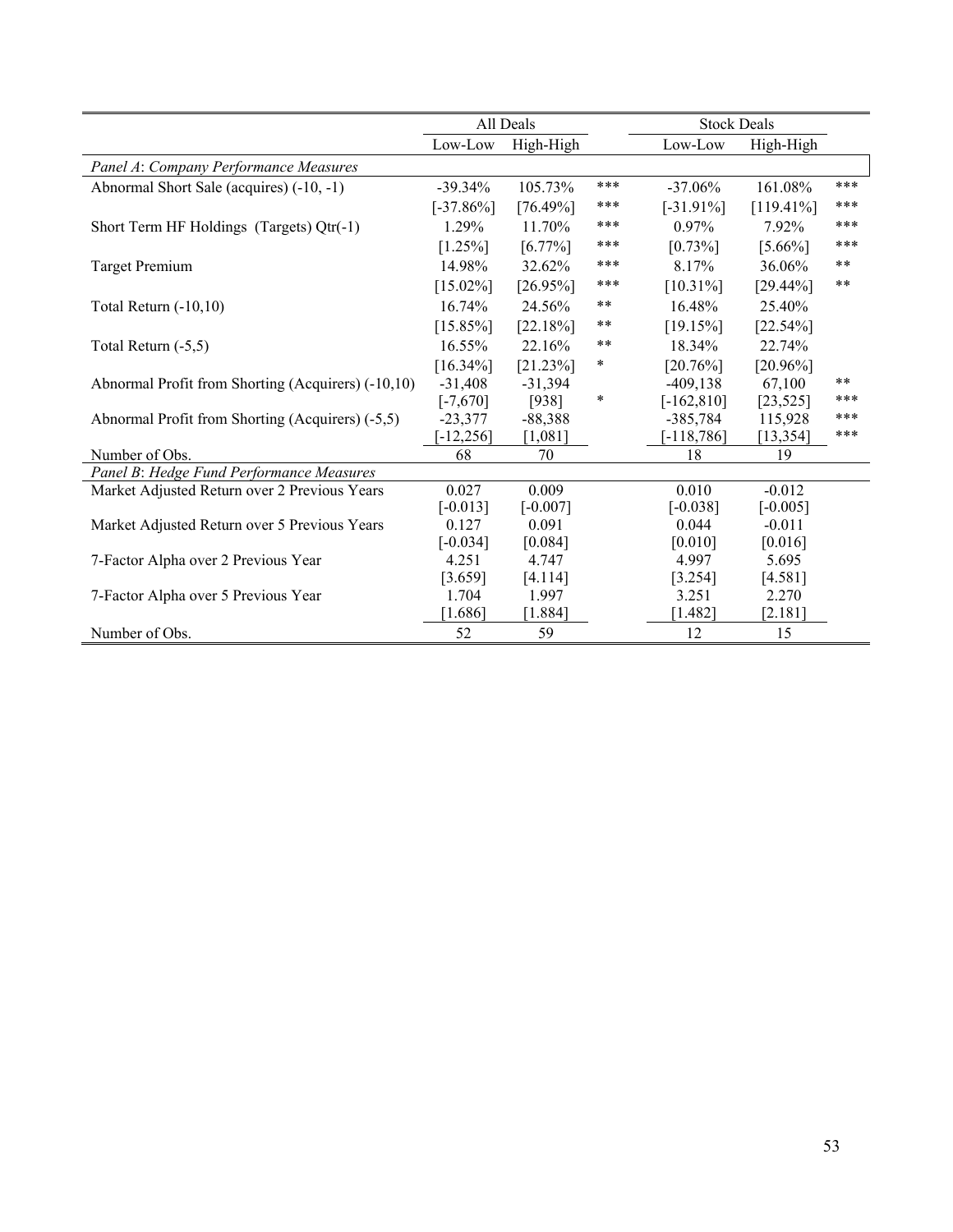#### **Table VI: Dollar Profit from Short Selling Acquirers in Stock Deals**

This table summarizes the profits (in thousands of dollars) that short sellers could potentially make around M&A announcement dates for stock deals based on short-term hedge fund ownership position in targets during the sample period from January  $3<sup>rd</sup>$  2005 to July 6<sup>th</sup> 2007. Shorting Day refers to the day on which short sellers start their shorting position and day 0 is defined as the announcement date, or the next trading day if the announcement date is not a trading day. Short Position Closing Day refers to the number of days after the takeover announcement when short sellers close their shorting position by purchasing back the securities they short sold before. Closing Day0 means that short sellers will close all their shorting position on the announcement day of the takeover. Profit (in thousands of dollars) is defined as  $profit_t = (Short Price_t - Ask_n) \times Short Volume$ , whereas *Short Price<sub>t</sub>* refers to the weighted average short selling price at shorting day *t*, and Ask<sub>n</sub> refers to the close ask price on the  $n<sup>th</sup>$  trading day after the announcement. Profit from abnormal short selling is calculated for abnormal short volume, which refers to the abnormal number of shares being shorted on day *<sup>t</sup>*, while profit from total short selling calculated for total short volume, which refers to the total actual number of shares being shorted on day *<sup>t</sup>*.

|                     |              |             |              | Dollar profit from abnormal short selling           |            |              |                                                                                      | Dollar profit from total short selling |                                              |           |           |           |  |  |
|---------------------|--------------|-------------|--------------|-----------------------------------------------------|------------|--------------|--------------------------------------------------------------------------------------|----------------------------------------|----------------------------------------------|-----------|-----------|-----------|--|--|
|                     |              |             |              | <b>Short Position Closing Day Post Announcement</b> |            |              |                                                                                      |                                        | Short Position Closing Day Post Announcement |           |           |           |  |  |
|                     | $\mathbf{0}$ |             | $\mathbf{2}$ | 10                                                  | 15         | 20           | 0                                                                                    |                                        | $\mathbf{2}$                                 | 10        | 15        | 20        |  |  |
| <b>Shorting Day</b> |              |             |              |                                                     |            |              | Group 1: the acquirers in the deals with low short-term hedge fund target ownership  |                                        |                                              |           |           |           |  |  |
| $-20$               | $-1632.83$   | $-3598.40$  | -3543.39     | $-5424.01$                                          | $-4329.65$ | $-6453.81$   | 1794.22                                                                              | 5199.43                                | 6227.68                                      | 7904.14   | 13645.76  | 12769.62  |  |  |
| $-19$               | $-1688.65$   | $-4031.81$  | $-3838.61$   | $-6409.80$                                          | $-5826.65$ | $-7161.30$   | 2604.39                                                                              | 5859.87                                | 7178.25                                      | 7750.49   | 13123.33  | 12846.80  |  |  |
| $-18$               | $-7460.76$   | $-8556.16$  | $-7323.85$   | $-12640.17$                                         | $-8936.68$ | -9950.89     | $-2932.45$                                                                           | 2883.36                                | 6133.58                                      | 4211.21   | 11152.45  | 11447.42  |  |  |
| $-17$               | $-5146.82$   | $-6278.28$  | $-5360.14$   | $-8683.30$                                          | $-3392.72$ | $-3927.29$   | $-1363.65$                                                                           | 5274.56                                | 8782.91                                      | 7592.50   | 16657.37  | 16716.59  |  |  |
| $-16$               | -3398.76     | $-5278.33$  | $-5287.12$   | -4885.47                                            | -1358.99   | -3899.88     | 4508.17                                                                              | 9737.49                                | 11878.41                                     | 15415.19  | 22302.98  | 20906.52  |  |  |
| $-15$               | $-2769.83$   | $-5012.80$  | -4990.46     | $-10634.87$                                         | $-7141.02$ | $-10049.40$  | 6325.89                                                                              | 10624.09                               | 12417.65                                     | 10739.59  | 17239.91  | 15949.07  |  |  |
| $-10$               | $-3707.65$   | $-5548.64$  | $-4576.21$   | $-8481.38$                                          | $-4904.61$ | $-6944.43$   | 3434.82                                                                              | 8227.37                                | 10994.70                                     | 11289.76  | 17828.05  | 17429.85  |  |  |
| $-5$                | $-1842.75$   | -4587.03    | $-5215.07$   | $-9043.37$                                          | $-8086.63$ | $-9912.42$   | 10472.35                                                                             | 13952.66                               | 14846.89                                     | 15728.42  | 19391.09  | 19547.70  |  |  |
| -1                  | -4094.59     | $-4514.19$  | $-4834.79$   | $-7639.87$                                          | $-6779.51$ | $-8336.29$   | 10635.44                                                                             | 16640.31                               | 17976.87                                     | 19855.17  | 23549.85  | 23800.86  |  |  |
| sum $(-20,-1)$      | -70778.89    | $-96611.60$ | -91974.72    | $-169824.53$                                        | -119816.94 | $-161586.57$ | 122667.12                                                                            | 225054.63                              | 262966.59                                    | 267880.40 | 380114.46 | 371164.68 |  |  |
|                     |              |             |              |                                                     |            |              | Group 2: the acquirers in the deals with high short-term hedge fund target ownership |                                        |                                              |           |           |           |  |  |
| $-20$               | 14983.27     | 13441.15    | 12299.10     | 13797.56                                            | 16358.12   | 17640.17     | 32959.10                                                                             | 33005.28                               | 29840.78                                     | 26348.75  | 30970.41  | 24688.65  |  |  |
| $-19$               | 13399.09     | 14741.73    | 12576.35     | 7440.69                                             | 17233.52   | 13677.41     | 32794.16                                                                             | 35725.10                               | 31537.27                                     | 21411.12  | 33265.05  | 22145.13  |  |  |
| $-18$               | 6242.17      | 9952.02     | 6915.92      | $-1310.64$                                          | 13845.53   | 10222.28     | 24287.04                                                                             | 29585.20                               | 24526.65                                     | 11309.59  | 28526.87  | 17339.80  |  |  |
| $-17$               | 7228.47      | 11708.15    | 7863.09      | 1644.19                                             | 12661.50   | 12764.11     | 22945.75                                                                             | 29013.73                               | 23146.22                                     | 11936.83  | 25015.24  | 17554.03  |  |  |
| $-16$               | $-152.56$    | 3202.54     | 903.97       | $-1499.49$                                          | 8186.91    | 10390.22     | 17546.20                                                                             | 22489.61                               | 18168.58                                     | 10774.63  | 22522.14  | 17161.64  |  |  |
| $-15$               | 4425.11      | 6013.51     | 4267.92      | $-2370.94$                                          | 2692.19    | $-2985.37$   | 23532.23                                                                             | 26708.95                               | 22940.90                                     | 11311.55  | 18435.79  | 5194.41   |  |  |
| $-10$               | $-1297.16$   | 575.04      | $-1107.97$   | $-5790.08$                                          | 253.08     | 1174.32      | 15467.79                                                                             | 18954.78                               | 15250.33                                     | 5579.48   | 13653.22  | 7048.48   |  |  |
| $-5$                | $-5148.72$   | $-2584.85$  | $-4528.84$   | $-6658.03$                                          | $-1466.71$ | $-774.00$    | 9599.09                                                                              | 13777.75                               | 9812.32                                      | 2694.38   | 9916.29   | 3083.03   |  |  |
| -1                  | 1057.76      | 4335.24     | 2070.29      | 1163.75                                             | 6793.34    | 8026.55      | 19186.30                                                                             | 24078.57                               | 19792.19                                     | 13896.90  | 21557.08  | 15264.32  |  |  |
| $sum(-20,-1)$       | 27275.76     | 69891.25    | 20696.66     | -79675.03                                           | 45084.74   | 14417.78     | 367546.92                                                                            | 442226.54                              | 352576.28                                    | 152371.22 | 318048.84 | 136511.60 |  |  |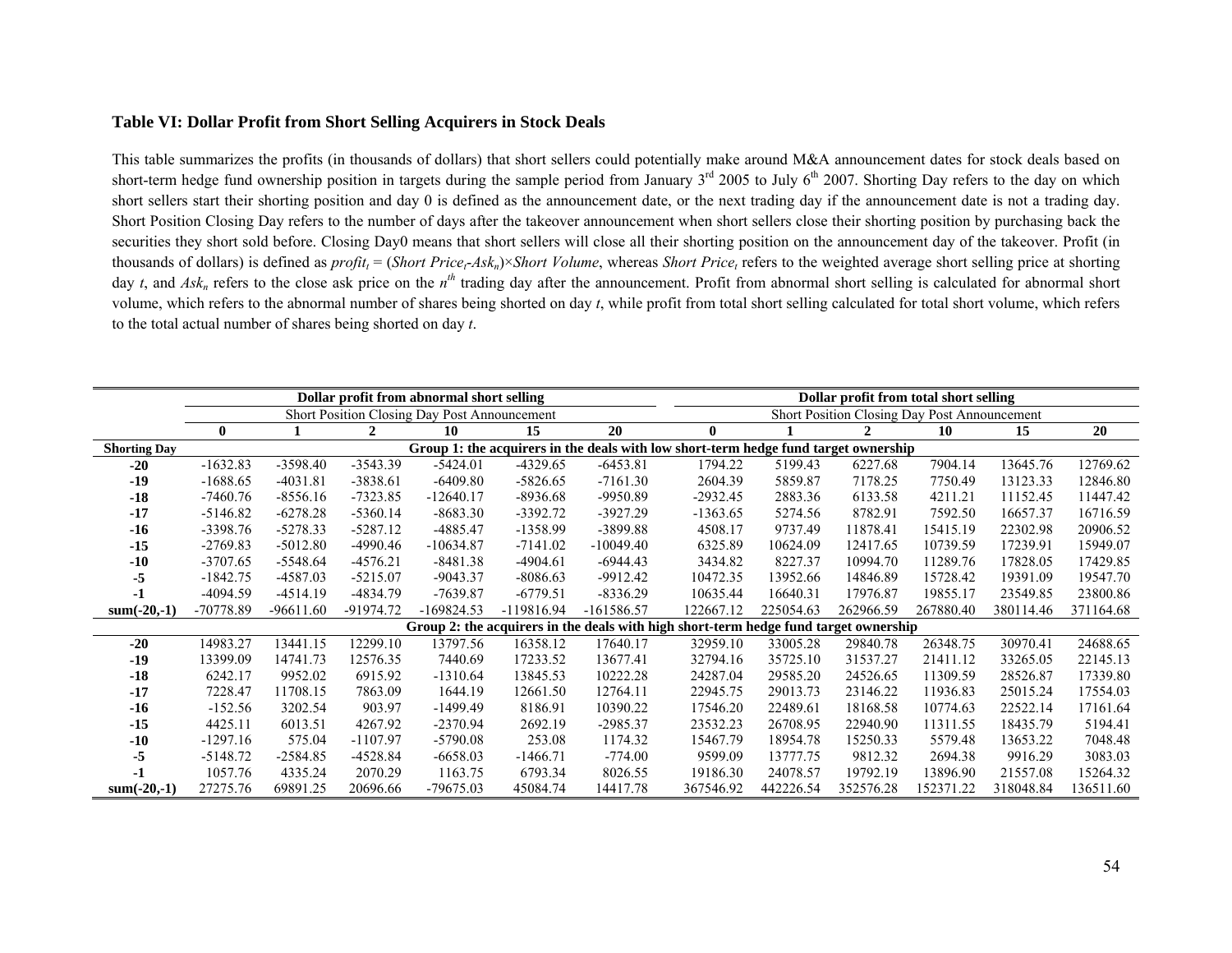#### **Table VII: Multivariate Analysis of Short-term Hedge Fund holdings and Target Premium**

This table presents the results from the OLS estimations of short-term hedge fund holdings prior to public announcement. The regression model is specified as follows:  $Holding = \alpha + \beta_1 Premium + \beta_2 Success + \beta_3Markup + \beta_4 Runup$ 

$$
+\mathbf{X}_{\text{Deal Characteristics}}\kappa + \mathbf{X}_{\text{Controls}}\varphi + \varepsilon \tag{1}
$$

*Target premium* is defined as the Fama-French four-factor compounded cumulative abnormal return on the target's stock from three months (63 trading day) before the announcement to two months (42 trading day) after the deal announcement or resolution date, whichever comes first. *Acquirer Runup* is defined as the Fama & French and momentum 4-factor compounded cumulative abnormal return on the target's stock from one month (21 trading day) before the announcement. *Acquirer Markup* is defined as acquirer's Fama & French and momentum 4-factor compounded cumulative abnormal return 42 trading day after the announcement. *Institutional Holdings in Acquirer* is an aggregated ownership of institutional investors in the acquirer in the quarter prior to the public announcement of the M&A deal. *Number of Analyst Covered* is defined by the number of analysts covered the firm one year prior to public announcement in I/B/E/S. The remaining variables are defined in Table II. White's (1980) heteroskedasticity-consistent *t*-values are in bracket below the coefficients in OLS results. (\*\*\*), (\*\*) and (\*) indicate significance at 1%, 5%, and 10% levels, respectively.

| OLS – Dependent Variable: Short-term Hedge Fund Holding |            |             |              |            |               |             |
|---------------------------------------------------------|------------|-------------|--------------|------------|---------------|-------------|
|                                                         |            | Panel $(A)$ | Panel (B)    |            | Panel $(C)$   |             |
|                                                         |            | Full Sample | Pre-2003 Sub |            | Post-2003 Sub |             |
|                                                         | (1)        | (2)         | (3)          | (4)        | (5)           | (6)         |
| <b>Target Premium</b>                                   | $0.012**$  | $0.010*$    | 0.002        | 0.002      | $0.024***$    | $0.021**$   |
|                                                         | [2.174]    | [1.835]     | [0.296]      | [0.295]    | [2.746]       | [2.382]     |
| Acquirer Mark Up (0, 42)                                | $-0.026**$ | $-0.028**$  | $-0.013$     | $-0.010$   | $-0.053**$    | $-0.060***$ |
|                                                         | $[-2.427]$ | $[-2.430]$  | $[-1.204]$   | $[-0.844]$ | $[-2.434]$    | $[-2.615]$  |
| Acquirer Run $Up(-22, -1)$                              | $0.030*$   | 0.028       | 0.015        | 0.012      | $0.067**$     | $0.064**$   |
|                                                         | [1.744]    | [1.642]     | [0.950]      | [0.731]    | [2.483]       | [2.330]     |
| <b>Success Dummy</b>                                    | $-0.004$   | $-0.005$    | 0.008        | 0.008      | $-0.009$      | $-0.009$    |
|                                                         | $[-0.597]$ | $[-0.622]$  | [1.099]      | [1.048]    | $[-0.827]$    | $[-0.755]$  |
| Deal Duration                                           | $-0.000**$ | $-0.000***$ | 0.000        | 0.000      | $-0.000**$    | $-0.000**$  |
|                                                         | $[-2.486]$ | $[-2.593]$  | $[-1.211]$   | $[-0.729]$ | $[-2.107]$    | $[-2.428]$  |
| <b>Stock Deal</b>                                       | $-0.008**$ | $-0.009**$  | $-0.009*$    | $-0.012**$ | $-0.007$      | $-0.008$    |
|                                                         | $[-1.981]$ | $[-2.241]$  | $[-1.652]$   | $[-1.998]$ | $[-1.245]$    | $[-1.530]$  |
| Hostile Deal                                            | 0.005      | 0.005       | 0.008        | 0.010      | 0.004         | 0.004       |
|                                                         | [0.528]    | [0.569]     | [0.608]      | [0.704]    | [0.345]       | [0.340]     |
| Tender Offer                                            | 0.000      | $-0.001$    | 0.005        | 0.005      | $-0.003$      | $-0.002$    |
|                                                         | $[-0.026]$ | $[-0.077]$  | [0.540]      | [0.446]    | $[-0.305]$    | $[-0.213]$  |
| Institutional Holdings in Acquirer                      | $0.043***$ | $0.040***$  | $0.043***$   | $0.042**$  | $0.038**$     | $0.034*$    |
|                                                         | [3.282]    | [2.841]     | [2.603]      | [2.479]    | [2.249]       | [1.907]     |
| Market Capitalization                                   |            | $-0.001$    |              | 0.000      |               | $-0.001$    |
|                                                         |            | $[-1.364]$  |              | $[-0.676]$ |               | $[-1.377]$  |
| Herfindahl on Sale                                      |            | $0.031*$    |              | 0.014      |               | $0.050**$   |
|                                                         |            | [1.911]     |              | [0.567]    |               | [2.253]     |
| Market to Book Ratio (M/B)                              |            | $0.000**$   |              | 0.000      |               | 0.000       |
|                                                         |            | [2.382]     |              | [0.091]    |               | [1.623]     |
| Return on Equity (ROE)                                  |            | $-0.001$    |              | $-0.003$   |               | 0.000       |
|                                                         |            | $[-1.183]$  |              | $[-0.443]$ |               | $[-0.633]$  |
| Sale Growth                                             |            | 0.000       |              | 0.000      |               | 0.000       |
|                                                         |            | [0.241]     |              | $[-0.532]$ |               | [0.669]     |
| <b>Accounting Liquidity</b>                             |            | $-0.005$    |              | 0.017      |               | $-0.017$    |
|                                                         |            | $[-0.573]$  |              | [1.326]    |               | $[-1.312]$  |
| Debt to equity ratio $(D/E)$                            |            | $-0.001$    |              | $-0.001$   |               | 0.000       |
|                                                         |            | $[-0.802]$  |              | $[-1.068]$ |               | [0.120]     |
| Price-Earnings ratio (P/E)                              |            | 0.000       |              | 0.000      |               | 0.000       |
|                                                         |            | [1.181]     |              | $[-0.079]$ |               | [1.213]     |
| Number of Analyst Covered                               |            | 0.000       |              | 0.000      |               | 0.000       |
|                                                         |            | [1.084]     |              | [0.848]    |               | [0.862]     |
| Amihud Illiquidity                                      |            | 0.006       |              | 0.004      |               | 0.009       |
|                                                         |            | [1.576]     |              | [0.862]    |               | [1.185]     |
| Constant                                                | $0.029***$ | $0.038**$   | $0.019*$     | 0.018      | $0.027*$      | $0.042*$    |
|                                                         | [2.895]    | [2.549]     | [1.817]      | [1.065]    | [1.678]       | [1.939]     |
| Year Control                                            | Yes        | Yes         | Yes          | Yes        | Yes           | Yes         |
| Chow Test p-value                                       |            |             |              |            | < 0.019       | < 0.028     |
|                                                         |            |             |              |            |               |             |
| Number of Observations                                  | 796        | 796         | 283          | 283        | 513           | 513         |
| Adjusted $R^2$                                          | 0.077      | 0.081       | 0.049        | 0.032      | 0.068         | 0.078       |
|                                                         |            |             |              |            |               |             |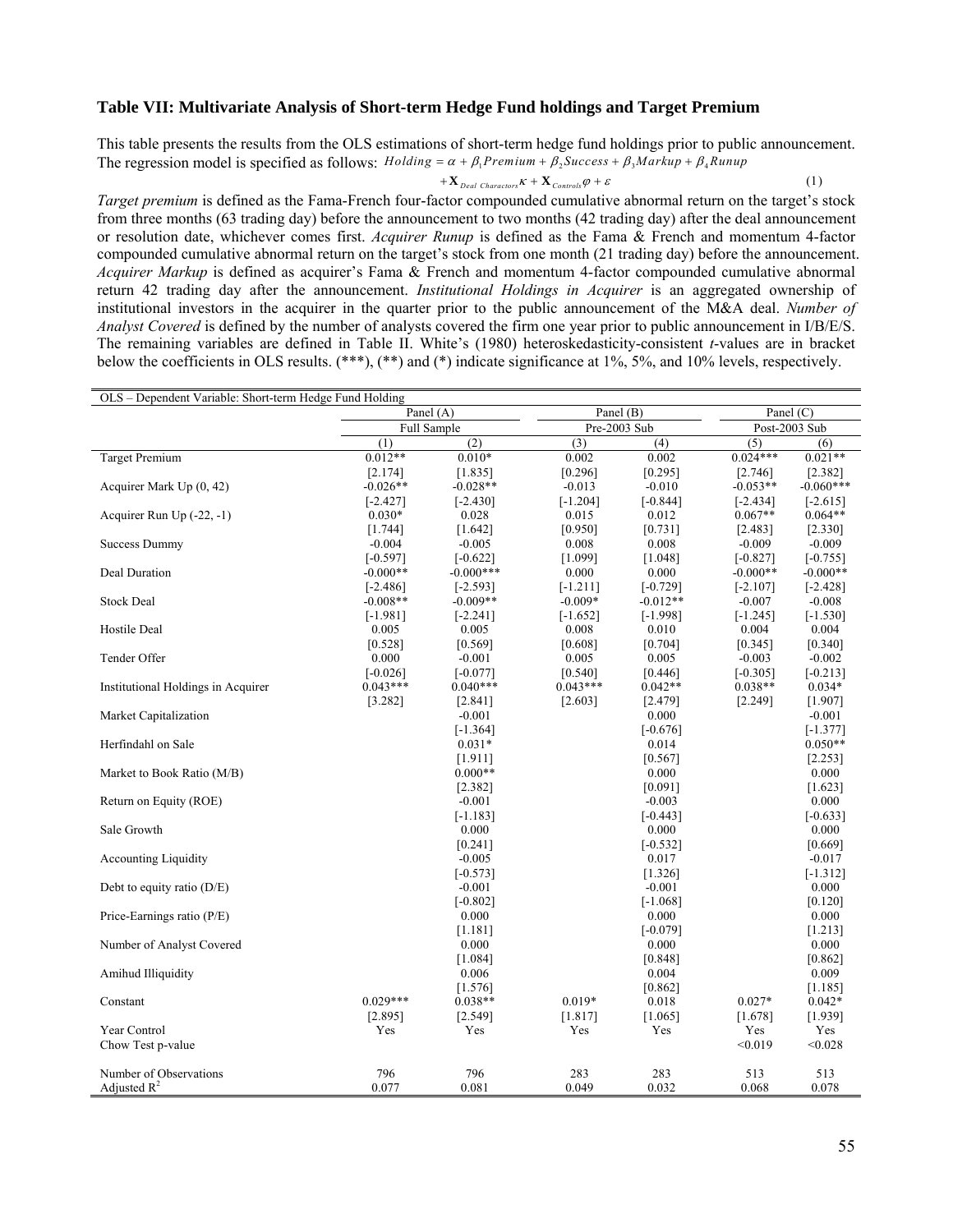#### **TABLE VIII: Multivariate Analysis of Abnormal Short Sales, Abnormal Relative Short Sales, and Abnormal Put Buying Prior to M&A Announcements**

$$
ABS(-5,-1) = \beta_0 + \varphi_1 Holding + \varphi_2 Stock \times Holding + \beta_2 RET(-5,-1) + \beta_3 ABVOL(-5,-1) + \varepsilon
$$
\n(2)

$$
RELSS(-5, -1) = \gamma_0 + \varphi_1 Holding + \varphi_2 Stock \times Holding + \gamma_2 RET(-5, -1) + \gamma_3 NORMRELSS + \varepsilon
$$
\n(3)

$$
ABLongPut(-5,-1) = \delta_0 + \varphi_1 Holding + \varphi_2 Stock \times Holding + \delta_2 RET(-5,-1) + \delta_3 ABVOL(-5,-1) + \delta_4 ABOPTVOL(-5,-1) + \varepsilon
$$
 (4)

This table presents the results of OLS estimation of above equations. *Holding* is the short-term hedge fund holding of target one quarter prior to the announcement. The variable *ABSS*(-5,-1) is the average daily abnormal short sales for stock in the pre-announcement period, measured as the average daily abnormal short sale from day -5 to -1 divided by the average daily short sale in the non-announcement period, all minus one. The variable *RELSS*(-5, -1) is the ratio of daily shorted shares to traded volume in the stock from day -5 to -1 period. The variable *ABLongPut*(-5,- 1) is the average daily abnormal put option buying for acquirer in pre-announcement period, measured as the average abnormal put buying of acquirer from day -5 to -1. The variable *RET*(-5, -1) is the stock's return before the M&A announcement and measured from the closing price on day -6 to -1. The variable *ABVOL*(-5, -1) is the stock's abnormal volume in the preannouncement period, measured as the difference between the average daily volume in the pre-announcement period and the average daily volume in the non-announcement window (-266, -11), scaled by the average daily volume in the non-announcement window (-266, -11). The variable *NORMRELSS* is the ratio of shorted shares to traded shares in the non-announcement period. *ABOPTVOL*(-5,-1) is the average daily abnormal net option volume in the stock over the interval of day -5 to -1 (i.e., it is the average abnormal net option open interest of the put and call). White's (1980) heteroskedasticity-consistent *t*-values are reported in brackets below the coefficients.  $(***)$ ,  $(**)$  and  $(*)$  indicate significance at  $1\%$ ,  $5\%$ , and  $10\%$  levels, respectively.

|                      | Equation 2       | Equation 3        |                | Equation 4     |                |
|----------------------|------------------|-------------------|----------------|----------------|----------------|
|                      | Regression $(1)$ | Regression $1(2)$ | Regression (3) | Regression (4) | Regression (5) |
|                      | Reg. SHO         | Reg. SHO          | Prior to 2003  | Post to 2003   | Reg. SHO       |
| Holding              | $-0.285$         | 0.049             | $-0.838$       | $-1.03$        | $-1.665*$      |
|                      | $[-0.27]$        | $[-0.76]$         | $[-0.79]$      | $[-1.40]$      | $[-1.71]$      |
| <b>Stock×Holding</b> | $4.003**$        | $0.286**$         | 0.483          | $1.850**$      | $2.057*$       |
|                      | $[-2.17]$        | $[-2.26]$         | $[-0.14]$      | $[-2.37]$      | $[-1.76]$      |
| $RET(-5,-1)$         | 1.189            | $0.228*$          | 1.167          | $-2.028***$    | $-2.777*$      |
|                      | $[-0.55]$        | $[-1.85]$         | $[-0.68]$      | $[-2.66]$      | $[-1.86]$      |
| $ABOVL(-5,-1)$       | $0.048***$       |                   | 0.005          | 0.000          | 0.007          |
|                      | $[-3.16]$        |                   | $[-0.22]$      | $[-0.01]$      | $[-0.37]$      |
| <b>NORMRELSS</b>     |                  | $0.906***$        |                |                |                |
|                      |                  | $[-8.97]$         |                |                |                |
| $ABOPTVOL(-5,-1)$    |                  |                   | $0.000*$       | $0.000***$     | $0.000***$     |
|                      |                  |                   | $[-1.92]$      | $[-5.40]$      | $[-4.64]$      |
| Constant             | $0.432***$       | 0.019             | $-0.006$       | 0.017          | 0.086          |
|                      | $[-5.1]$         | $[-0.86]$         | $[-0.02]$      | $[-0.42]$      | $[-1.30]$      |
| $\overline{N}$       | 277              | 277               | 209            | 401            | 221            |
| Adj. $R^2$           | 0.057            | 0.31              | $-0.017$       | 0.29           | 0.295          |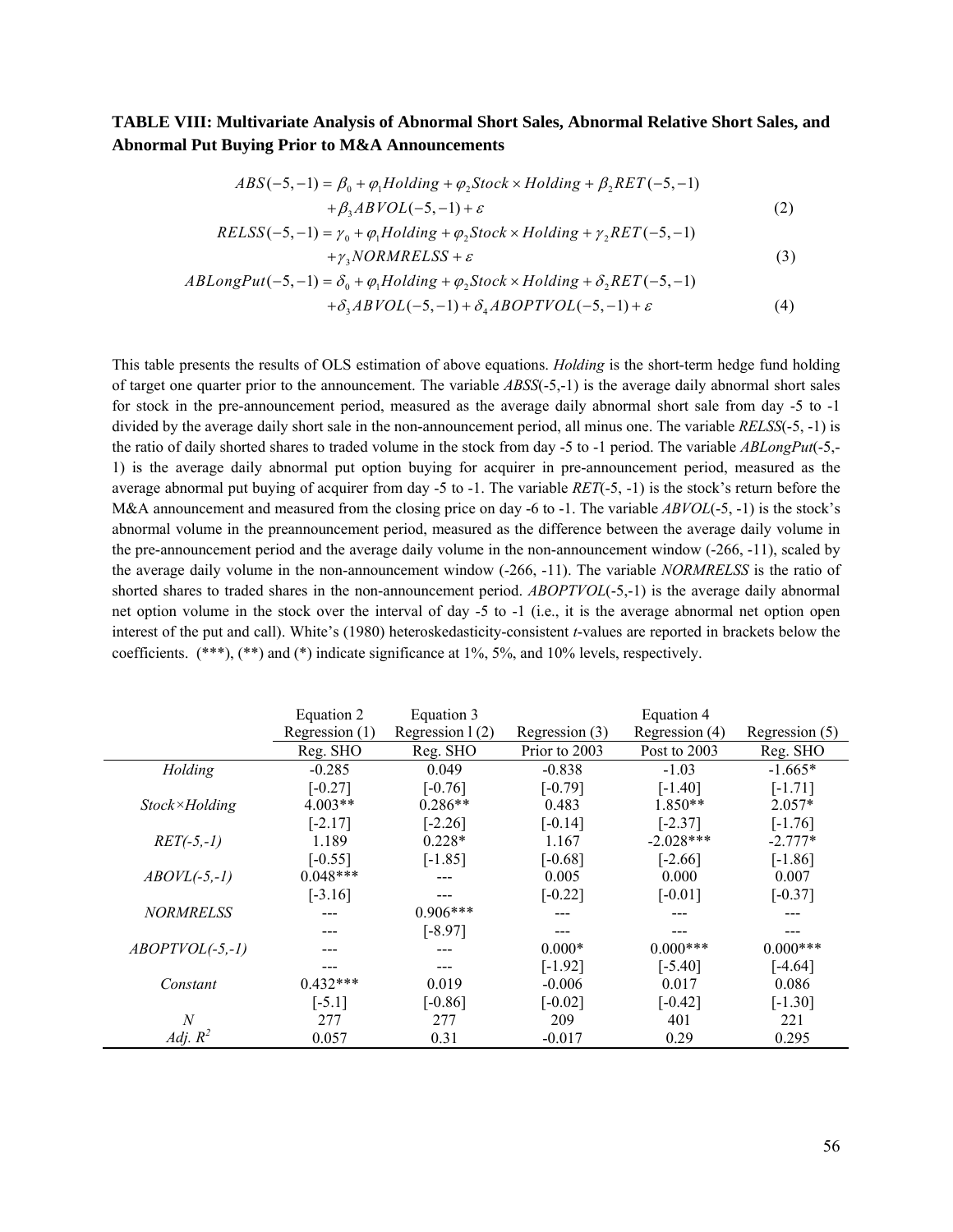**TABLE IX: Relationship between abnormal short selling and post-announcement stock returns** 

$$
ABS(-5,-1) = \beta_0 + \beta_1 RET(0,+1) + \beta_2RET(0,+1) \times Abv.Median + \beta_3RET(-5,-1) + \beta_4ABVOL(-5,-1) + \varepsilon
$$
 (5)

$$
RELSS(-5, -1) = \gamma_0 + \gamma_1 RET(0, +1) + \gamma_2 RET(0, +1) \times Abv.Median
$$
  
+
$$
\gamma_3RET(-5, -1) + \gamma_4 NORMALSS + \varepsilon
$$
 (6)

$$
ABLongPut(-5,-1) = \delta_0 + \delta_1 RET(0,+1) + \delta_2RET(0,+1) \times Abv.Median
$$
  
+  $\delta_3RET(-5,-1) + \delta_4ABVOL(-5,-1) + \delta_5ABOPTVOL(-5,-1) + \varepsilon$  (7)

This table presents the results of OLS estimation of the above equations, both for the full sample and for specific sub-samples determined by short-term hedge fund holdings. The variable *ABSS*(-5,-1) is the average daily abnormal short sales for stock in the pre-announcement period, measured as the average daily abnormal short sale from day -5 to -1 divided by the average daily short sale in the non-announcement period, all minus one. The variable *RELSS*(-5, -1) is the ratio of daily shorted shares to traded volume in the stock from day -5 to -1 period. The variable *ABLongPut*(-5,-1) is the average daily abnormal net long put option for acquirer in pre-announcement period, measured as the average abnormal put option buying of acquirer from day -5 to -1. The variable *RET*(-5, -1) is the stock's return before the M&A announcement and measured from the closing price on day -6 to that on day -1. The variable *ABVOL*(-5, -1) is the stock's abnormal volume in the preannouncement period, measured as the difference between the average daily volume in the pre-announcement period and the average daily volume in window (-266, - 11), scaled by the average daily volume in window (-266, -11). The variable *NORMRELSS* is the ratio of shorted shares to traded shares in the non-announcement period,  $(-266, -11)$ . *ABOPTVOL* $(-5, -1)$  is the average daily abnormal net option volume in the stock over the interval of day -5 to -1 (i.e., it is the average abnormal net option open interest of the put and call). An acquirer is considered to be below (above) the median if the short-term hedge fund holding of its target is below (above or equal to) the median for the distribution of all takeovers in a given year. White's (1980) heteroskedasticity-consistent *t*-values are in bracket below the coefficients. (\*\*\*), (\*\*) and (\*) indicate significance at 1%, 5%, and 10% levels, respectively.